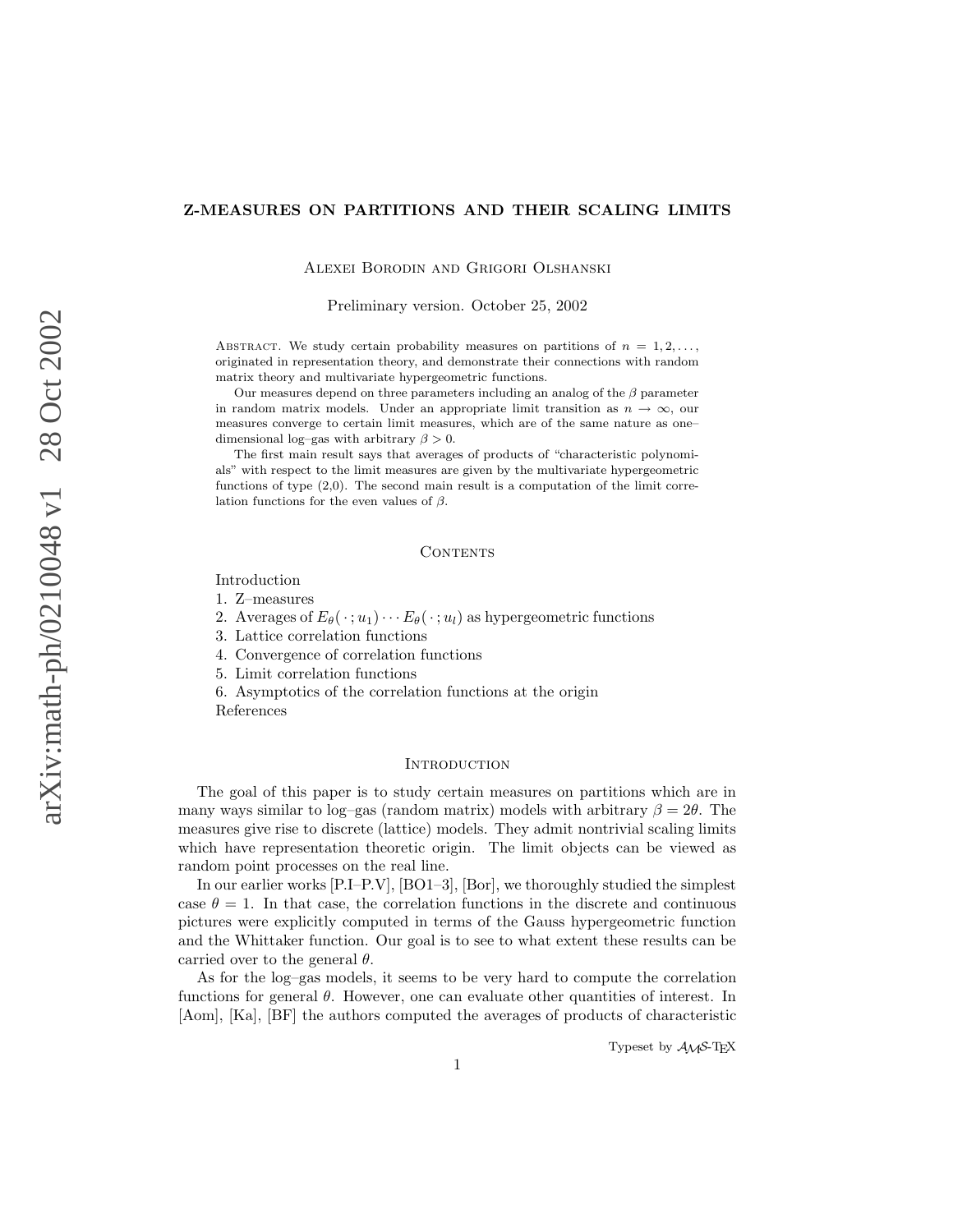polynomials in random matrix type ensembles for general  $\theta$ . The answer is always given in terms of a multivariate hypergeometric function.

Our first result is of the same kind: we show that in our model, the averaged product of the natural analogs of characteristic polynomials is given by the multivariate hypergeometric functions of type  $(2,1)$  or  $(2,0)$ .

The main difference of our situation, as compared to random matrices, is that we are dealing with the infinite number of particles. In a degenerate situation, our model turns into the Laguerre ensemble of the random matrix theory, and we recover known results of [Ka], [BF].

Our second result states that for integral  $\theta$  we can extract the correlation functions of our measures from the averages of the "characteristic polynomials". The correlation functions are given by hypergeometric functions with repeated arguments. For similar results in the random matrix context, see [BF], [F1, section 4], [Ok1], and references therein.

Finally, our third result is a computation of a scaling limit of the correlation functions for integral  $\theta$ . This limit transition is similar to the bulk scaling limit in the random matrix ensembles. The limit correlation functions are translation invariant and are given in terms of the A–type spherical function of Heckman– Opdam.

The paper is organized as follows. In §1 we introduce a family of measures on partitions depending on two parameters and explain that these measures must have a scaling limit as the size of partitions tends to infinity. In  $\S 2$  we compute, in terms of hypergeometric functions, the averages of products of "characteristic polynomials" with respect to the limit measures. In §3 we relate, for the integral values of  $\theta$ , the lattice correlation functions and averages of analogs of characteristic polynomials for partitions. In §4 we prove that the lattice correlation functions converge to the correlation functions of the limit measure in the appropriate scaling limit. In §5 we express the limit correlation functions through the hypergeometric functions. In §6 we compute the "tail asymptotics" of the limit correlation functions, which leads to a translation invariant answer.

The authors are grateful to Peter Forrester for valuable remarks.

This research was partially conducted during the period the first author (A. B.) served as a Clay Mathematics Institute Long-Term Prize Fellow.

### 1. Z–measures

Let  $\mathbb{Y}_n$  be the set of all partitions of a natural number n (equivalently, the set of all Young diagrams with n boxes). For any  $n = 1, 2, \ldots$ , we consider a threeparameter family of probability measures  $M_{z,z',\theta}^{(n)}$  on  $\mathbb{Y}_n$  given by

$$
M_{z,z',\theta}^{(n)}(\lambda) = \frac{n! \,(z)_{\lambda,\theta}(z')_{\lambda,\theta}}{(t)_n H(\lambda,\theta) H'(\lambda,\theta)},\tag{1.1}
$$

where we use the following notation:

 $z, z' \in \mathbb{C}$  and  $\theta > 0$  are parameters (admissible values of  $(z, z')$  are described below) and  $t = zz'/\theta$ ;

 $\lambda$  is a Young diagram with *n* boxes;

$$
(t)_n = t(t+1)\cdots(t+n-1) = \frac{\Gamma(t+n)}{\Gamma(t)}
$$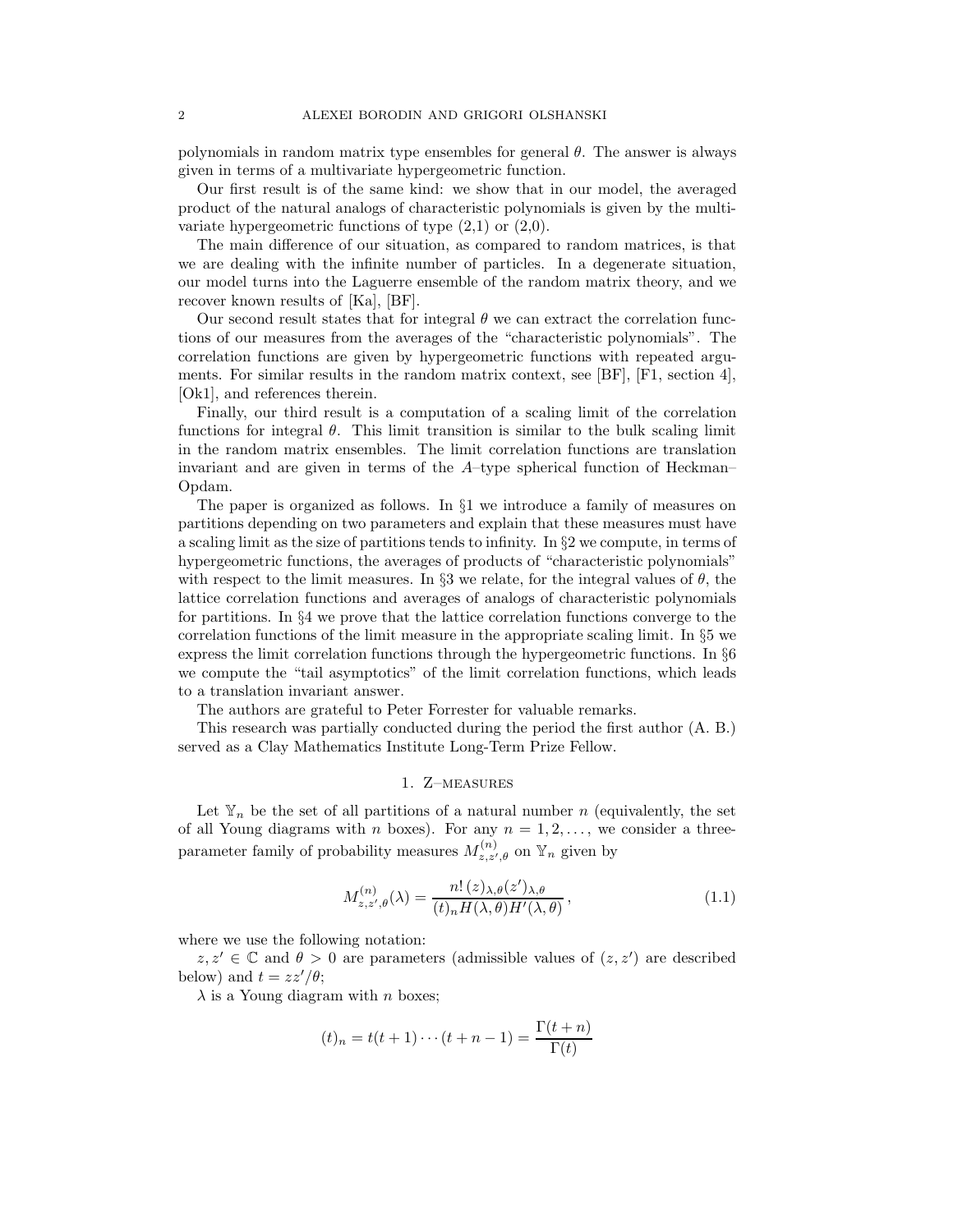is the Pochhammer symbol;

$$
(z)_{\lambda,\theta} = \prod_{(i,j)\in\lambda} (z+(j-1)-(i-1)\theta) = \prod_{i=1}^{\ell(\lambda)} (z-(i-1)\theta)_{\lambda_i}
$$

is a multidimensional analog of the Pochhammer symbol (here  $(i, j) \in \lambda$  stands for the box in the *i*th row and *j*th column of the Young diagram  $\lambda$ , and  $\ell(\lambda)$  denotes the number of rows of  $\lambda$ );

$$
H(\lambda, \theta) = \prod_{(i,j)\in\lambda} ((\lambda_i - j) + (\lambda'_j - i)\theta + 1),
$$
  

$$
H'(\lambda, \theta) = \prod_{(i,j)\in\lambda} ((\lambda_i - j) + (\lambda'_j - i)\theta + \theta),
$$

where  $\lambda'$  denotes the transposed diagram.

One can easily see that

$$
M_{z,z',\theta}^{(n)}(\lambda) = M_{-z/\theta,-z'/\theta,1/\theta}^{(n)}(\lambda').
$$

Note that for any fixed  $\lambda$ ,  $M_{z,z',\theta}^{(n)}(\lambda)$  is a rational function in  $z, z', \theta$ .

Proposition 1.1.

$$
\sum_{\lambda \in \mathbb{Y}_n} M_{z,z',\theta}^{(n)}(\lambda) \equiv 1.
$$

Proof. See [Ke2], [BO4].

**Proposition 1.2.** The expression (1.1) for  $M_{z,z',\theta}^{(n)}(\lambda)$  is strictly positive for all  $n = 1, 2, \ldots$  and all  $\lambda \in \mathbb{Y}_n$  if and only if:

• either  $z \in \mathbb{C} \setminus (\mathbb{Z}_{\leq 0} + \mathbb{Z}_{\geq 0} \theta)$  and  $z' = \overline{z}$  (the principal series)

• or, under the additional assumption that  $\theta$  is rational, both  $z, z'$  are real numbers lying in one of the intervals between two consecutive numbers from the lattice  $\mathbb{Z} + \mathbb{Z}\theta$  (the complementary series).

Proof. We have to find necessary and sufficient conditions under which

$$
\frac{\prod_{(i,j)\in\lambda}(z+c_{\theta}(i,j))(z'+c_{\theta}(i,j))}{(zz')(zz'+\theta)\dots(zz'+(n-1)\theta)}>0, \quad \text{where } c_{\theta}(i,j):=(j-1)-(i-1)\theta,
$$

for any  $n = 1, 2, \ldots$  and any  $\lambda \in \mathbb{Y}_n$ . In the particular case  $\theta = 1$  this was proved in [P.I, Proposition 2.2]. The same argument works with minor modifications.

Sufficiency: Our conditions imply that  $(z + c_{\theta}(i, j))(z' + c_{\theta}(i, j)) > 0$  for any  $(i, j)$ , so that the numerator is always strictly positive. They also imply  $zz' > 0$ , so that the denominator is strictly positive, too.

Necessity: For any  $(i, j)$  and any n large enough there exist diagrams  $\lambda \in \mathbb{Y}_n$ and  $\mu \in \mathbb{Y}_{n-1}$  such that  $\mu \subset \lambda$  and  $\lambda \setminus \mu = \{(i, j)\}\$ . Dividing the expression corresponding to  $\lambda$  by that corresponding to  $\mu$  we see that

$$
\frac{(z+c)(z'+c)}{(zz'+n\theta)} > 0, \qquad c = c_{\theta}(i,j).
$$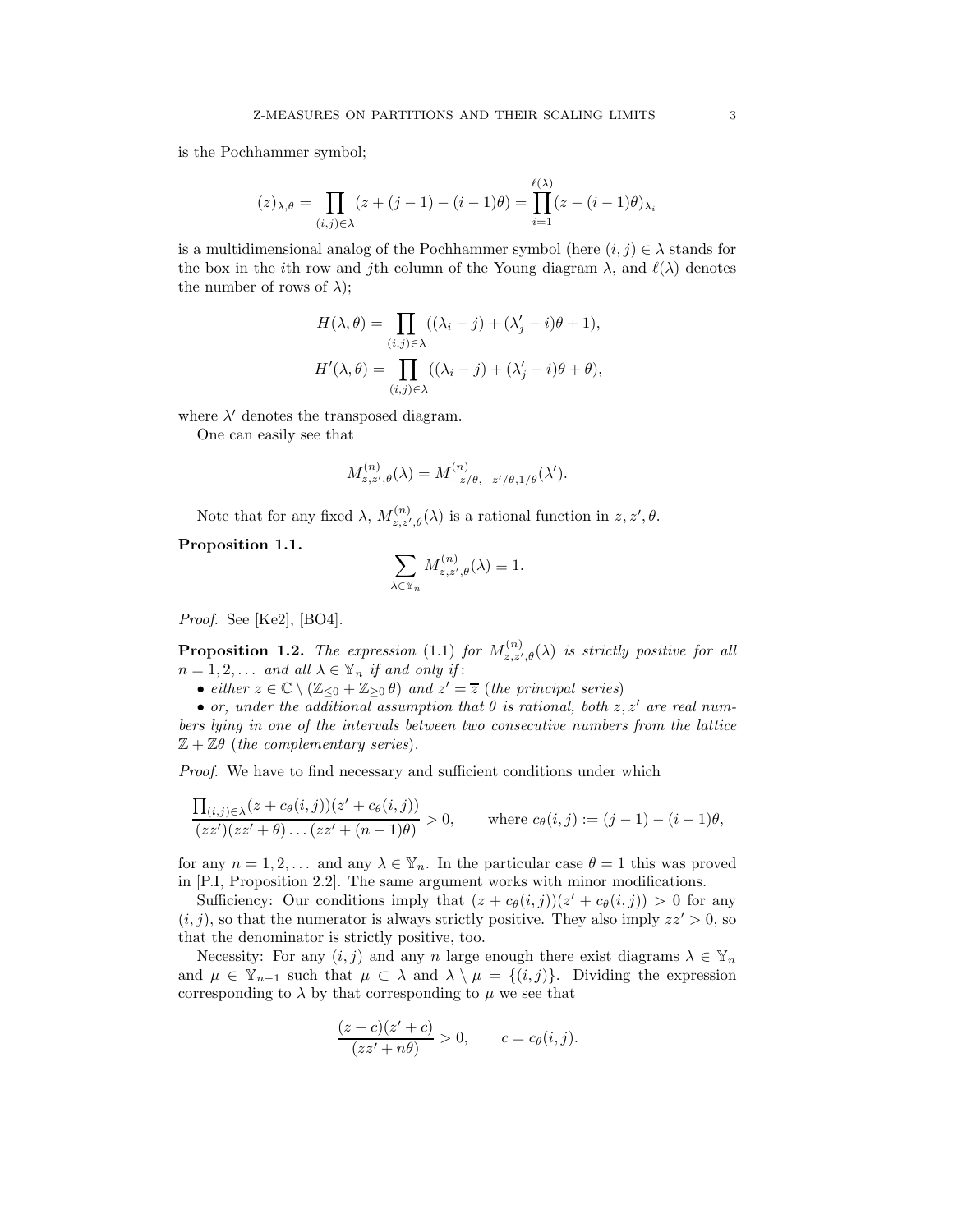Note that c can take any value from the set  $(\mathbb{Z}_{\geq 0} + \mathbb{Z}_{\leq 0} \theta) \subset \mathbb{R}$ .

Letting  $n \to \infty$  we conclude that the numerator  $(z + c)(z' + c)$  must be real and strictly positive for any c from the set indicated above. It follows that both  $zz'$  and  $z + z'$  are real. Hence, either  $z, z'$  are complex conjugate to each other or they are both real.

In the former case, the inequality  $z + c \neq 0$  implies that  $z \notin (\mathbb{Z}_{\leq 0} + \mathbb{Z}_{\geq 0} \theta)$ . Hence,  $z, z'$  are in the principal series.

In the latter case, we may assume that  $z \neq z'$  (otherwise z, z' are in the principal series). We use the fact that  $z + c$  and  $z' + c$  must be of the same sign for any c. If  $\theta$ is irrational then the numbers c form an everywhere dense subset in  $\mathbb{R}$ , so that there exists c such that  $-c$  is strictly between z and z', which leads to a contradiction. Thus,  $\theta$  is rational. Then  $\mathbb{Z}_{\geq 0} + \mathbb{Z}_{\leq 0} \theta$  coincides with the lattice  $\mathbb{Z} + \mathbb{Z}\theta$ . Since  $z, z'$  cannot be separated by a point of this lattice, we conclude that  $(z, z')$  is in the complementary series.  $\square$ 

In addition to the principal and complementary series of couples  $(z, z')$  there also exist  $(z, z')$  such that the expression  $(1.1)$  vanishes on a nonempty subset of diagrams  $\lambda$  and is strictly positive on the remaining diagrams. By definition, such couples  $(z, z')$  form the *degenerate series*. In the next two propositions we provide examples of  $(z, z')$  belonging to the degenerate series.

**Proposition 1.3.** Let  $m = 1, 2, \ldots$ , and assume that  $z, z'$  satisfy one of the fol*lowing two conditions*  $(1)$ ,  $(2)$ :

(1)  $(z = m\theta, z' > (m-1)\theta)$  or  $(z' = m\theta, z > (m-1)\theta)$ ;

(2)  $(z = -m, z' < -m + 1)$  or  $(z' = -m, z < -m + 1)$ .

Then  $(z, z')$  is in the degenerate series. The set of diagrams  $\lambda$  such that the expression  $(1.1)$  is strictly positive looks, respectively, as follows:

(1) all diagrams with at most m rows;

(2) all diagrams with at most m columns.

*Proof.* We leave the proof to the reader.  $\Box$ 

Given  $k, l \in \{1, 2, \ldots\}$ , let  $\Gamma(k, l)$  denote the set of all boxes  $(i, j)$  such that at least one of the inequalities  $i \leq k, j \leq l$  holds (a "fat hook shape").

**Proposition 1.4.** If  $\theta$  is irrational, let  $k, l \in \{1, 2, ...\}$  be arbitrary. If  $\theta$  is a rational number not equal to 1, write it as the ratio  $\theta = s/r$  of relatively prime natural numbers, and then assume that at least one of the inequalities  $k < r, l < s$ holds. Finally, if  $\theta = 1$  then assume  $k = l = 1$ .

Under these assumptions, assume further that both parameters  $z, z'$  are real, one of them equals  $-(k - l\theta)$ , and the difference  $|z - z'|$  is small enough.

Then  $(z, z')$  is in the degenerate series, and the expression  $(1.1)$  is strictly positive exactly on whose diagrams that are contained in the "fat hook shape"  $\Gamma(k, l)$  as defined above.

*Proof.* We leave the proof to the reader.  $\square$ 

Thus, if the parameters  $z, z'$  are in the principal, complementary, or degenerate series then  $M_{z,z',\theta}^{(n)}$  is a probability measure on  $\mathbb{Y}_n$  for any  $n = 1, 2, \ldots$ . These measures deserve a special name. We call them the z–measures.

When both  $z, z'$  go to infinity, the expression (1.1) has a limit

$$
M^{(n)}_{\infty,\infty,\theta}(\lambda) = \frac{n! \,\theta^n}{H(\lambda,\theta)H'(\lambda,\theta)},
$$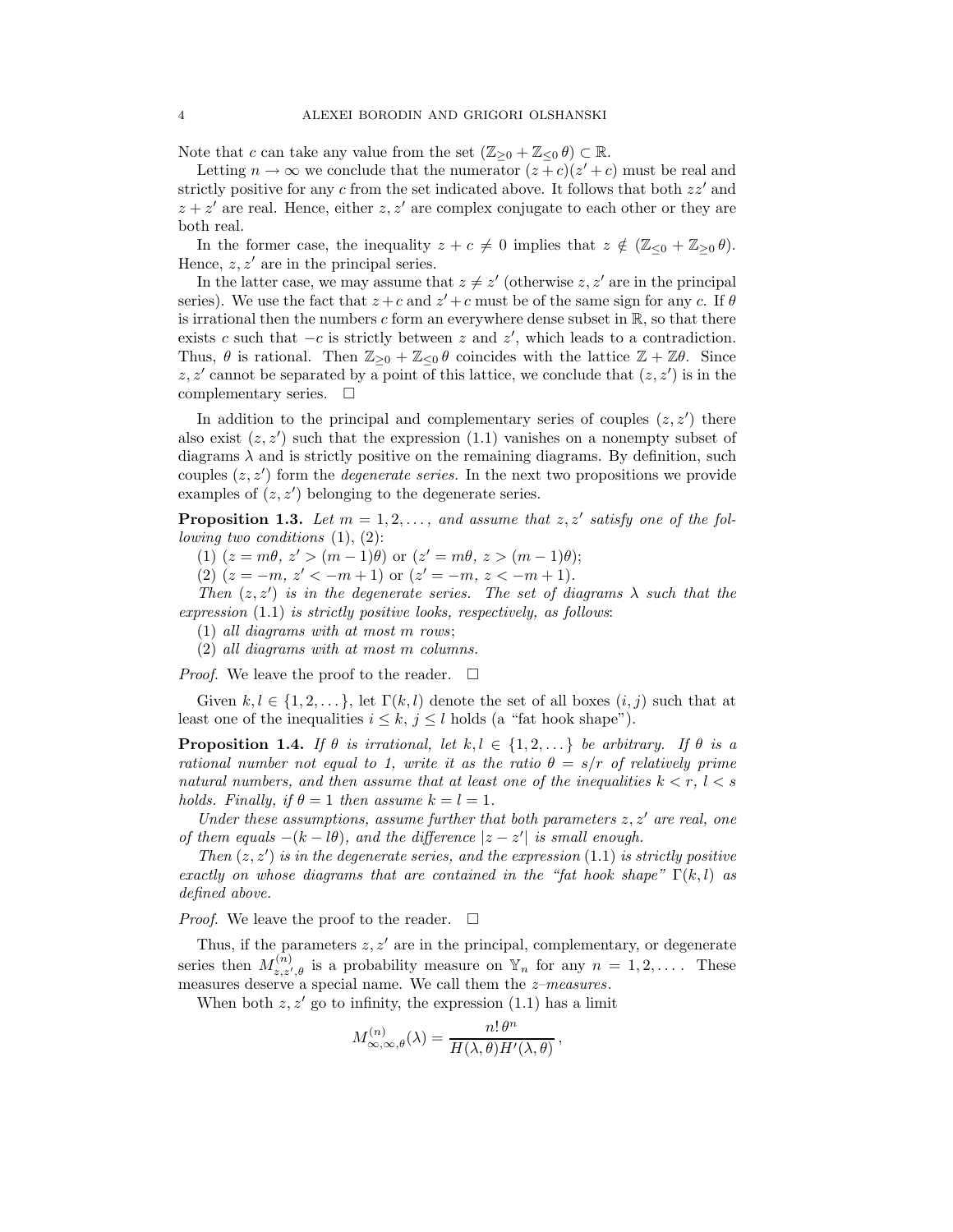which we call the Plancherel measure on  $\mathbb{Y}_n$ . The Plancherel measure with  $\theta = 1$ was considered in many works, see [LS], [VK1], [VK3], [BDJ1], [BDJ2], [BDR], [BOO], [J1], [J2], [Ok3].

The z–measures with  $\theta = 1$  first originated in [KOV] in connection with the problem of harmonic analysis on the infinite symmetric group. The limits of the measures  $M_{z,z',1}^{(n)}$  as  $n \to \infty$  govern the spectral decomposition of the so-called generalized regular representations. The z–measures with  $\theta = 1$  and their limits were studied in detail in [P.I–P.V], [BO1–2], [Bor], [Ok2].

Various special cases and degenerations of the z–measures with  $\theta = 1$  also arise in a number of problems not related to representation theory: see [J1], [J2], [TW], [GTW], and our survey [BO3]. Special cases of z-measures with  $\theta = 1/2, 2$  were considered in [AvM], [BR1], [BR2].

The z–measures with general  $\theta > 0$  were first defined in [Ke2] (see also [BO4] for another derivation). Besides  $\theta = 1$ , there exists one more special value of the parameter  $\theta$  when the z–measures admit a representation–theoretic interpretation: specifically, the case  $\theta = 1/2$  is related to a certain Gelfand pair associated with the infinite symmetric group. No such interpretation exists for general  $\theta$ . Nevertheless, introducing the general parameter  $\theta$  seems to be a reasonable generalization. It is quite similar to Heckman–Opdam's generalization of noncommutative spherical Fourier analysis. Another motivation comes from comparison with log–gas (or random matrix) models with general parameter  $\beta = 2\theta$ .

The z–measures with different  $n$  are related to each other by a *coherency relation*, see Proposition 1.5 below. To state it, we need more notation.

Let  $P_{\mu}$  be the Jack symmetric function with parameter  $\theta$  and index  $\mu$  (see [Ma2, VI.10]; note that Macdonald uses  $\alpha = \theta^{-1}$  as the parameter). The simplest case of Pieri's formula for the Jack functions reads as follows:

$$
P_{\mu}P_{(1)} = \sum_{\lambda:\,\lambda\searrow\mu}\varkappa_{\theta}(\mu,\lambda)P_{\lambda},
$$

where  $\lambda \searrow \mu$  means that  $\mu$  can be obtained from  $\lambda$  by removing one box,  $\varkappa_{\theta}(\mu, \lambda)$ are certain positive numbers. For the sake of completeness, we give an explicit formula for  $\varkappa_{\theta}(\mu, \lambda)$ , although we will not use it in the sequel. We have

$$
\varkappa_{\theta}(\mu,\lambda) = \prod_{b} \frac{\left(a(b) + (l(b) + 2)\theta\right)\left(a(b) + 1 + l(b)\theta\right)}{\left(a(b) + (l(b) + 1)\theta\right)\left(a(b) + 1 + (l(b) + 1)\theta\right)},
$$

where  $b = (i, j)$  ranges over all boxes in the jth column of the diagram  $\mu$ , provided that the new box  $\lambda \setminus \mu$  belongs to the jth column of  $\lambda$ , see [Ma2, VI.10, VI.6],

$$
a(b) = a(i, j) = \mu_i - j
$$
,  $l(b) = l(i, j) = \mu'_j - i$ .

For any  $\mu \in \mathbb{Y}_{n-1}$  and  $\lambda \in \mathbb{Y}_n$  set

$$
q_{\theta}(\mu,\lambda) = \begin{cases} \frac{H(\lambda,\theta)}{n H(\mu,\theta)} \varkappa_{\theta}(\mu,\lambda), & \lambda \searrow \mu, \\ 0, & \text{otherwise.} \end{cases}
$$

For any  $\lambda \in \mathbb{Y}_n$  we have

$$
\sum_{\mu \in \mathbb{Y}_{n-1}} q_{\theta}(\mu, \lambda) = 1.
$$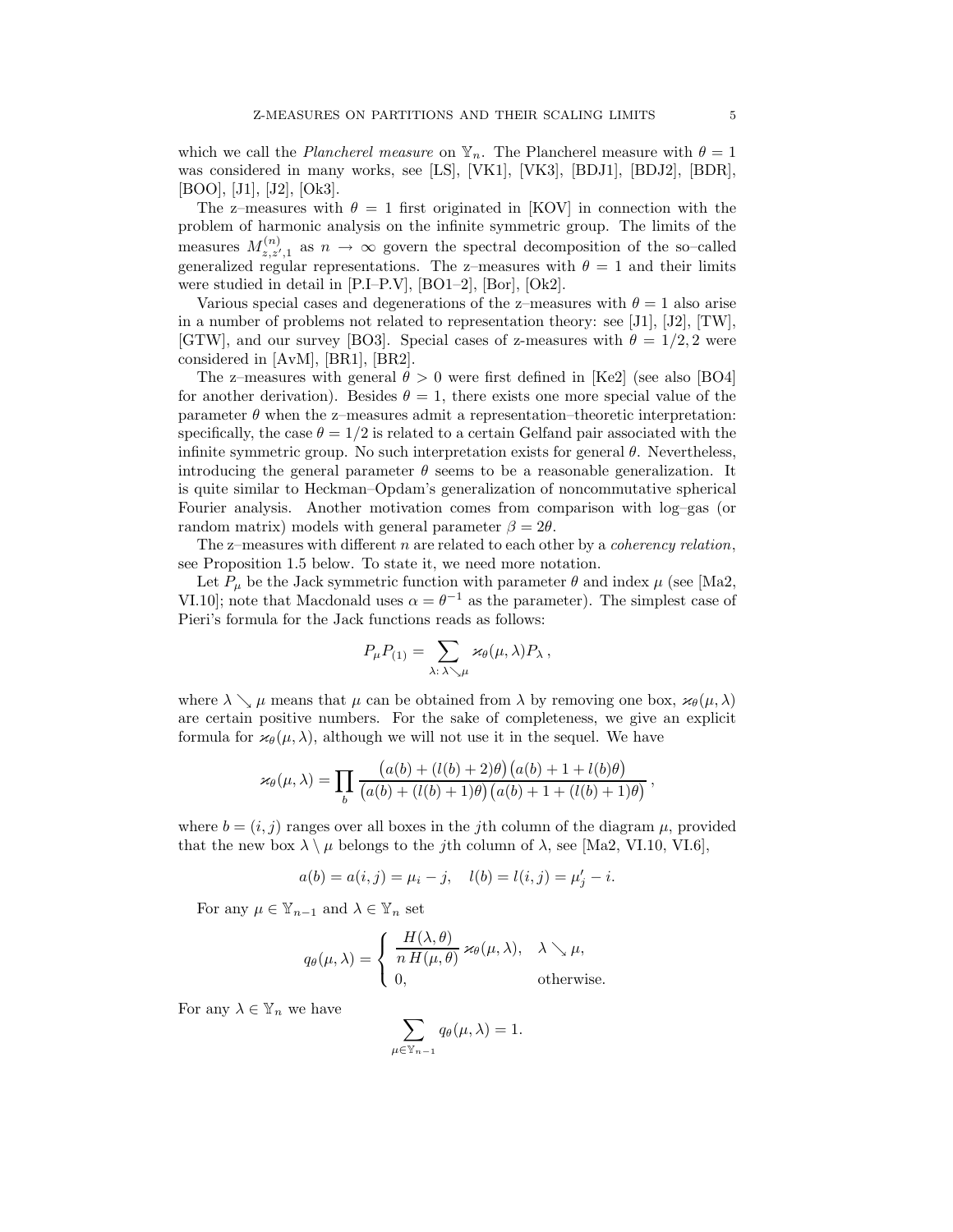This relation readily follows from the Pieri formula for the Jack functions above and the relation

$$
P_{(1)}^n = \sum_{\lambda \in \mathbb{Y}_n} \frac{n!}{H(\lambda, \theta)} P_{\lambda}.
$$

Later on we will also use the notation

$$
C_{\lambda} = \frac{n!}{H(\lambda, \theta)} P_{\lambda}.
$$

**Proposition 1.5.** For any  $n = 1, 2, \ldots$  and any  $\mu \in \mathbb{Y}_{n-1}$  we have

$$
M_{z,z',\theta}^{(n-1)}(\mu) \equiv \sum_{\lambda \in \mathbb{Y}_n} q_{\theta}(\mu, \lambda) M_{z,z',\theta}^{(n)}(\lambda),
$$

where we agree that  $\mathbb{Y}_0 = \{ \varnothing \}$  and  $M_{z,z',\theta}^{(0)}(\varnothing) = 1$ .

*Proof.* See [Ke2], [BO4].  $\square$ 

It is convenient to view  $\{q_\theta(\mu, \lambda)\}\$ as probabilities of a transition from  $\mathbb{Y}_n$  to  $\mathbb{Y}_{n-1}$ . Under this transition, the *n*th measure  $M_{z,z',\theta}^{(n)}$  transforms into the  $(n-1)$ st measure  $M_{z,z',\theta}^{(n-1)}$ . Thus, the *n*th measure is a refinement of the  $(n-1)$ st one.

We are interested in the asymptotic behavior of the measures  $M_{z,z',\theta}^{(n)}$  as  $n \to \infty$ . Since these measures live on different spaces, we need to explain in what sense we understand the limit.

Let  $\mathbb{R}^{\infty} = \mathbb{R} \times \mathbb{R} \times \cdots$  be the product of countably many copies of the real line. We equip  $\mathbb{R}^{\infty}$  with the product topology. Set  $\mathbb{R}^{2\infty} = \mathbb{R}^{\infty} \times \mathbb{R}^{\infty}$ . Let  $\Omega$  be a subset of  $\mathbb{R}^{2\infty}$  consisting of pairs of sequences

$$
\alpha_1 \ge \alpha_2 \ge \cdots \ge 0, \qquad \beta_1 \ge \beta_2 \ge \cdots \ge 0,
$$

subject to the condition

$$
\sum_{i=1}^{\infty} (\alpha_i + \beta_i) \le 1.
$$

This is a metrizable compact topological space. Note that the subset of  $\Omega$  with  $\sum_i (\alpha_i + \beta_i) = 1$  is dense in  $\Omega$ .

For any  $n = 1, 2, \ldots$ , we define an embedding  $\iota_n : \mathbb{Y}_n \hookrightarrow \Omega$  as follows. For any  $\lambda \in \mathbb{Y}_n$ , let  $d = d(\lambda)$  be the number of diagonal boxes of  $\lambda$ . Set

$$
a_i(\lambda) = \begin{cases} \lambda_i - i + 1/2, & i \leq d, \\ 0, & i > d, \end{cases}, \qquad b_i(\lambda) = \begin{cases} \lambda'_i - i + 1/2, & i \leq d, \\ 0, & i > d, \end{cases}
$$

These are the modified Frobenius coordinates of  $\lambda$  first introduced in [VK2]. Set

$$
\alpha_i(\lambda) = a_i(\lambda)/n, \qquad \beta_i(\lambda) = b_i(\lambda)/n.
$$

Note that  $\sum_i (\alpha_i(\lambda) + \beta_i(\lambda)) = 1$ . We define

$$
\iota_n(\lambda) = (\alpha_1(\lambda), \alpha_2(\lambda), \ldots; \beta_1(\lambda), \beta_2(\lambda), \ldots).
$$

(In [KOO], the definition of  $\iota_n$  was slightly different. This does not affect, however, the following important claim, which is a special case of one of the main results of [KOO]. This follows, for instance, from Remark 1.7 below.)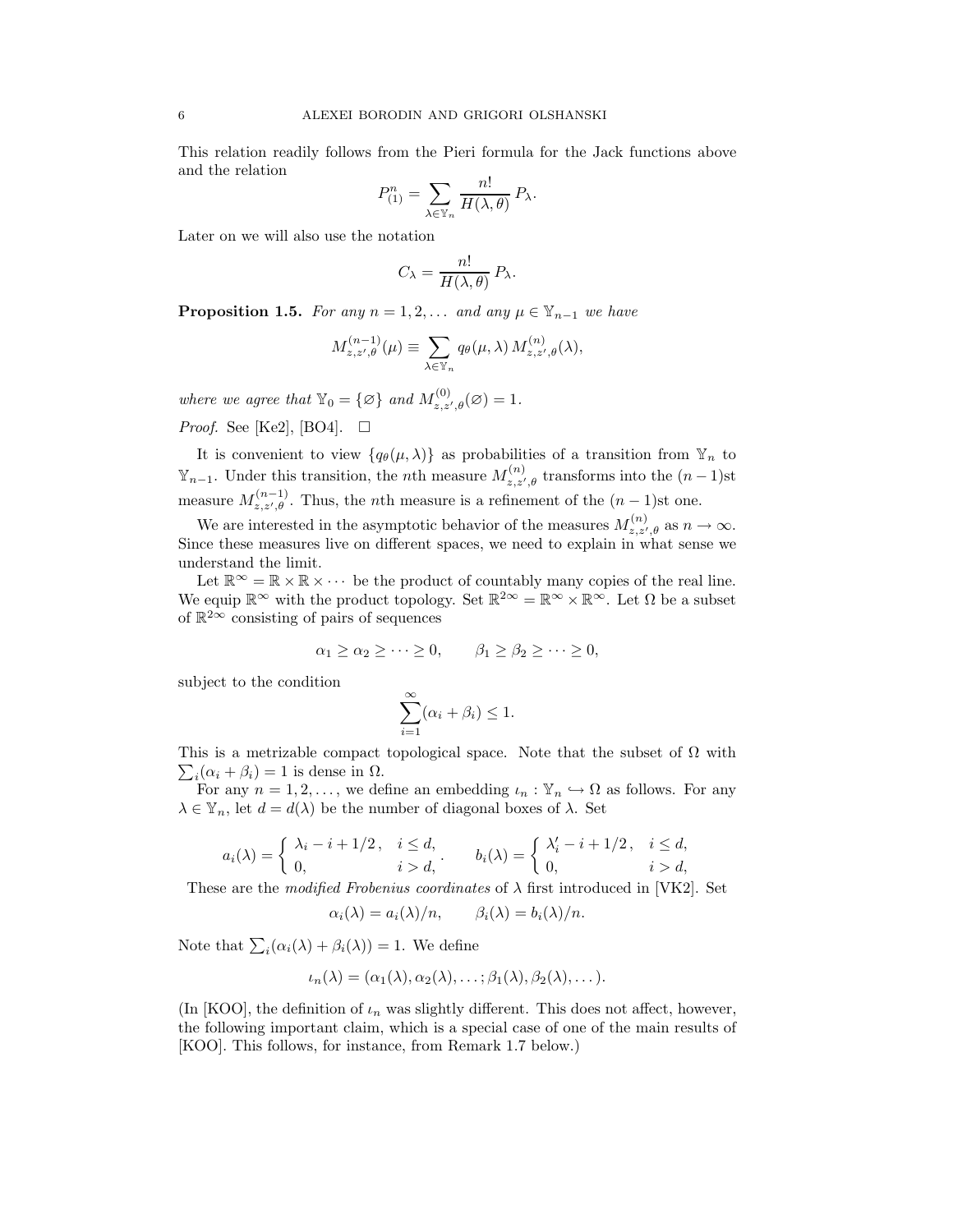**Theorem 1.6.** There exists a weak limit  $\underline{M}_{z,z',\theta}$  of the pushforwards of the measures  $M_{z,z',\theta}^{(n)}$  under  $\iota_n$ :

$$
\underline{M}_{z,z',\theta} = \operatorname{w-lim}_{n\to\infty} \iota_n^*\left(M^{(n)}_{z,z',\theta}\right).
$$

*Proof.* See [KOO]. Note that the claim holds for any system of measures on  $\mathbb{Y}_n$ 's which satisfy the coherency relation of Proposition 1.5.  $\Box$ 

**Remark 1.7.** Consider the probability spaces  $(\mathbb{Y}_n, M_{z,z',\theta}^{(n)})$  and consider the functions  $\alpha_i(\cdot)$  and  $\beta_i(\cdot)$  as random variables  $\alpha_i^{(n)}$ ,  $\beta_i^{(n)}$  defined on these spaces. Similarly, we view the coordinate functions  $\alpha_i$ ,  $\beta_i$  on  $\Omega$  as random variables defined on the probability space  $(\Omega, M_{z,z',\theta})$ . Then Theorem 1.6 is equivalent to saying that for any positive integers  $m, l$ ,

$$
\{\alpha_1^{(n)},\ldots,\alpha_m^{(n)},\beta_1^{(n)},\ldots,\beta_l^{(n)}\}\stackrel{d}{\longrightarrow}\{\alpha_1,\ldots,\alpha_m,\beta_1,\ldots,\beta_l\},\
$$

where  $\stackrel{d}{\longrightarrow}$  denotes the convergence in distribution.

Our main goal is to study the limit measures  $\underline{M}_{z,z',\theta}$ .

The finite level measures  $M_{z,z',\theta}^{(n)}$  can be reconstructed from the limit measure by means of an analog of the Poisson integral representation of the harmonic functions. Let us briefly state this result. A more detailed exposition can be found in [KOO].

Let  $\Lambda$  be the algebra of symmetric functions over  $\mathbb R$ . Following [KOO], we will view the elements of  $\Lambda$  as continuous functions on  $\Omega$ . Namely, the values of the power sums  $p_k$  are defined by

$$
p_k(\alpha_1, \alpha_2, \dots; \beta_1, \beta_2, \dots) = \begin{cases} 1, & k = 1, \\ \sum_i (\alpha_i^k + (-\theta)^{k-1} \beta_i^k), & k \ge 2. \end{cases}
$$

Since  $\{p_k\}$  are free generators of the commutative algebra  $\Lambda$ , this defines an algebra homomorphism  $\Lambda \to C(\Omega)$ . In particular, the Jack symmetric functions  $\{P_\lambda\}$  can also be viewed as elements of  $C(\Omega)$ .

**Theorem 1.8.** For any  $n = 1, 2, \ldots$  and any  $\lambda \in \mathbb{Y}_n$ , we have

$$
M_{z,z',\theta}^{(n)}(\lambda)=\frac{n!}{H(\lambda,\theta)}\int_{\omega=(\alpha,\beta)\in \Omega}P_\lambda(\omega)\underline{M}_{z,z',\theta}(d\omega).
$$

Proof. See [KOO]. Again, the claim holds for any system of measures satisfying the coherency relation.  $\square$ 

Theorem 1.8 can also be interpreted in a different way, namely, as providing the values of integrals of  $\{P_\lambda\}$  with respect to the measure  $\underline{M}_{z,z',\theta}$  on  $\Omega$ . This set of integrals defines the limit measure uniquely, because the functions  $\{P_\lambda(\omega)\}\$  span a dense linear subspace of  $C(\Omega)$ . We view these integrals as "moments" of  $\underline{M}_{z,z',\theta}$ .

Both descriptions of the measure  $\underline{M}_{z,z',\theta}$ , as the weak limit (Theorem 1.6) and through the moments (Theorem 1.8), are rather abstract. Our goal is to find yet another description which would allow us to obtain probabilistic information about random points  $\omega = (\alpha_1, \alpha_2, \dots; \beta_1, \beta_2, \dots)$  distributed according to  $\underline{M}_{z, z', \theta}$ .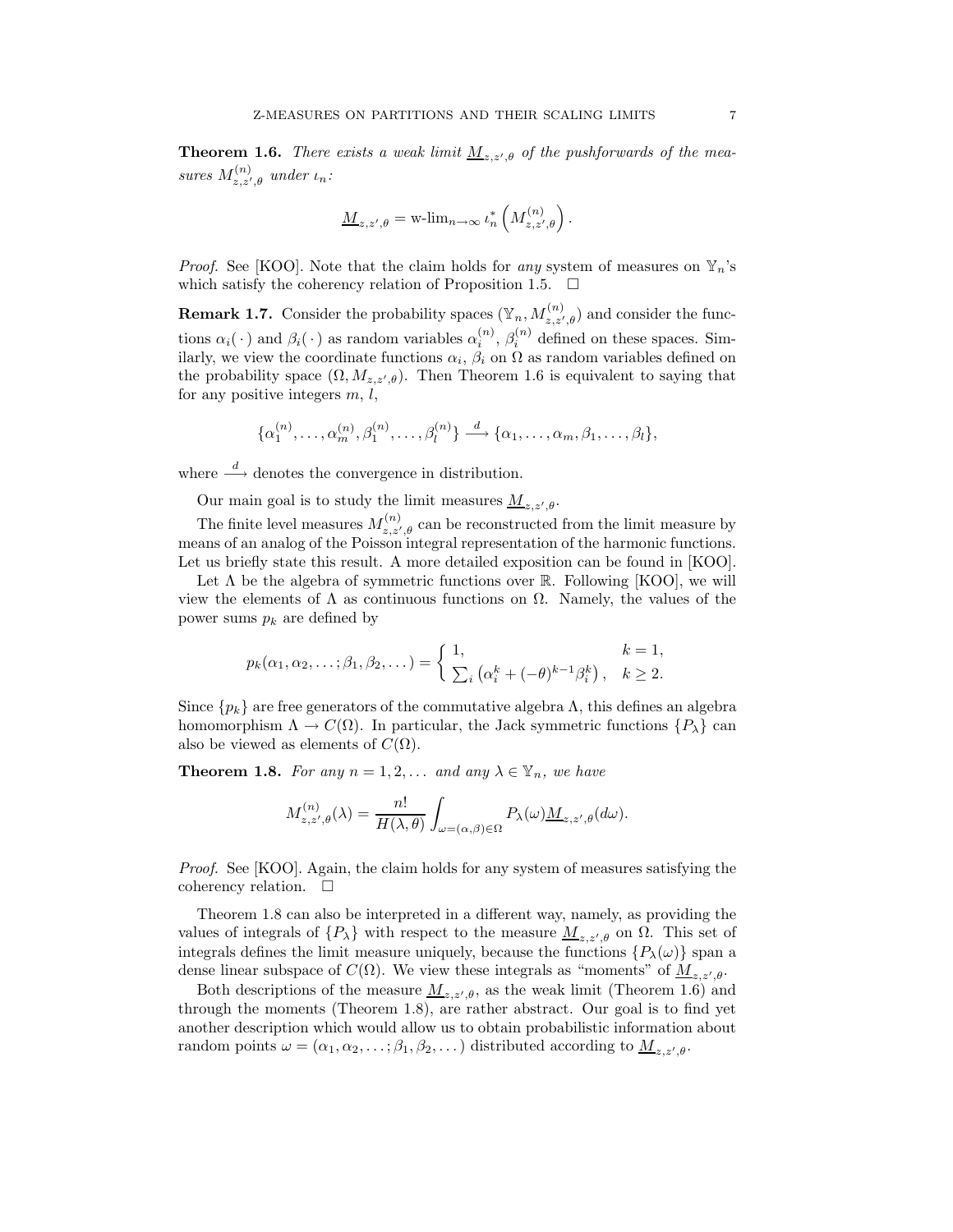It turns out to be very hard to compute directly the joint distribution functions of finitely many  $\alpha_i$ 's or/and  $\beta_i$ 's regarded as random variables. Instead of that, we will focus on computing the *correlation functions* of the measures  $\underline{M}_{z,z',\theta}$ . Informally, the nth correlation function of  $\{\alpha_i\}$  measures the probability to find one  $\alpha_i$  near each of the *n* given locations  $x_1, \ldots, x_n > 0$ :

$$
\rho_n(x_1,\ldots,x_n) = \lim_{\Delta x_1,\ldots,\Delta x_n\to+0} \frac{\text{Prob}\{\{\alpha_i\}\cap(x_j,x_j+\Delta x_j)\neq\varnothing \text{ for all }j=1,\ldots,n\}}{\Delta x_1\cdots\Delta x_n}.
$$

The correlation functions  $\rho_n(x)$  should be viewed as densities of the *correlation measures*  $\rho_n(dx)$  with respect to the Lebesgue measure dx. The knowledge of the correlation functions allows to evaluate averages of the *additive* functionals on  $\{\alpha_i\}$ . Namely, for any continuous function  $F: \mathbb{R}^n_{>0} \to \mathbb{C}$  with compact support, we have

$$
\int_{\omega=(\alpha;\beta)\in\Omega}\sum_{\substack{i_1,\ldots,i_n\\ \text{pairwise distinct}}}F(\alpha_{i_1},\ldots,\alpha_{i_n})\underline{M}_{z,z',\theta}(d\omega)=\int_{\mathbb{R}_{>0}^n}F(x_1,\ldots,x_n)\rho_n(dx).
$$

This equality can be viewed as a rigorous definition of  $\rho_n(dx)$ . A detailed discussion of the correlation measures/functions can be found in [Len], [DVJ].

Note that the correlation measure  $\rho_n(dx)$  is supported by the simplex

$$
\{(x_1,\ldots,x_n)\in (\mathbb{R}_{\geq 0})^n : x_1+\cdots+x_n\leq 1\}.
$$

More generally, one can similarly define *joint* correlations of  $\{\alpha_i\}$  and  $\{\beta_i\}$ . In the case  $\theta = 1$  these joint correlation functions have been computed in [P.II].

This definition of  $\rho_n(dx)$  makes sense for an arbitrary probability measure M on  $\Omega$ . Indeed, observe that for any point  $\omega = (\alpha, \beta) \in \Omega$ , we have the estimate

$$
\alpha_{m+1} < \frac{1}{m}, \qquad m = 1, 2, \dots,\tag{1.2}
$$

which follows from the fact that  $\alpha_1 \geq \alpha_2 \geq \ldots$  and  $\sum_i \alpha_i < 1$ . For any nonnegative  $F \in C_0((\mathbb{R}_{>0})^n)$ , choose m so large that supp  $F \subset (\mathbb{R}_{\geq 1/m})^n$ . Then in the above formula for  $\langle F, \rho_n \rangle$  the summands involving indices  $i_k > m$  vanish. Thus, the integrand is bounded by

$$
\sup F \cdot m(m-1)\cdots(m-n+1).
$$

This fact ensures the very existence of the correlation measures, see [Len]. It also implies a useful bound

$$
\rho_n((\mathbb{R}_{\geq 1/m})^n) \leq m(m-1)\cdots(m-n+1) \leq m^n, \qquad m=1,2,\ldots
$$
 (1.3)

In the case  $\theta = 1$  it was shown in [P.II] that the expressions for the correlation functions are substantially simplified by a one-dimensional integral transform, see also [P.III, P.V], [BO1-3], [Bor]. This integral transform corresponds to a simple modification of the initial measure on  $\Omega$ . The modified measure for general  $\theta$  is defined as follows.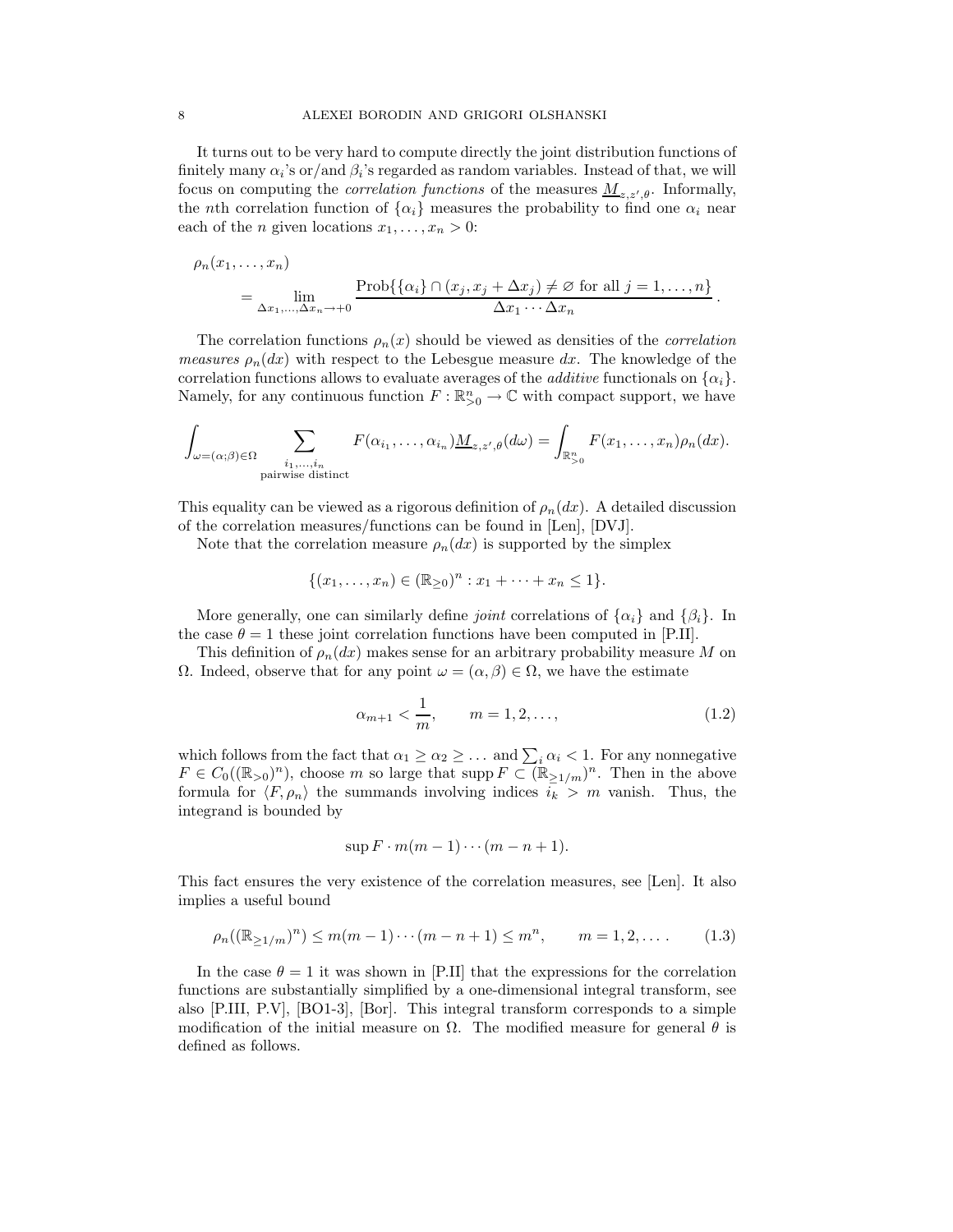Let us denote by  $\Omega$  the set of triples  $\omega = (\alpha, \beta, \delta) \in \mathbb{R}^{2\infty} \times \mathbb{R}_{\geq 0}$ , where  $\alpha =$  $(\alpha_1 \geq \alpha_2 \geq \cdots \geq 0), \ \beta = (\beta_1 \geq \beta_2 \geq \cdots \geq 0), \ \delta \in \mathbb{R}_{\geq 0}, \text{ and } \sum_{i=1}^{\infty} (\alpha_i + \beta_i) \leq \delta.$ We will also use the notation  $\gamma = \delta - \sum_i (\alpha_i + \beta_i) \ge 0$ .

Note that  $\Omega$  is a locally compact space with respect to the topology induced from the product topology on  $\mathbb{R}^{\infty} \times \mathbb{R}_{\geq 0}$ . It is metrizable, the metric can be defined in the standard fashion:

$$
dist(\omega, \omega') = |\delta - \delta'| + \sum_{i} \frac{\min(|\alpha_i - \alpha'_i|, 1)}{2^i} + \sum_{i} \frac{\min(|\beta_i - \beta'_i|, 1)}{2^i}.
$$

The subsets of  $\tilde{\Omega}$  of the form  $\{\omega \in \tilde{\Omega} : \delta(\omega) \leq \text{const}\}\$ are compact (here  $\delta(\omega)$ ) is the δ–coordinate of  $ω$ ). The set  $\{ω \in \tilde{Ω} : \gamma(ω) = 0\}$  is everywhere dense in  $\tilde{Ω}$ .

The space  $\Omega$  is homeomorphic to  $\Omega \times \mathbb{R}_{\geq 0}$  modulo contracting  $\Omega \times \{0\}$  to a single point, the corresponding map looks as follows

$$
((\alpha,\beta),\delta)\in\Omega\times\mathbb{R}_{\geq0}\mapsto(\delta\alpha,\delta\beta,\delta)\in\widetilde{\Omega}.
$$

The modified measure  $\underline{M}_{z,z',\theta}$  is the pushforward under this map of the measure

$$
\underline{M}_{z,z',\theta} \otimes \left(\frac{s^{t-1}}{\Gamma(t)}e^{-s}ds\right)
$$

on  $\Omega \times \mathbb{R}_{\geq 0}$  (recall that  $t = zz'/\theta$ ).

The correlation measures/functions  $\widetilde{\rho}_n$  of  $\underline{M}_{z,z',\theta}$  are defined in the same way as those of  $\underline{M}_{z,z',\theta}$ . The definition of  $\underline{M}_{z,z',\theta}$  immediately implies that for any test function  $F \in \mathbb{C}_0((\mathbb{R}_{>0})^n)$ ,

$$
\langle F, \widetilde{\rho}_n \rangle = \int_0^\infty \frac{s^{t-1} e^{-s}}{\Gamma(t)} \langle F_s, \rho_n \rangle ds,
$$

where  $F_s(x_1, \ldots, x_n) = F(sx_1, \ldots, sx_n)$ . In terms of the correlation functions (which may always be viewed as generalized functions), we have

$$
\widetilde{\rho}_n(x_1,\ldots,x_n) = \int_0^\infty \frac{s^{t-1}e^{-s}}{\Gamma(t)} \rho_n(x_1s^{-1},\ldots,x_ns^{-1})\frac{ds}{s^n}
$$
\n(1.4)

for any  $n = 1, 2, \ldots$ . The convergence of the integral follows from (1.3). This transform is easily reduced to the one–dimensional Laplace transform along the rays  $\{(\delta x_1, \ldots, \delta x_n), \delta > 0\}$ . Hence, it is invertible. The passage from  $\underline{M}_{z,z',\theta}$  to  $M_{z,z',\theta}$  is called lifting.

The following proposition will be used in §5.

**Proposition 1.9.** Let  $F \in C_0((\mathbb{R}_{>0})^n)$  and  $\delta \in \mathbb{R}_{>0}$ . Then the expression  $\langle F_\delta, \tilde{\rho}_n \rangle$ , where  $F_{\delta}(x) = F(\delta \cdot x)$  as above, is a real-analytic function of  $\delta$ .

Proof. We have

$$
\langle F_{\delta}, \widetilde{\rho}_n \rangle = \int_0^{\infty} \frac{s^{t-1} e^{-s}}{\Gamma(t)} \langle F_{s\delta}, \rho_n \rangle ds = \delta^{-t} \int_0^{\infty} \frac{s^{t-1} e^{-s/\delta}}{\Gamma(t)} \langle F_s, \rho_n \rangle ds.
$$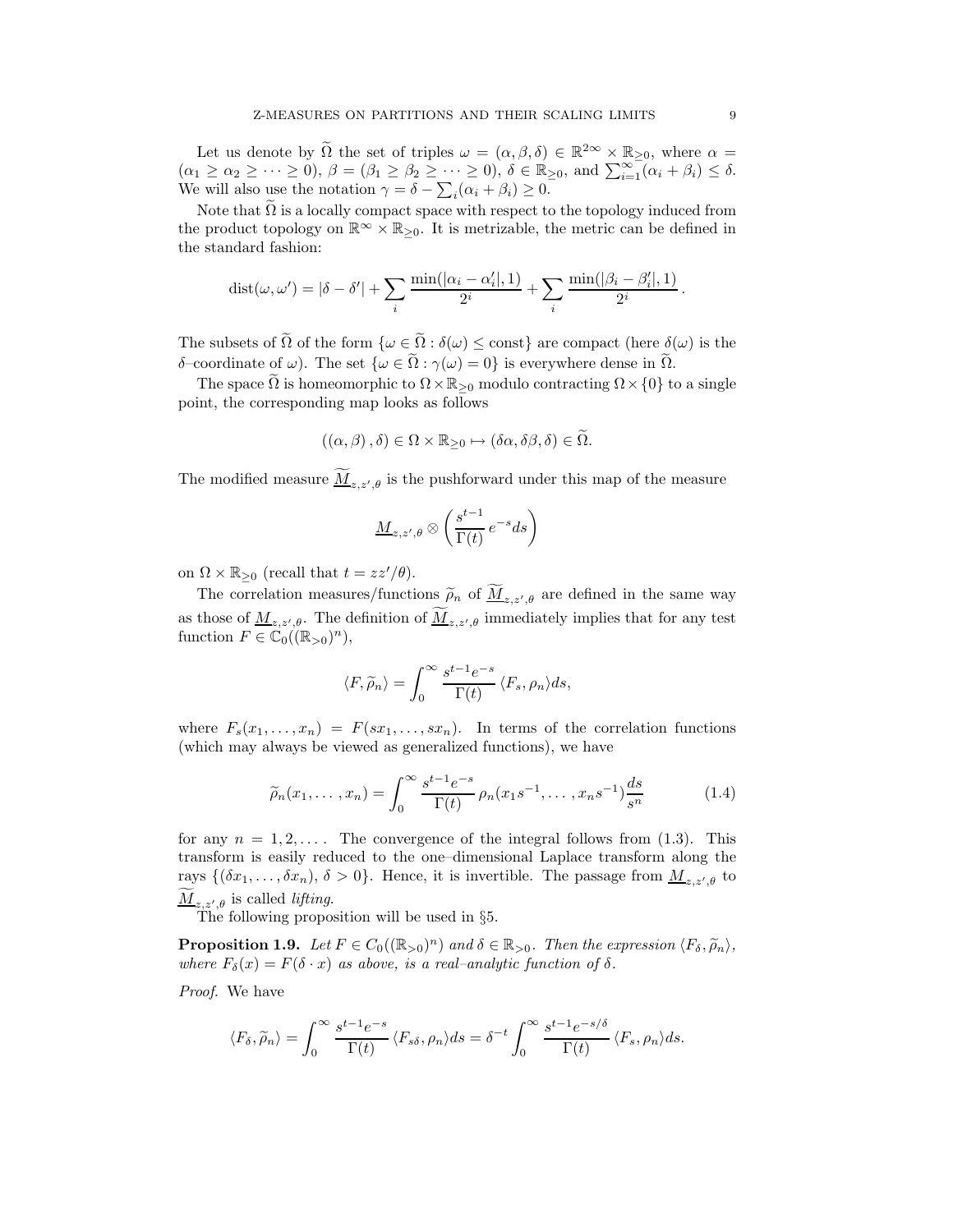Pick  $\epsilon > 0$  such that supp  $F \subset (\mathbb{R}_{\geq \epsilon})^n$ . The claim follows from the following two facts:

1.  $\langle F_s, \rho_n \rangle$  vanishes for  $s < \epsilon$ .

2.  $\langle F_s, \rho_n \rangle$  has at most polynomial growth in s when  $s \to \infty$ .

The vanishing follows from the fact that  $\text{supp}\,\rho_n \subset \{\sum_{i=1}^n x_i \leq 1\}.$ For the second fact, observe that by  $(1.3)$  we have

$$
|\langle F_s, \rho_n \rangle| \le \sup |F| \cdot \rho_n((\mathbb{R}_{\ge s^{-1}\epsilon})^n) \le \sup |F| \cdot ([s\epsilon^{-1}] + 1)^n
$$
.  $\square$ 

**Remark 1.10.** In the case when  $(z, z')$  belong to the degenerate series (see the definition above), the measures  $M_{z,z',\theta}^{(n)}$  and their limit  $\underline{M}_{z,z',\theta}$  were studied by Kerov [Ke1]. To be concrete, assume that  $z = m\theta$ ,  $m = 1, 2, ...,$  and  $z' > (m-1)\theta$ . Then the limit measure  $\underline{M}_{z,z',\theta}$  is concentrated on the  $(m-1)$ -dimensional face

$$
\{(\alpha, \beta) \in \Omega : \alpha_1 + \cdots + \alpha_m = 1, \, \alpha_{m+1} = \alpha_{m+2} = \cdots = \beta_1 = \beta_2 = \cdots = 0\}.
$$

Its density with respect to the Lebesgue measure on this simplex is equal to

$$
\text{const}\cdot (\alpha_1\cdots\alpha_m)^{z'-(m-1)\theta-1}\cdot\prod_{1\leq i
$$

The lifting  $\underline{M}_{z,z',\theta}$  of this measure lives on  $(\mathbb{R}_{\geq 0})^m$  and has the density (with respect to the Lebesgue measure) equal to

const 
$$
(\alpha_1 \cdots \alpha_m)^{z'-(m-1)\theta-1} \cdot e^{-\alpha_1-\cdots-\alpha_m} \cdot \prod_{1 \le i < j \le m} |\alpha_i - \alpha_j|^{2\theta}.
$$
 (1.6)

This is the distribution function for the m-particle Laguerre ensemble, see  $[F1]$ , [F2].

2. AVERAGES OF  $E_{\theta}(\cdot; u_1) \cdots E_{\theta}(\cdot; u_l)$  as hypergeometric functions Set

$$
E_{\theta}(\omega; u) = e^{\gamma/u} \frac{\prod_{i=1}^{\infty} (1 + \alpha_i/u)}{\prod_{i=1}^{\infty} (1 - \theta \beta_i/u)^{1/\theta}}, \qquad \omega \in \widetilde{\Omega}, \ \ u \in \mathbb{C} \setminus \mathbb{R}_{\geq 0}.
$$

Let us comment on this definition. Consider the algebra homomorphism  $\Lambda \rightarrow$  $C(\Omega)$  defined on the power sums by

$$
p_1(\omega) = \delta;
$$
  $p_k(\omega) = \sum \alpha_i^k + (-\theta)^{k-1} \sum \beta_i^k, \quad k \ge 2.$ 

This is an algebra embedding generalizing the homomorphism  $\Lambda \to C(\Omega)$  as defined  $\sum e_k u^{-k}$ , where  $e_k \in \Lambda$  are the elementary symmetric functions. in section 1. Then  $E_{\theta}(\omega; u)$  is nothing but the image of the generating function

We view  $E_{\theta}(\omega; u)$  as the analog of the characteristic polynomial of a matrix, the roles of "eigenvalues" are played by  $\alpha_i$ 's and  $\beta_i$ 's.

One can show that for any  $u \in \mathbb{C} \setminus \mathbb{R}_{\geq 0}$ , the function  $E_{\theta}(\cdot; u)$  is a continuous function on  $\tilde{\Omega}$ , cf. [KOO], and for any  $\omega \in \tilde{\Omega}$ ,  $E_{\theta}(\omega; \cdot)$  is a holomorphic function on  $\mathbb{C} \setminus \mathbb{R}_{\geq 0}$ .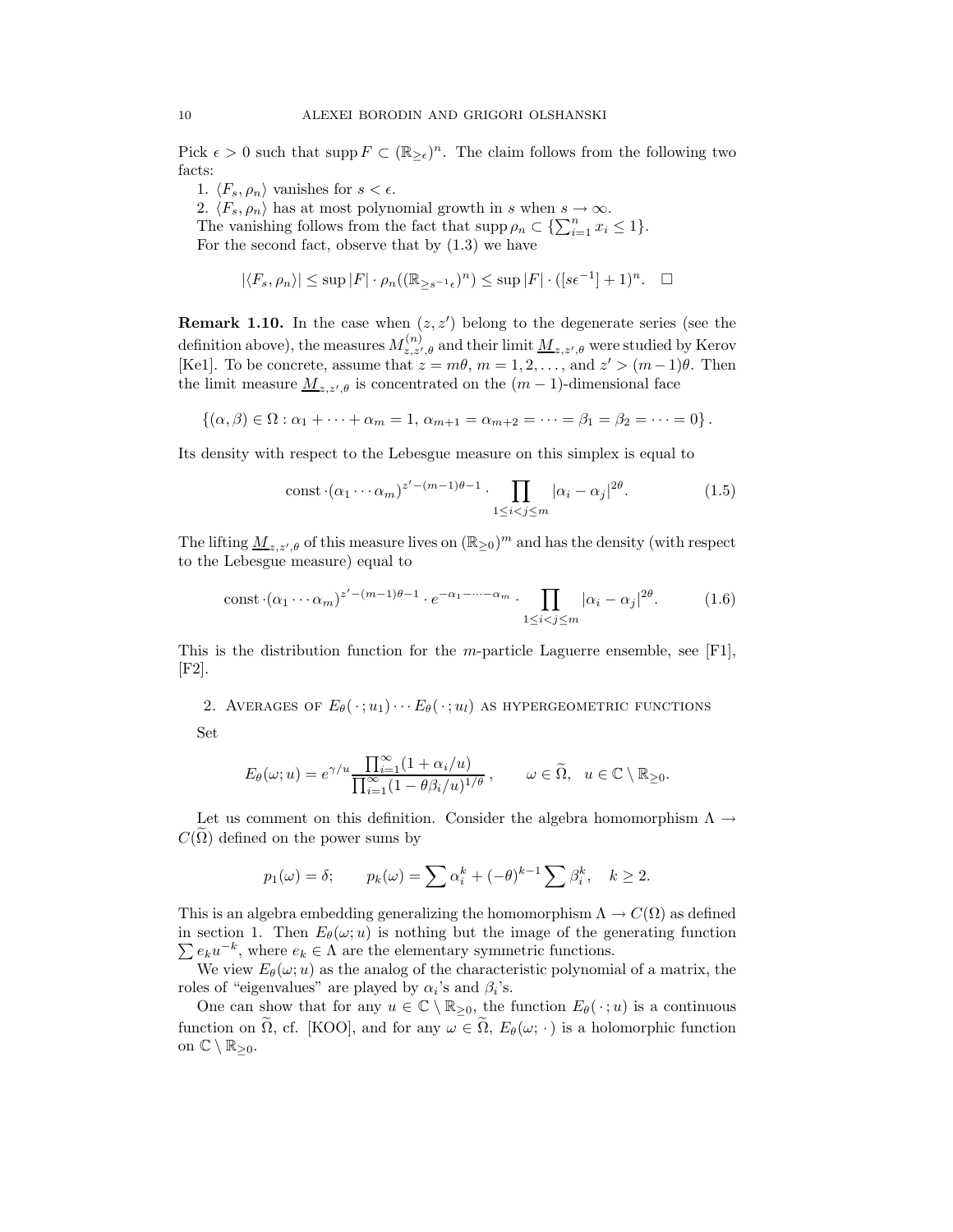Observe that  $E_{\theta}$  is homogeneous of degree 0:

$$
E_{\theta}(s \cdot \omega; s \cdot u) = E_{\theta}(\omega; u), \qquad s > 0.
$$

We will also consider  $E_{\theta}(\cdot; u)$  as a function on  $\Omega$ <sup>1</sup>. Then the domain of u can be expanded to  $\mathbb{C} \setminus [0, \theta]$ .

The goal of this section is to express the averages  $(l = 1, 2, ...)$ 

$$
\int_{\Omega} E_{\theta}(\cdot; u_1) \cdots E_{\theta}(\cdot; u_l) \underline{M}_{z, z', \theta}(d\omega), \qquad \int_{\widetilde{\Omega}} E_{\theta}(\cdot; u_1) \cdots E_{\theta}(\cdot; u_l) \underline{\widetilde{M}}_{z, z', \theta}(d\omega)
$$

in terms of multivariate hypergeometric functions.

Recall that in the previous section we introduced the renormalized Jack polynomials  $C_{\lambda} = C_{\lambda}^{(\nu)}$  $\lambda^{(\nu)}(x)$ . Here we deliberately included the parameter  $\nu$  in the notation of the Jack polynomials. In §1 this parameter was equal to  $\theta$ , and in this section we will need  $\nu = \theta^{-1}$ .

For  $a, b, c \in \mathbb{C}, c \neq 0, -1, -2, \ldots$ , set

$$
{}_2\widehat{F}_1^{(\nu)}(a,b;c;x)=\sum_{\substack{\lambda\in\mathbb{Y}\\ \ell(\lambda)\leq l}}\frac{(a)_{\lambda,\nu}(b)_{\lambda,\nu}}{(c)_{|\lambda|}|\lambda|!}C_{\lambda}^{(\nu)}(x),\quad x=(x_1,\ldots,x_l).
$$

Note that the normalized series

$$
\frac{{}_2\widehat{F}_1^{(\nu)}(a,b;c;x)}{\Gamma(c)} = \sum_{\substack{\lambda \in \mathbb{Y} \\ \ell(\lambda) \le l}} \frac{(a)_{\lambda,\nu}(b)_{\lambda,\nu}}{\Gamma(c+|\lambda|) |\lambda|!} C_{\lambda}^{(\nu)}(x), \quad x = (x_1,\ldots,x_l)
$$

makes sense for any  $c \in \mathbb{C}$ .

When  $l = 1$ , the definition of  ${}_{2}F_{1}^{(\nu)}(a, b; c; x)$  above coincides with that of the classical Gauss hypergeometric function. When  $l > 1$  our series differs from the standard multivariate generalization of the Gauss function, see [Mu], [Ma1], [Ko], [FK], [Y]. Indeed, in the standard definition one has  $(c)_{\lambda,\nu}$  instead of  $(c)_{|\lambda|}$  in the denominator. However, our function  ${}_{2}\widehat{F}_{1}^{(\nu)}(a,b;c;x)$  shares many properties of the standard hypergeometric functions.

**Proposition 2.1.** (i) The defining series for  ${}_2\widehat{F}_1^{(\nu)}(a,b;c;x)$  converges in the polydisk  $\{|x_1| < 1, \ldots, |x_l| < 1\}$  and defines a holomorphic function in this domain.

(ii)  ${}_2\widehat{F}_1^{(\nu)}(a,b;c;x)/\Gamma(c)$  is an entire function in the parameters  $(a,b,c) \in \mathbb{C}^3$ . (ii)  $2^{i_1}$  (a, o, c, x)/1 (c) is an entire function in the parameters (a, o, c)  $\in \mathbb{C}$ .<br>As a function in x, it can be analytically continued to a domain in  $\mathbb{C}^l$  containing the tube  $\{(x_1, ..., x_l) \in \mathbb{C}^l : \Re x_i < 0, i = 1, ..., l\}.$ 

(iii) As  $x_1, \ldots, x_l \to -\infty$  inside  $\mathbb{R}$ ,  $|_2\widehat{F}_1^{(\nu)}(a,b;c;x)|$  has at most polynomial growth in x.

*Idea of proof.* (i) Compare the series  ${}_2\widehat{F}_1^{(\nu)}(a,b;c;x)$  with the series

$$
{}_1F_0^{(\nu)}(a;x)=\sum_{\substack{\lambda\in\mathbb{Y}\\ \ell(\lambda)\leq l}}\frac{(a)_{\lambda,\nu}}{|\lambda|!}C_{\lambda}^{(\nu)}(x),\quad x=(x_1,\ldots,x_l).
$$

<sup>&</sup>lt;sup>1</sup>In what follows we view  $\Omega$  as a subset of  $\tilde{\Omega}$  defined by the condition  $\delta = 1$ .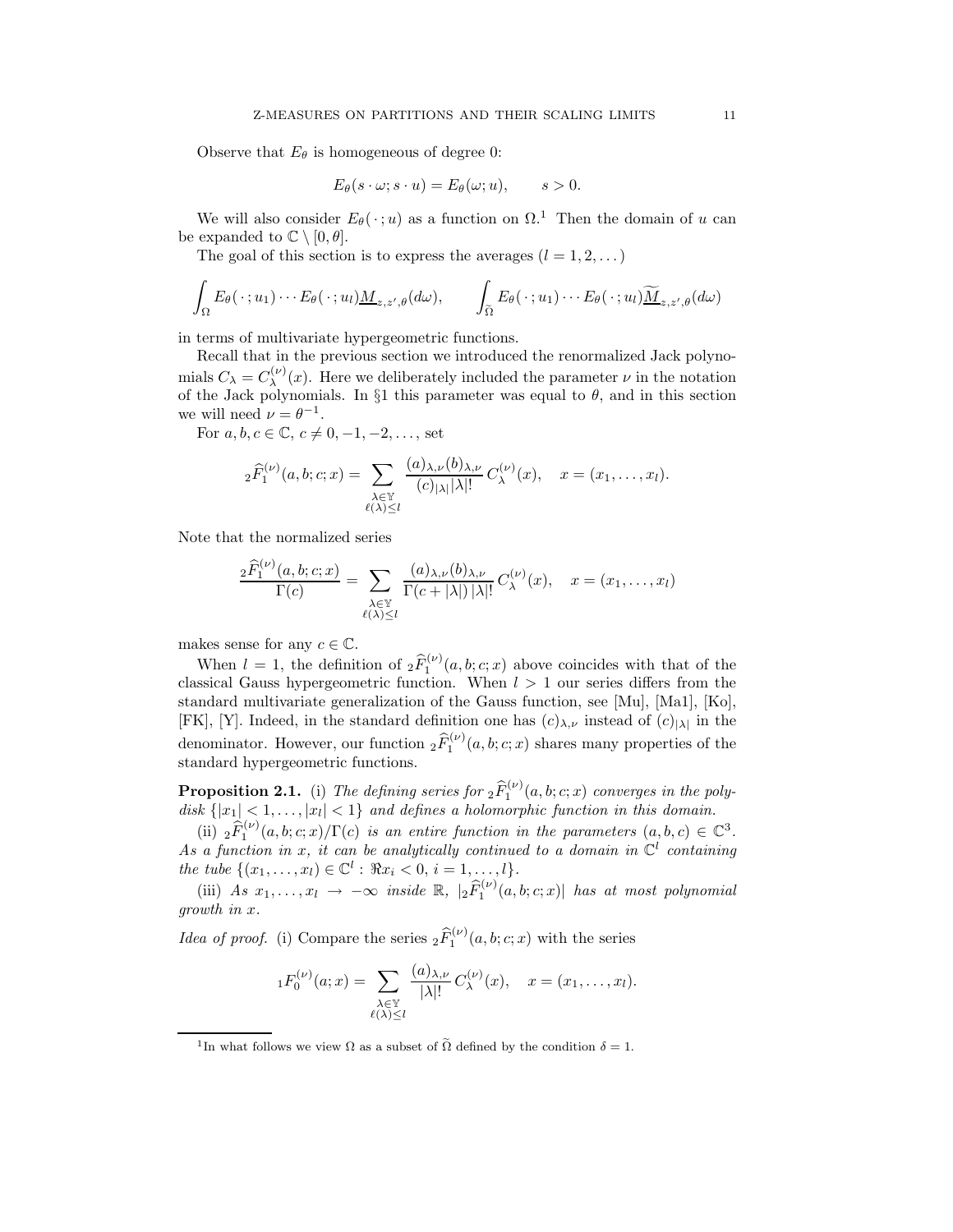By virtue of the well–known binomial theorem (see, e.g., [Ma1], [OO])

$$
{}_{1}F_{0}^{(\nu)}(a;x) = \prod_{i=1}^{l} (1 - x_{i})^{-a},
$$

which implies that the latter series converges in the polydisk in question. Since the ratio  $(b)_{\lambda,\nu}/(c)_{|\lambda|}$  has at most polynomial growth in  $|\lambda|$ , the former series also converges in the same polydisk.

(ii) An argument is given below after Proposition 2.2.

(iii) This can be derived from a Mellin–Barnes integral representation for  ${}_2\widehat{F}_1^{(\nu)}(a,b;c;x)$ , which will be given elsewhere.  $\square$ 

Consider the multivariate hypergeometric function of type (1,0) in two sets of variables  $x = (x_1, \ldots, x_l)$  and  $y = (y_1, \ldots, y_l)$ :

$$
{}_{1}\mathcal{F}_{0}^{(\nu)}(a;x,y) = \sum_{\substack{\lambda \in \mathbb{Y} \\ \ell(\lambda) \leq l}} \frac{(a)_{\lambda,\nu}}{|\lambda|!} \frac{C_{\lambda}^{(\nu)}(x) C_{\lambda}^{(\nu)}(y)}{C_{\lambda}^{(\nu)}(1^{l})}, \qquad a \in \mathbb{C}, \ \nu > 0,
$$

see [Ma1], [Y, (37)]. When  $\nu = 1/2, 1, 2$ , this function admits a simple matrix integral representation. For instance, in the case  $\nu = 1/2$ 

$$
{}_{1}\mathcal{F}_{0}^{(\nu)}(a;x,y)=\int_{U\in O(l))}\det(1-XUYU^{-1})^{-a}dU,
$$

where  $O(l)$  is the group of  $l \times l$  orthogonal matrices, dU is the normalized Haar measure on  $O(l)$ , and X and Y stand for the diagonal matrices with diagonal entries  $(x_i)$  and  $(y_i)$ .

The next statement gives an Euler-type integral representation of  ${}_2\widehat{F}_1^{(\nu)}(a,b;c;x)$ in terms of  ${}_{1}\mathcal{F}_{0}^{(\nu)}$ . For the three particular values of the parameter,  $\nu = 1/2, 1, 2,$ it can be written as a matrix integral involving elementary functions only.

**Proposition 2.2.** For any  $\nu > 0$ , assume that  $\Re b > (l-1)\nu$ ,  $\Re c > l \Re b$ . Then

$$
\frac{2\widehat{F}_1^{(\nu)}(a,b;c;x)}{\Gamma(c)} = \frac{1}{\Gamma(c-lb)} \prod_{j=1}^l \frac{\Gamma(\nu+1)}{\Gamma(b-(j-1)\nu)\Gamma(j\nu+1)}
$$

$$
\times \int\limits_{\substack{\tau_1,\ldots,\tau_l>0 \\ \sum_{i} \tau_i<1}} \prod_{i=1}^l \tau_i^{b-(l-1)\nu-1} \left(1 - \sum_{i=1}^l \tau_i\right)^{c-lb-1} \prod_{1 \le i < j \le l} |\tau_i - \tau_j|^{2\nu} \mathcal{F}_0^{(\nu)}(a;x,\tau) d\tau. \tag{2.1}
$$

*Proof.* We use the following integral representation of the ratio  $(b)_{\lambda,\nu}/\Gamma(c+|\lambda|)$ 

$$
\frac{(b)_{\lambda,\nu}}{\Gamma(c+|\lambda|)} = \frac{1}{\Gamma(c-lb)} \prod_{j=1}^{l} \frac{\Gamma(\nu+1)}{\Gamma(b-(j-1)\nu)\Gamma(j\nu+1)} \times \int_{\substack{\tau_1,\ldots,\tau_l>0 \\ \sum_{i} \tau_i <1}} \prod_{i=1}^{l} \tau_i^{b-(l-1)\nu-1} \left(1 - \sum_{i=1}^{l} \tau_i\right)^{c-lb-1} \prod_{1 \leq i < j \leq l} |\tau_i - \tau_j|^{2\nu} \frac{C_{\lambda}^{(\nu)}(\tau)}{C_{\lambda}^{(\nu)}(1^{l})} d\tau.
$$
\n(2.2)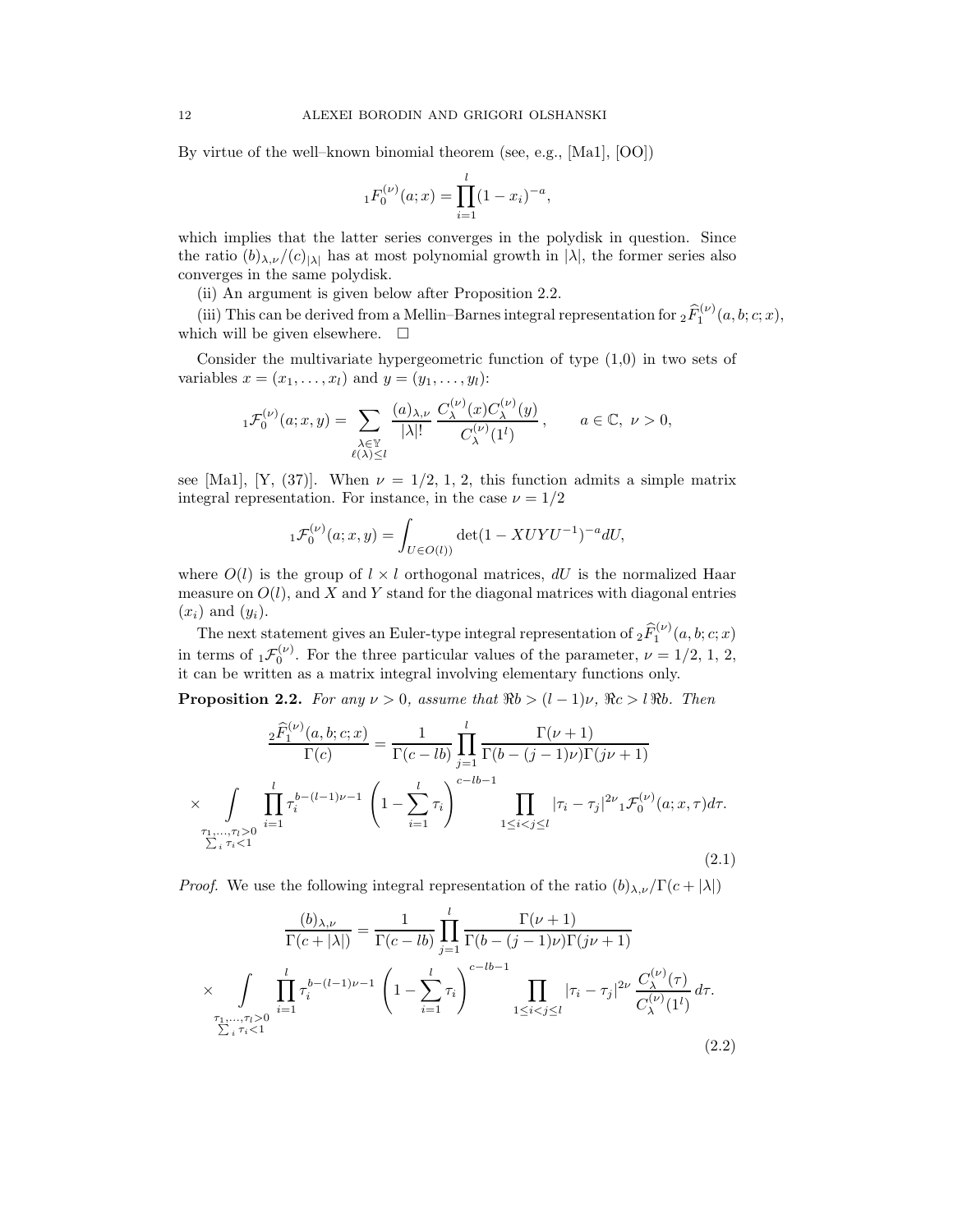A derivation of (2.2) is given in [Ma2, ch. VI, §10, Example 7 (b)]. Multiplying both sides of (2.2) by

$$
\frac{(a)_{\lambda,\nu}}{|\lambda|!}C_{\lambda}^{(\nu)}(x),
$$

taking the sum over  $\lambda$  and interchanging summation and integration, one obtains the required equality.  $\square$ 

Note that the *l*–dimensional integral  $(2.2)$  is a consequence of the following integral over an  $(l-1)$ –dimensional simplex

$$
\int_{\substack{t_1+\dots+t_l=1\\t_1,\dots,t_l\geq 0}} \prod_{j=1}^l t_j^{A-1} \prod_{1\leq i < j \leq l} |t_i - t_j|^{2\nu} \frac{C_{\lambda}^{(\nu)}(t_1,\dots,t_l)}{C_{\lambda}^{(\nu)}(1^l)} dt
$$
\n
$$
= \frac{1}{\Gamma(|\lambda| + Al + l(l-1)\nu)} \prod_{j=1}^l \frac{\Gamma(\lambda_j + A + (l-j)\nu)\Gamma(j\nu+1)}{\Gamma(\nu+1)},
$$
\n(2.3)

where  $R A > 0$  and dt is Lebesgue measure on the simplex.

=

The integral (2.2) can be derived from the integral (2.3) as follows: Set  $\tau = ts$ , where  $s = \sum \tau_j$ . Since the integrand of (2.2) is a homogeneous function, the integral splits into the product of an  $(l-1)$ –dimensional integral over t (which is the integral (2.3) with  $A = b - (l - 1)\nu$  and a one–dimensional beta–integral over s.

As for the integral (2.3), it is a simplex version of the generalized Selberg integral over the unit cube  $[0,1]^l$ , see [Ma2, ch. VI, §10, example 7]. Once one knows the integral over the cube, it is easy to pass to the simplex. On the other hand, the integral (2.3) can be obtained directly by making use of degenerate z–measures, see Kerov [Ke1, §12].

Sketch of proof of Proposition 2.1 (ii). Our argument is based on the Euler–type integral representation  $(2.1)$ . We will prove that the integral  $(2.1)$ , as a function in x, can be continued to the tube  $\{x \in \mathbb{C}^l : \Re x_i < 1/2, i = 1, \ldots, l\}$ . This result is not optimal: when  $\nu = 1/2, 1, 2$ , use of the matrix integral representation for  ${}_{1}\mathcal{F}_{0}^{(\nu)}(x,\tau)$  allows one to extend the domain to the tube  $\{x \in \mathbb{C}^{l} : \Re x_{i} < 1, i = 1\}$  $1, \ldots, l$  (cf. [FK, Prop. XV.3.3]).

Assume first  $\Re b > (l-1)\nu$  and  $\Re(c - lb) > 0$  so that the integrand in (2.1) is an integrable function (then we will explain how to get rid of these restrictions).

The idea is to apply the transformation formula

$$
{}_{1}\mathcal{F}_{0}^{(\nu)}(x,y) = \prod_{j=1}^{l} (1-x_{j})^{-a} \cdot {}_{1}\mathcal{F}_{0}^{(\nu)}\left(\frac{x}{x-1}, 1-y\right), \tag{2.4}
$$

established in Macdonald [Ma1, section 6]. Here we abbreviate

$$
\frac{x}{x-1} = \left(\frac{x_1}{x_1-1}, \ldots, \frac{x_l}{x_l-1}\right), \qquad 1-y = (1-y_1, \ldots, 1-y_l).
$$

When  $\nu = 1/2, 1, 2$ , the transformation (2.4) is immediate from the matrix integral representation of  ${}_{1}\mathcal{F}_{0}^{(\nu)}$ . But in the general case, when we dispose of the series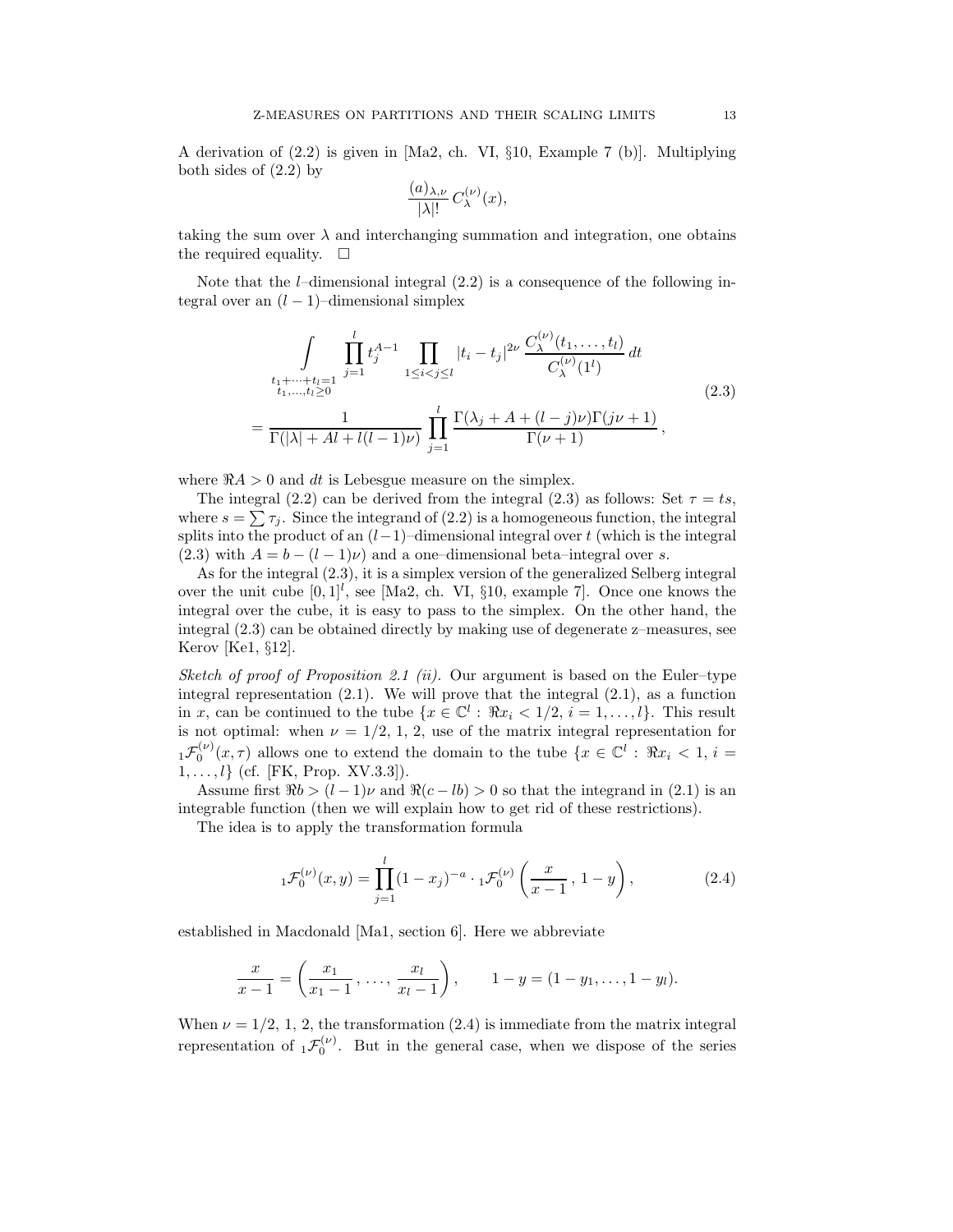expansion only, (2.4) is not evident. (Note that Macdonald's argument uses some properties of generalized binomial coefficients and Jack polynomials, admitted as conjectures. But nowadays these are well-established facts.)

Since  $\zeta \mapsto \zeta(\zeta - 1)^{-1}$  transforms the half-plane  $\Re \zeta \langle 1/2 \rangle$  into the unit disk  $|\zeta|$  < 1, the transformation (2.4) can be used to correctly define  ${}_{1}\mathcal{F}_{0}^{(\nu)}(x,y)$  when x ranges over the tube  $\Re x_i < 1/2$  and  $y = \tau$ .

Thus, we checked that the required analytic continuation in x exists under an additional restriction on the parameters  $b, c$ . Let us show how to get rid of this restriction. Take a large constant  $C > 0$  and assume first that  $\Re c > lC$ . Then, as a function in  $(a, b)$ , our integral admits a continuation to the tube domain  $\{(a, b) \in$  $\mathbb{C}^2$ :  $\Re a \leq C, (l-1)\nu \leq \Re b \leq C$ . By virtue of symmetry  $a \leftrightarrow b$ , the same holds for the tube  $\{(a, b) \in \mathbb{C}^2 : (l-1)\nu < \Re a < C, \Re b < C\}$ . Applying a general theorem about "forced" analytic continuation on tube domains (see, e.g., [H, Theorem 2.5.10]) we obtain a continuation to the tube  $\{(a, b) \in \mathbb{C}^2 : \Re a$  $C, \Re b < C$ . Finally, to remove the restriction on c, we use the relation

$$
(c-1+D)\left(\frac{{}_2\widehat{F}_1^{(\nu)}(a,b;c;x)}{\Gamma(c)}\right)=\frac{{}_2\widehat{F}_1^{(\nu)}(a,b;c-1;x)}{\Gamma(c-1)},
$$

where  $\mathcal D$  is the Euler operator,

$$
\mathcal{D} = \sum_{j=1}^{l} x_j \frac{\partial}{\partial x_j},
$$

which follows from the initial series expansion for  ${}_2\widehat{F}_1^{(\nu)}(a,b;c;x)/\Gamma(c)$  and the fact that  $C_{\lambda}^{(\nu)}$  $\lambda^{(\nu)}(x)$  is a homogeneous function of degree  $|\lambda|$ .  $\square$ 

We return to our main subject.

**Theorem 2.3.** Let  $l = 1, 2, \ldots$ , and let  $\Re u_i < 0$ ,  $i = 1, \ldots, l$ . Then

$$
\int_{\Omega} E_{\theta}(\omega; u_1) \cdots E_{\theta}(\omega; u_l) \underline{M}_{z, z', \theta}(d\omega) = {}_2\widehat{F}_1^{(\nu)}(a, b; c; \theta/u),
$$

where

$$
\nu = \theta^{-1}, \quad \theta/u = (\theta/u_1, \dots, \theta/u_l),
$$
  

$$
a = -z\theta^{-1}, \quad b = -z'\theta^{-1}, \quad c = zz'\theta^{-1}.
$$

*Proof.* Observe that  $\Omega$  is compact and  $E_{\theta}(\cdot; u) \in C(\Omega)$ , thus, the integral is welldefined. Since both sides of the equality in question are holomorphic in  $u_1, \ldots, u_l$ , we may assume that  $|u_i| \gg 0$ .

The dual Cauchy identity for the ordinary Jack polynomials (see [Ma2, Ch. VI, (5.4)]) implies the expansion

$$
E_{\theta}(\omega; u_1) \dots E_{\theta}(\omega; u_l) = \sum_{\lambda: \ell(\lambda) \leq l} P_{\lambda'}^{(\theta)}(\omega) P_{\lambda}^{(\theta^{-1})}(u_1^{-1}, \dots, u_l^{-1}), \quad \omega \in \Omega.
$$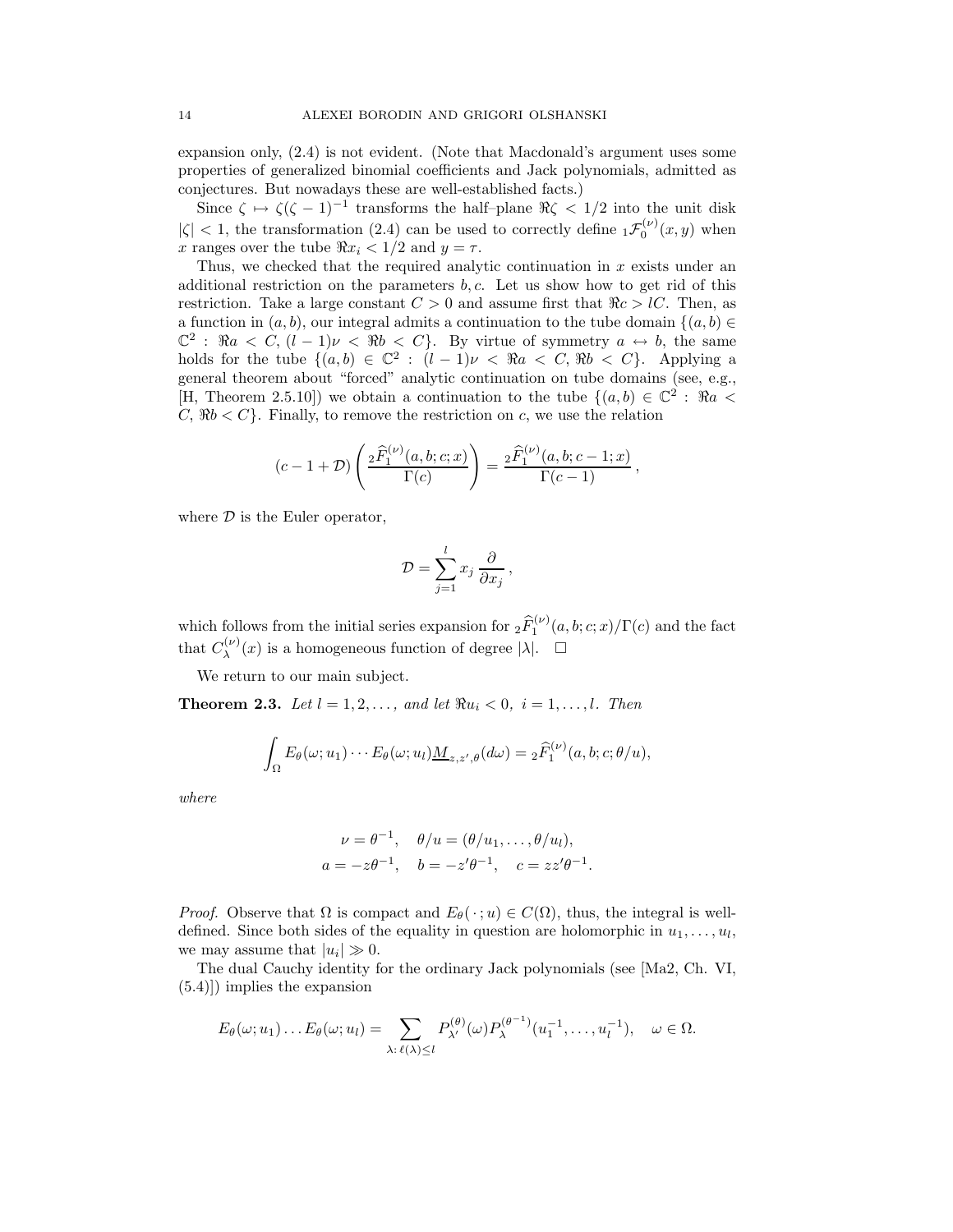Let us integrate the series over  $\Omega$  termwise. By Theorem 1.8 and (1.1), for any  $\lambda \in \mathbb{Y}_n$ ,

$$
\int_{\omega \in \Omega} P_{\lambda'}^{(\theta)}(\omega) \underline{M}_{z,z',\theta}(d\omega) = \frac{H(\lambda',\theta)}{n!} M_{z,z',\theta}^{(n)}(\lambda') = \frac{(z)_{\lambda',\theta}(z')_{\lambda',\theta}}{(t)_n H'(\lambda',\theta)}.
$$

An easy computation shows that

$$
(z)_{\lambda',\theta}(z')_{\lambda',\theta} = \theta^{2n}(-z\theta^{-1})_{\lambda,\theta^{-1}}(-z'\theta^{-1})_{\lambda,\theta^{-1}},
$$
  

$$
H'(\lambda',\theta) = \theta^n H(\lambda,\theta^{-1}).
$$

Since  $C_{\lambda}^{(\theta^{-1})} = n! P_{\lambda}^{(\theta^{-1})}$  $\lambda^{(\theta^{-1})}/H(\lambda, \theta^{-1}),$  the claim follows.  $\Box$ 

We would like to obtain an analog of Theorem 2.3 when  $\Omega$  is replaced by  $\widetilde{\Omega}$ and  $\underline{M}_{z,z',\theta}$  is replaced by the lifted measure  $\underline{M}_{z,z',\theta}$ . By definition of  $\underline{M}_{z,z',\theta}$  and Fubini's theorem, we have

$$
\int_{\tilde{\Omega}} E_{\theta}(\omega; u_1) \dots E_{\theta}(\omega; u_l) \widetilde{\underline{M}}_{z, z', \theta}(d\omega)
$$
\n
$$
= \int_0^\infty \frac{s^{t-1}}{\Gamma(t)} e^{-s} \left( \int_{\Omega} E_{\theta}(s \cdot \omega; u_1) \dots E_{\theta}(s \cdot \omega; u_l) \underline{M}_{z, z', \theta}(d\omega) \right) ds,
$$

provided that the integral exists. By the 0-homogeneity property of  $E_{\theta}(\omega; u)$  we can rewrite the integral as

$$
\int_0^\infty \frac{s^{t-1}}{\Gamma(t)} e^{-s} \left( \int_\Omega E_\theta(\omega; u_1/s) \dots E_\theta(\omega; u_l/s) \underline{M}_{z,z',\theta}(d\omega) \right) ds.
$$
  
Theorem 2.3, this equals

Hence, by Theorem 2.3, this equals

$$
\int_0^\infty \frac{s^{t-1}}{\Gamma(t)} e^{-s} {}_2\widehat{F}_1^{(\nu)}(a,b;c;s\theta/u)ds.
$$

Recall that  $t = c = zz'\theta^{-1}$ . This computation suggests the following definition. For  $a, b \in \mathbb{C}$ , set

$$
{}_2F_0^{(\nu)}(a,b;x) = \int_0^\infty \frac{s^{c-1}}{\Gamma(c)} e^{-s} {}_2\widehat{F}_1^{(\nu)}(a,b;c;s \cdot x) ds, \qquad c > 0, \quad x = (x_1, \dots, x_l).
$$
\n(2.5)

As will be shown below, see Proposition 2.4, the right–hand side does not depends on the choice of c. By Proposition 2.1(iii), the integral above makes sense at least when  $x_1, \ldots, x_l < 0$ .

The notation  ${}_2F_0^{(\nu)}$  is justified by the following formal argument: applying the integral transform to the series expansion of  ${}_{2}\hat{F}_{1}^{(\nu)}$  we obtain the series

$$
{}_2F_0^{(\nu)}(a,b;x) = \sum_{\substack{\lambda \in \mathbb{Y} \\ \ell(\lambda) \le l}} \frac{(a)_{\lambda,\nu}(b)_{\lambda,\nu}}{|\lambda|!} C_{\lambda}^{(\nu)}(x).
$$

Note that the series in the right–hand side does not depend on  $c$ . However, if  $a, b$  are not equal to  $0, -1, -2, \ldots$ , this series is *everywhere divergent* (except the origin).<sup>2</sup> Such phenomenon is well known already in the classical one–dimensional case, see [Er, section 5.1]. Our definition is one possibility to circumvent this difficulty in making sense of  $_2F_0$ .

<sup>&</sup>lt;sup>2</sup>If one of the parameters a and b is equal to  $0, -1, -2, \ldots$ , then the series terminates and defines a polynomial, which can also be written through  $_1F_1$  series, see Remark 2.6 below.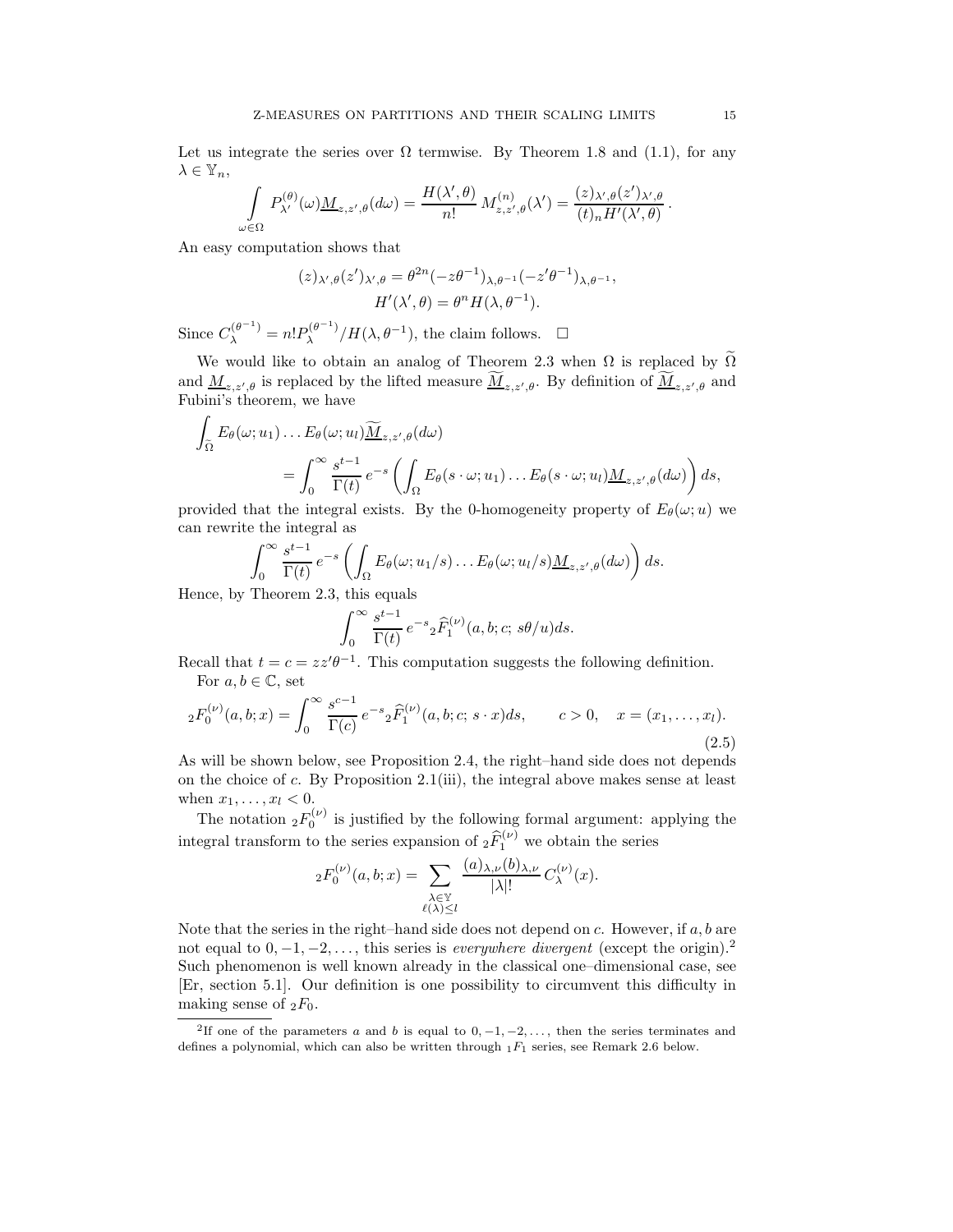**Proposition 2.4.** For any  $\nu > 0$ , assume that  $\Re b > (l-1)\nu$ . Then

$$
{}_2F_0^{(\nu)}(a,b;x) = \prod_{j=1}^l \frac{\Gamma(\nu+1)}{\Gamma(b-(j-1)\nu)\Gamma(j\nu+1)}
$$
  
 
$$
\times \int\limits_{\tau_1,\ldots,\tau_l>0} \prod_{i=1}^l \tau_i^{b-\nu(l-1)-1} e^{-\tau_i} \prod_{1 \leq i < j \leq l} |\tau_i - \tau_j|^{2\nu} {}_1\mathcal{F}_0^{(\nu)}(a;x;\tau) d\tau.
$$

*Proof.* By the homogeneity,  ${}_{1}\mathcal{F}_{0}^{(\nu)}(a; s \cdot x; \tau) = {}_{1}\mathcal{F}_{0}^{(\nu)}(a; x; s \cdot \tau)$ . Using Theorem 2.3 and changing the variables  $s \cdot \tau_i = \sigma_i$ , we obtain

$$
{}_2F_0^{(\nu)}(a,b;x) = \prod_{j=1}^l \frac{\Gamma(\nu+1)}{\Gamma(b-(j-1)\nu)\Gamma(j\nu+1)} \int_{\sigma_1,\ldots,\sigma_l>0} \prod_{i=1}^l \sigma_i^{b-\nu(l-1)-1}
$$

$$
\times \prod_{1 \le i < j \le l} |\sigma_i - \sigma_j|^{2\nu} {}_1\mathcal{F}_0^{(\nu)}(a;x;\sigma) \left(\int_0^\infty \frac{(s-\sum_i \sigma_i)^{d-1}}{\Gamma(d)} ds\right) d\sigma,
$$

which immediately gives the desired formula.  $\Box$ 

Similarly to the one-dimensional case, the function  ${}_2F_0^{(\nu)}(a,b;x)$  can be analytically continued to tube  $\{x \in \mathbb{C}^l : \Re x_i < 0, i = 1, \ldots, l\}$ . The divergent series for  $2F_0$  given above is, in fact, the asymptotic expansion of  $2F_0$  near  $x = 0$ .

When  $l = 1$ , we have  ${}_{1} \mathcal{F}_{0}^{(\nu)}(a; x; \tau) = (1 - x\tau)^{-a}$ , so that the dependence on  $\nu$ disappears and Proposition 2.4 takes the form

$$
{}_2F_0(a,b;x) = \frac{1}{\Gamma(b)} \int_0^\infty \tau^{b-1} (1 - x\tau)^{-a} e^{-\tau} d\tau.
$$

This is equivalent to the classical integral representation for the Whittaker function  $\Psi$ , see [Er, 6.5(2)] (note that  ${}_2F_0$  and Whittaker's  $\Psi$  are essentially the same functions, see  $[Er, 6.6(3)]$ .

Again, when  $\nu = 1/2, 1, 2$  (and l is arbitrary), we dispose of a matrix integral representation for  ${}_2F_0(a, b; x)$ . In the case  $\nu = 1/2$ , the integral was studied in detail in [MP1], [MP2].

**Theorem 2.5.** For any  $l = 1, 2, ...,$  and  $u_1, ..., u_l < 0$ , the product  $E_\theta(\omega; u_1) \cdots E_\theta(\omega; u_l)$ as a function on  $\Omega$  is integrable with respect to the measure  $\underline{M}_{z,z',\theta}$  on  $\Omega$ , and

$$
\int_{\tilde{\Omega}} E_{\theta}(\omega; u_1) \cdots E_{\theta}(\omega; u_l) \widetilde{\underline{M}}_{z, z', \theta}(d\omega) = {}_2F_0^{(\nu)}(a, b; \theta/u), \tag{2.6}
$$

where

$$
\nu = \theta^{-1}, \quad \theta/u = (\theta/u_1, \dots, \theta/u_l),
$$
  

$$
a = -z\theta^{-1}, \quad b = -z'\theta^{-1}.
$$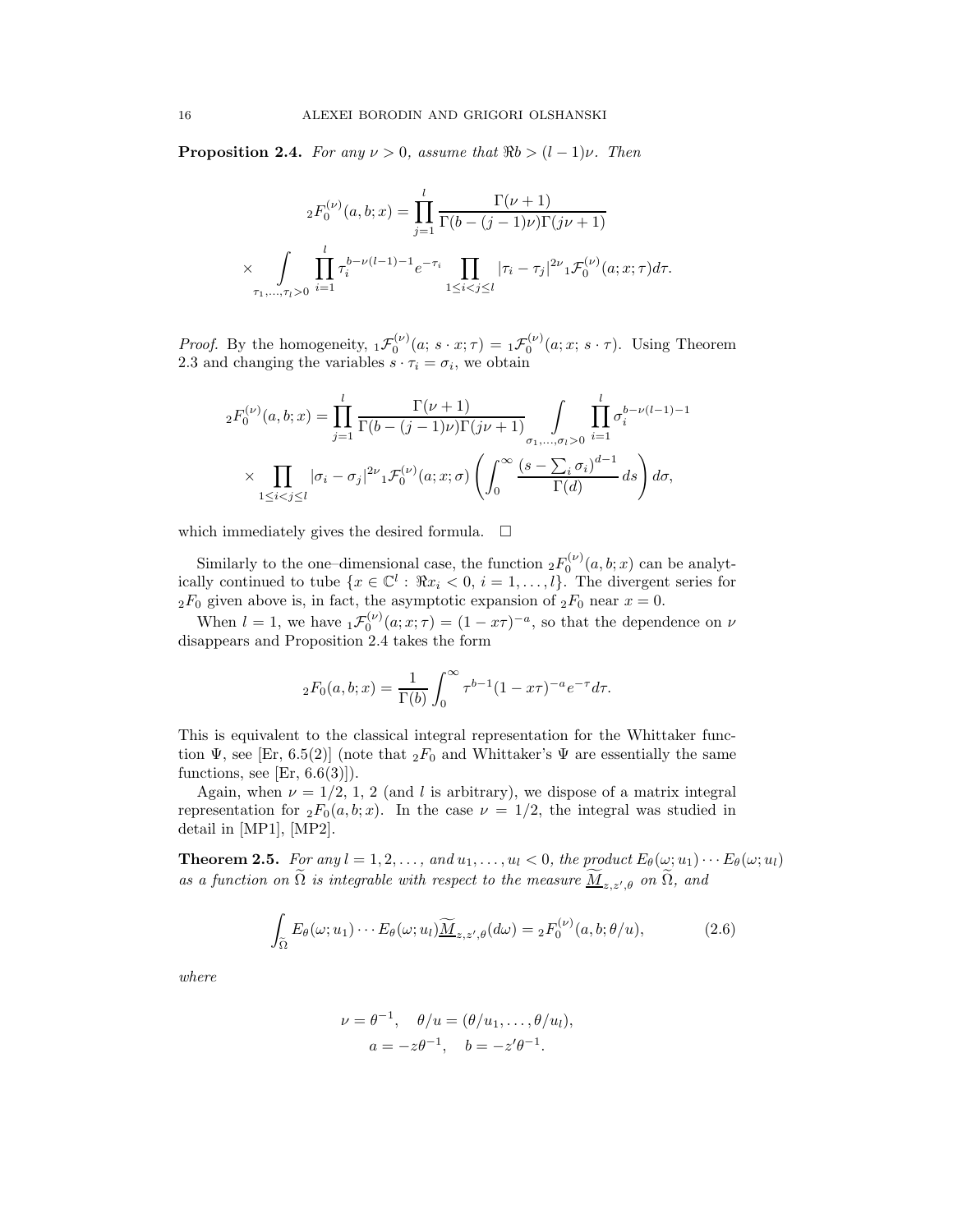Proof. If we take the integrability for granted then the statement follows from Theorem 2.3 and definition of  ${}_2F_0$  as was explained above. To prove the integrability, it suffices to show that

$$
\int_{\tilde{\Omega}} |E_{\theta}(\omega; u_1) \cdots E_{\theta}(\omega; u_l)|^2 \widetilde{\underline{M}}_{z, z', \theta}(d\omega)
$$
\n
$$
= \int_0^\infty \frac{s^{t-1}}{\Gamma(t)} e^{-s} \left( \int_{\Omega} |E_{\theta}(s \cdot \omega; u_1) \dots E_{\theta}(s \cdot \omega; u_l)|^2 \underline{M}_{z, z', \theta}(d\omega) \right) ds < \infty,
$$

because the total measure of the whole space  $\tilde{\Omega}$  is finite. By Theorem 2.3, the integral over Ω equals

$$
{}_2F_0(a,b;c;s\cdot\theta/u,s\cdot\theta/u),
$$

which grows at most polynomially as  $s \to \infty$ .  $\square$ 

**Remark 2.6.** Assume, as in Remark 1.10, that  $z = m\theta$ ,  $m = 1, 2, \ldots$ , so that  $a = -m$  in Theorem 2.5 above. In this case  $E_{\theta}(\omega; u)$  reduces to

$$
E_{\theta}(\omega; u) = u^{-m} \prod_{i=1}^{m} (u + \alpha_i).
$$

Then the integral in the left–hand side of (2.6) takes the form

const 
$$
\cdot (u_1 \cdots u_l)^{-m}
$$
  
\n
$$
\times \int_{(\mathbb{R}_{\geq 0})^m} \prod_{j=1}^l \prod_{i=1}^m (u_j + \alpha_i) \cdot \prod_{1 \leq i < j \leq m} |\alpha_i - \alpha_j|^{2\theta} \cdot \prod_{i=1}^m \alpha_i^{z' - (m-1)\theta - 1} e^{-\alpha_i} d\alpha_i.
$$

On the other hand, one can prove the general identity: for  $m = 1, 2, \ldots$ ,

$$
{}_{2}F_{0}^{(\nu)}(-m, b; x_{1}^{-1}, \cdots, x_{l}^{-1}) = \prod_{i=1}^{l} (b - (i-1)\nu)_{m} \cdot (x_{1} \cdots x_{l})^{-m}
$$

$$
\times {}_{1}F_{1}^{(\nu)}(-m; -b - m + 1 + (l - 1)\nu; -x_{1}, \dots, -x_{l}).
$$

(Note that the series for  $_1F_1$  in the right–hand side terminates.)

Thus, (2.6) turns into (using the notation  $A = z' - (m - 1)\theta > 0$ )

$$
\int_{(\mathbb{R}_{\geq 0})^m} \prod_{j=1}^l \prod_{i=1}^m (u_j + \alpha_i) \cdot \prod_{1 \leq i < j \leq m} |\alpha_i - \alpha_j|^{2\theta} \cdot \prod_{i=1}^m \alpha_i^{A-1} e^{-\alpha_i} d\alpha_i
$$
\n
$$
= \text{const} \cdot {}_1F_1^{(1/\theta)} \left( -m; \frac{A+l-1}{\theta}; -\frac{u_1}{\theta}, \dots, -\frac{u_l}{\theta} \right).
$$

This agrees with the results of [Ka] and [BF].

Remark 2.7. The formula

$$
{}_{1}\mathcal{F}_0^{(\nu)}(a; \underbrace{x, \dots, x}_{l \text{ times}}; \tau_1, \dots, \tau_l) = \prod_{i=1}^l (1 - x\tau_1)^{-a}
$$

shows that the integral representations of Propositions 2.2 and 2.4 in the case when  $x_1 = \cdots = x_l = x$  involve elementary functions only.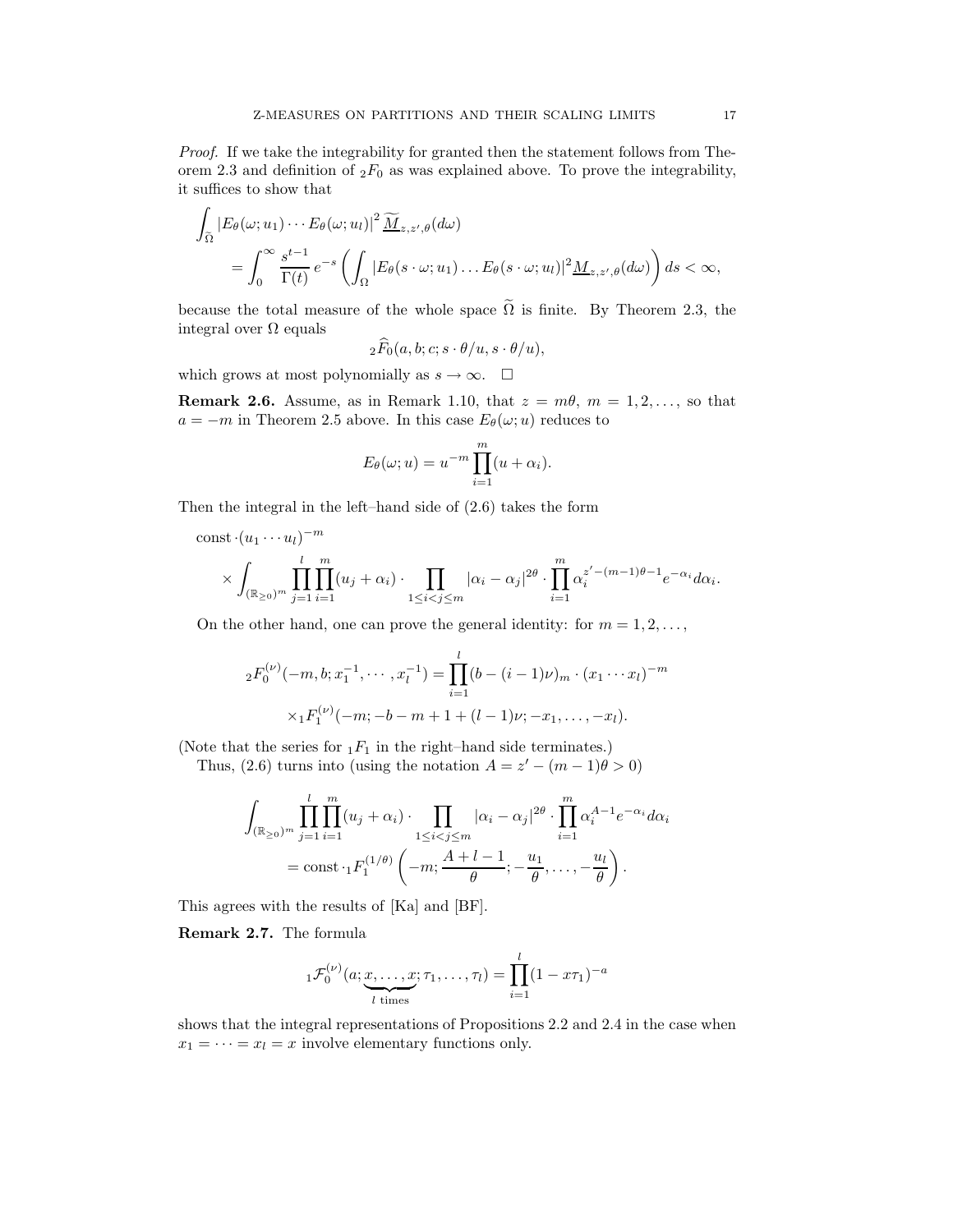### 3. Lattice correlation functions

The lifting transform introduced at the end of §1 has a natural discrete counterpart. Starting with probability measures  $M_{z,z',\theta}^{(n)}$  on  $\mathbb{Y}_n$ ,  $n = 0,1,\ldots$ , we define a probability measure  $\widetilde{M}_{z,z',\theta,\xi}$  on the set  $\mathbb{Y} = \mathbb{Y}_0 \sqcup \mathbb{Y}_1 \sqcup \mathbb{Y}_2 \sqcup \ldots$  of all Young diagrams with an additional parameter  $\xi \in (0,1)$  by

$$
\widetilde{M}_{z,z',\theta;\xi}(\lambda) = (1-\xi)^t \, \frac{(t)_n}{n!} \xi^n \, \cdot M_{z,z',\theta}^{(n)}(\lambda), \qquad n = |\lambda|.
$$

That is, we mix the measures on  $\mathbb{Y}_n$ 's using the *negative binomial distribution*  $\{(1-\xi)^t \frac{(t)_n}{n!} \xi^n\}$  on nonnegative integers *n*.

In the particular case  $\theta = 1$ , these mixed measures on Y were introduced in [BO2]. They are a special case of Okounkov's Schur measures defined in [Ok4]. For general  $\theta > 0$ , the measures  $M_{z,z',\theta,\xi}$  are a special case of "Jack measures" — a natural extension of Okounkov's concept.

In the next section we will show that the lifted measure  $\underline{M}_{z,z',\theta}$  on  $\Omega$  can be obtained as a limit of the discrete mixed measures  $M_{z,z',\theta,\xi}$  as  $\xi \nearrow 1$ .

For the rest of this section we assume that  $\theta$  is a positive integer:  $\theta = 1, 2, 3, \ldots$ . To a Young diagram  $\lambda$  we assign a semiinfinite point configuration  $\mathcal{L} = \mathcal{L}(\lambda)$  on Z, as follows

 $\mathcal{L} = \{l_1, l_2, \dots\}, \qquad l_i := \lambda_i - i\theta.$ 

$$
10110W5
$$

In particular,

$$
\mathcal{L}(\varnothing) = \{l_1^{\varnothing}, l_2^{\varnothing}, l_3^{\varnothing}, \ldots\} = \{-\theta, -2\theta, -3\theta, \ldots\}.
$$

**Proposition 3.1.** A sequence of integers  $\mathcal{L} = (l_1, l_2, \dots)$  is of the form  $\mathcal{L} = \mathcal{L}(\lambda)$ for some Young diagram  $\lambda$  if and only if the following conditions hold:

(i)  $l_i - l_{i+1} \geq \theta$  for all i.

(ii) If i is large enough then  $l_i - l_{i+1} = \theta$ .

(iii) The stable value of the quantity  $l_i + i\theta$ , whose existence follows from (ii), equals 0.

Proof. The above conditions are clearly necessary. Let us check that they are sufficient. Set  $\lambda_i = l_i + i\theta$ . Condition (i) implies that  $\lambda_i \geq \lambda_{i+1}$ . Conditions (ii) and (iii) imply that  $\lambda_i = 0$  for all i large enough. Hence  $\lambda = (\lambda_1, \lambda_2, \dots)$  is a partition.  $\square$ 

Let  $\mathcal L$  satisfy the conditions (i)–(iii) from Proposition 3.1. Let  $a \in \mathcal L$ . If one removes a from L then the new configuration  $\mathcal{L} \setminus \{a\}$  will satisfy (i) and (ii) but not (iii). Indeed, in  $\mathcal{L} \setminus \{a\}$ , the stable value of the quantity  $l_i + i\theta$  will be equal to  $-\theta$ , not 0. To compensate, we shift the whole  $\mathcal{L}\setminus\{a\}$  by  $\theta$  (that is, we add  $\theta$  to all members of the sequence). Then (i) and (ii) remain intact while the stable value in (iii) becomes equal to 0, as required. Let us denote the resulting configuration by  $\mathcal{D}_a(\mathcal{L})$ .

Observe that  $\mathcal{D}_a(\mathcal{L})$  does not intersect  $\{a+1,\ldots,a+2\theta-1\}$ . Conversely, any configuration that satisfies this property together with (i)–(iii) has the form  $\mathcal{D}_a(\mathcal{L})$ for a certain configuration  $\mathcal L$  satisfying (i)–(iii).

One could also define the inverse operation: given a configuration satisfying (i)– (iii) and not intersecting  $\{a+1,\ldots,a+2\theta-1\}$ , we add to it the point  $a+\theta$  and then shift all the points by  $-\theta$ .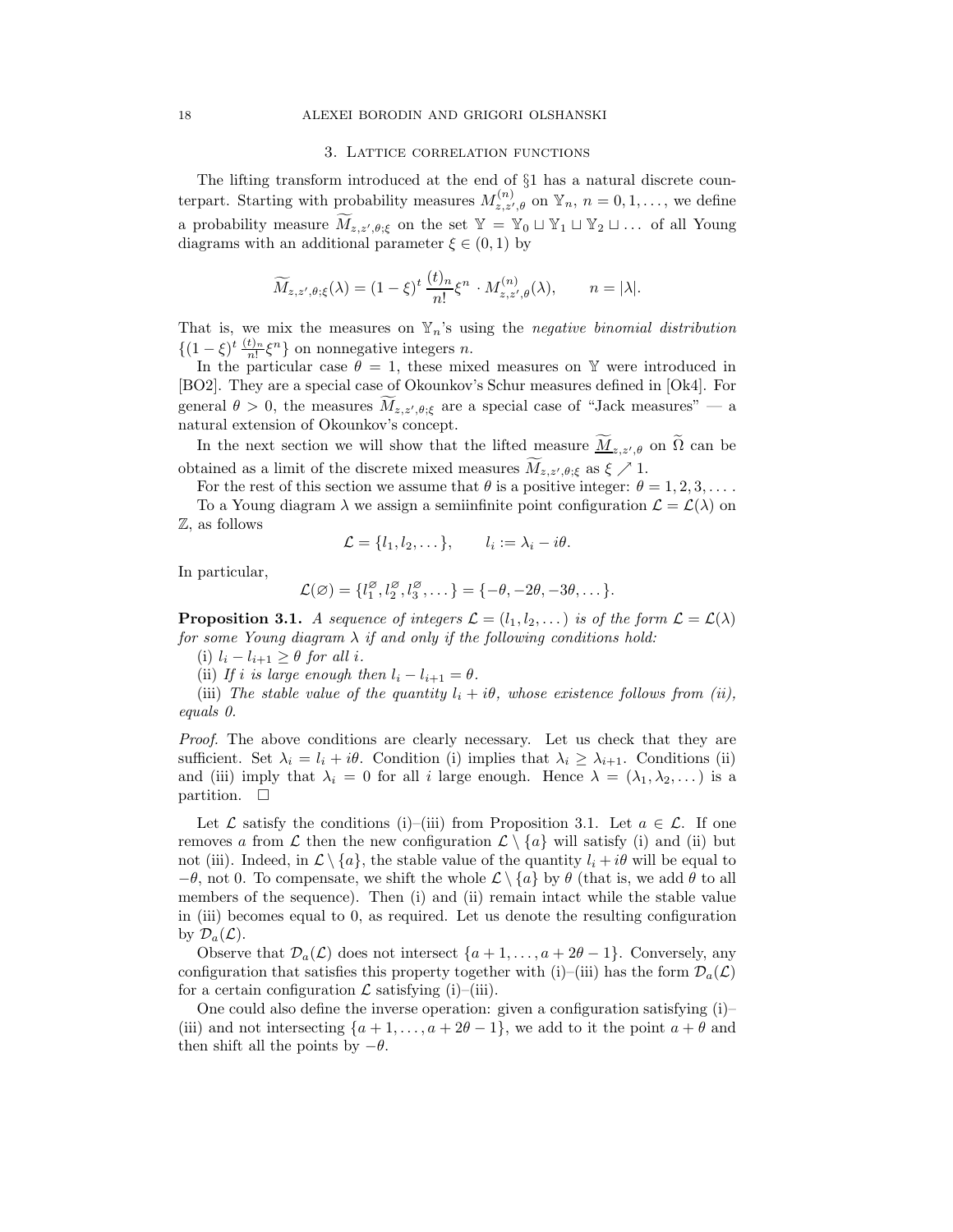We use the same symbol  $\mathcal{D}_a$  to denote the corresponding operation on Young diagrams. In diagram notation, this operation looks as follows. Given  $\lambda \in \mathbb{Y}$ , let j be such that  $\lambda_j - j\theta = a$ , which is equivalent to  $l_j = a$  (if there is no such j then the operation is not defined). Then

$$
\mathcal{D}_a(\lambda) = (\lambda_1 + \theta, \dots, \lambda_{j-1} + \theta, \lambda_{j+1}, \lambda_{j+2}, \dots).
$$

Note that

$$
|\mathcal{D}_a(\lambda)| = |\lambda| - a - \theta.
$$

More generally, let  $A = \{a_1, \ldots, a_k\}$  be a k-tuple of integral points such that the pairwise distances between them are at least  $\theta$ . Given a diagram  $\lambda$  such that  $\mathcal{L}(\lambda)$  contains A we define a new diagram  $\mathcal{D}_A(\lambda)$  as follows:  $\mathcal{L}(\mathcal{D}_A(\lambda))$  is obtained from  $\mathcal{L}(\lambda)$  by removing A and shifting the remaining points by  $k\theta$ . Clearly,

$$
\mathcal{D}_A=\mathcal{D}_{a_k+(k-1)\theta}\circ\cdots\circ\mathcal{D}_{a_2+\theta}\circ\mathcal{D}_{a_1}.
$$

It follows, in particular, that

$$
|\mathcal{D}_A(\lambda)|=|\lambda|-a_1-\cdots-a_k-\frac{k(k+1)}{2}\theta.
$$

**Proposition 3.2.** Fix a k-point subset A of  $\mathbb{Z}$ . A Young diagram  $\mu$  can be represented as  $\mathcal{D}_A(\lambda)$  for a Young diagram  $\lambda$  if and only if  $\mathcal{L}(\mu)$  does not intersect the set

$$
\bigcup_{j=1}^{k} [a_j + (k-1)\theta + 1, a_j + (k+1)\theta - 1].
$$

*Proof.* Evident.  $\Box$ 

For any Young diagram  $\lambda$  we introduce a rational function

$$
E_{\theta}^{*}(\lambda; u) = \prod_{i=1}^{\infty} \frac{u + \lambda_i - i\theta + \theta}{u - i\theta + \theta} = \prod_{i=1}^{\infty} \frac{u + l_i + \theta}{u - i\theta + \theta}.
$$

Both these products are, in fact, finite, because the ith factor turns into 1 as soon as  $i > \ell(\lambda)$ . This function has no poles in  $\{u \in \mathbb{C} : \Re u < 0\}$ . As we will see later,  $E_{\theta}^*(\lambda; u)$  is a discrete counterpart of the function  $E_{\theta}(\omega; u)$  introduced in §2.

We also define

$$
E_{\theta}^{\#}(\lambda; u) = \frac{E_{\theta}^{*}(\lambda; u)}{\Gamma(-u/\theta)}.
$$
\n(3.1)

**Proposition 3.3.** For any Young diagram  $\lambda$ ,  $E_{\theta}^{\#}(\lambda; u)$  is an entire function in u. It has simple zeros at the points  $u = -l_i - \theta = -\lambda_i + i\theta - \theta$ , where  $i = 1, 2, \ldots$ . Moreover, these are the only zeros of  $E^{\#}_{\theta}(\lambda; u)$ .

*Proof.* Fix  $\lambda$  and let r be a large enough integer. We have

$$
E_{\theta}^{\#}(\lambda; u) = \frac{1}{\Gamma(-u/\theta)} \prod_{i=1}^{r} \frac{u + l_i + \theta}{u - i\theta + \theta}
$$

$$
= \frac{1}{\Gamma(-u/\theta)} \prod_{i=1}^{r} \frac{-u/\theta - l_i/\theta - 1}{-u/\theta + i - 1}
$$

$$
= \frac{1}{\Gamma(-u/\theta + r)} \prod_{i=1}^{r} (-u/\theta - l_i/\theta - 1)
$$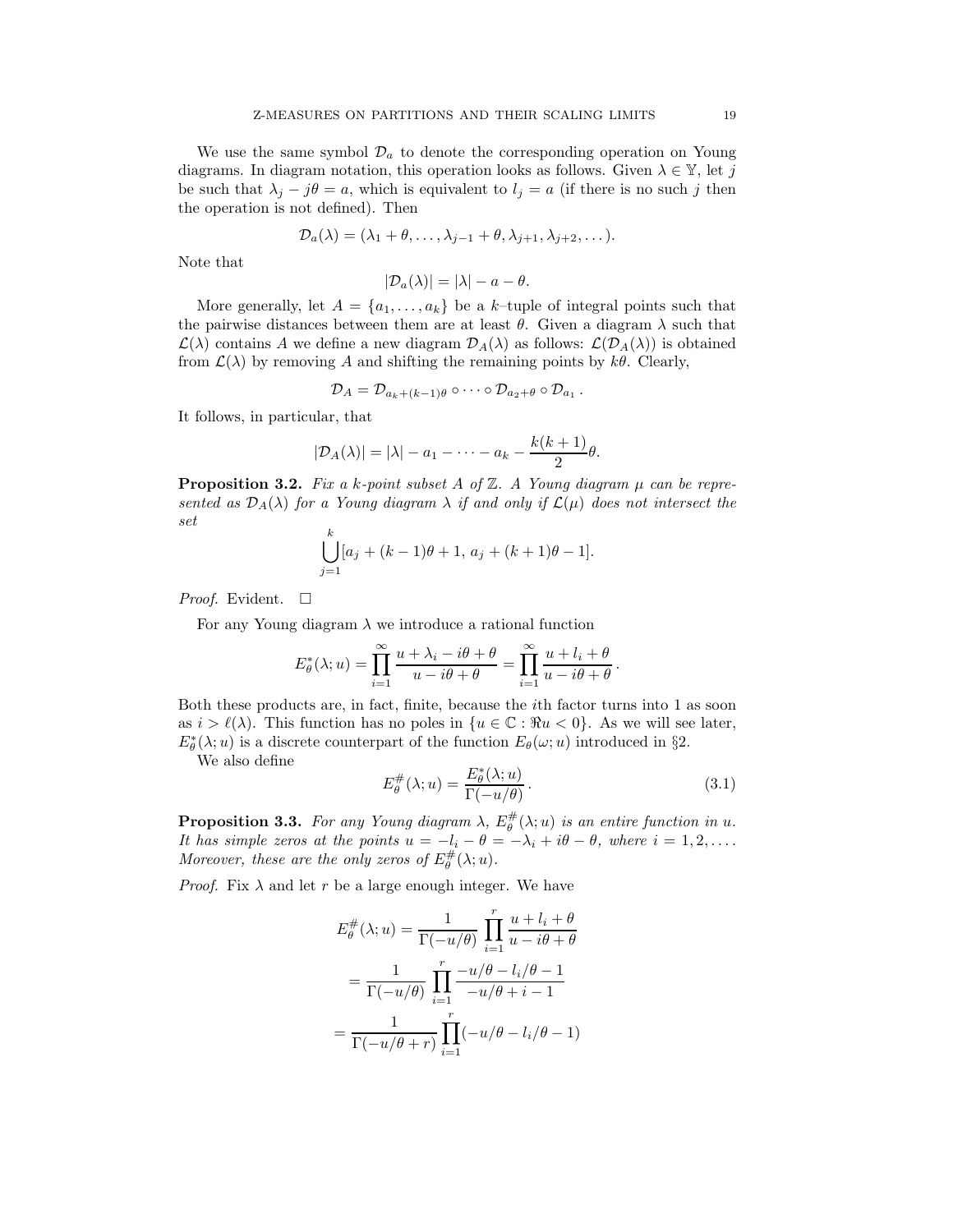This expression is clearly an entire function in  $u$ . Restrict  $u$  to a left half-plane of the form  $\Re u \leq c$  where  $c \gg 0$ . The above argument with large enough r shows that the factor  $\frac{1}{\Gamma(-u/\theta+r)}$  does not vanish in that half-plane. Thus, the only zeros come from the product. But these are simple zeros at  $u = -l_i - \theta$ .  $\Box$ 

For any function F on the set Y of all Young diagrams we denote by  $\langle F \rangle_{z,z',\theta;\xi}$ the average value of F with respect to  $M_{z,z',\theta,\xi}$ :

$$
\langle F \rangle_{z,z',\theta;\xi} = \sum_{\lambda \in \mathbb{Y}} F(\lambda) \widetilde{M}_{z,z',\theta;\xi}(\lambda).
$$

The next statement expresses the correlation functions of the mixed measures  $\widetilde{M}_{z,z',\theta;\xi}$  through the averages of products of  $E_{\theta}^{\#}$  with appropriate arguments.

**Theorem 3.4.** Let  $A = \{a_1, \ldots, a_k\}$  be a k-point subset of  $\mathbb{Z}$ . We have

$$
\widetilde{M}_{z,z',\theta;\xi}\left(\{\lambda \in \mathbb{Y} \mid \mathcal{L}(\lambda) \supset A\}\right) = C \left\langle \prod_{j=1}^k \prod_{\sigma=0}^{\theta-1} E_{\theta}^{\#}(\cdot \,; u_{j,\sigma}^+) E_{\theta}^{\#}(\cdot \,; u_{j,\sigma}^-) \right\rangle_{z-k\theta,z'-k\theta,\theta;\xi}
$$

where the prefactor  $C$  is given by

$$
C = (2\pi)^{k(\theta-1)} (\Gamma(\theta))^k \theta^{-2(a_1 + \dots + a_k) - \theta k(2k+1)} (1 - \xi)^{k(z+z') - k^2 \theta} \xi^{a_1 + \dots + a_k + k(k+1)\theta/2}
$$
  
\$\times \prod\_{j=1}^k \frac{\Gamma(z + a\_j + \theta) \Gamma(z' + a\_j + \theta)}{\Gamma(z - j\theta + \theta) \Gamma(z' - j\theta + \theta)} \cdot \prod\_{1 \le j < j' \le k} \prod\_{\sigma=0}^{\theta-1} ((a\_j - a\_{j'})^2 - \sigma^2).

and

$$
u_{j,\sigma}^{\pm} = -a_j \pm \sigma - (k+1)\theta
$$
,  $j = 1,...,k$ ,  $\sigma = 0, 1,..., \theta - 1$ .

Proof. The claim is equivalent to

$$
\sum_{\lambda:\mathcal{L}(\lambda)\supset A} \widetilde{M}_{z,z',\theta;\xi}(\lambda) = C \sum_{\mu \in \mathbb{Y}} \prod_{j=1}^k \prod_{\sigma=0}^{\theta-1} E_\theta^{\#}(\mu; u_{j,\sigma}^+) E_\theta^{\#}(\mu; u_{j,\sigma}^-) \cdot \widetilde{M}_{z-k\theta,z'-k\theta,\theta;\xi}(\mu).
$$

If  $\mathcal{L}(\mu)$  intersects

$$
\bigcup_{j=1}^{k} [a_j + (k-1)\theta + 1, a_j + (k+1)\theta - 1]
$$

then one of the factors  $E_{\theta}^{\#}(\mu; u_{j,\sigma}^{\pm})$  vanishes by Proposition 3.3. Hence, we may consider only those  $\mu$  which are of the form  $\overline{\lambda} := \mathcal{D}_A(\lambda)$ .

Thus, it suffices to prove that for any  $\lambda$  such that  $\mathcal{L}(\lambda)$  contains A,

$$
\widetilde{M}_{z,z',\theta;\xi}(\lambda) = C \prod_{j=1}^k \prod_{\sigma=0}^{\theta-1} E_\theta^{\#}(\overline{\lambda}; u_{j,\sigma}^+) E_\theta^{\#}(\overline{\lambda}; u_{j,\sigma}^-) \cdot \widetilde{M}_{z-k\theta, z'-k\theta, \theta; \xi}(\overline{\lambda}).
$$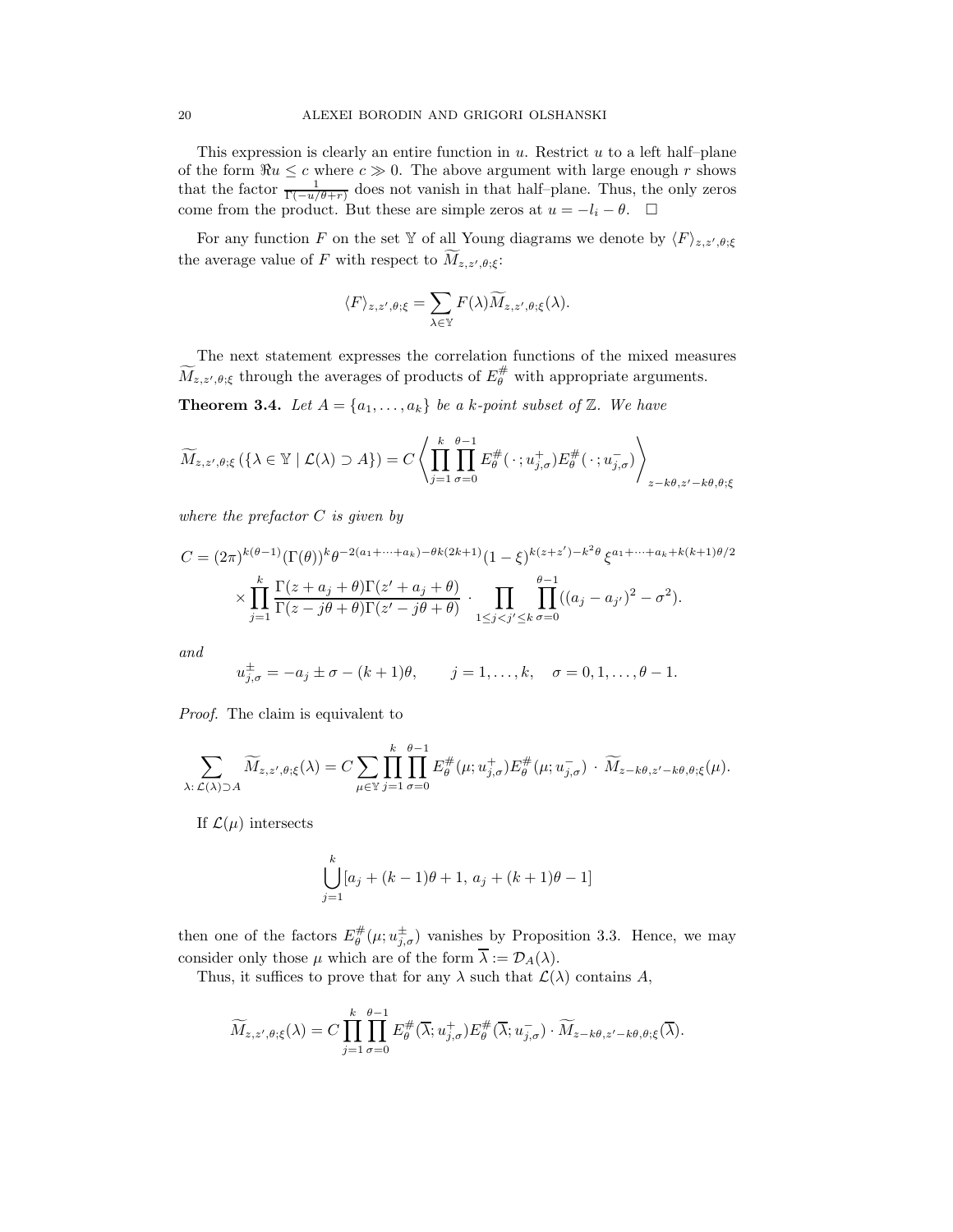By the definition of  $M_{z,z',\theta;\xi}$ , we have

$$
\widetilde{M}_{z,z',\theta;\xi}(\lambda) = \underbrace{(1-\xi)^{zz'/\theta}\xi^{|\lambda|}}_{(1)} \cdot \underbrace{(z)_{\lambda,\theta}(z')_{\lambda,\theta}}_{(2)} \cdot \underbrace{\frac{1}{H(\lambda;\theta)H'(\lambda;\theta)}}_{(3)}.
$$

Similarly,

$$
\widetilde{M}_{z-k\theta,z'-k\theta,\theta;\xi}(\overline{\lambda}) = \underbrace{(1-\xi)^{(z-k\theta)(z'-k\theta)/\theta} \xi^{|\overline{\lambda}|}}_{(1)} \cdot \underbrace{(z-k\theta)_{\overline{\lambda},\theta}(z'-k\theta)_{\overline{\lambda},\theta}}_{(2)} \cdot \underbrace{\frac{1}{H(\overline{\lambda};\theta)H'(\overline{\lambda};\theta)}}_{(3)}.
$$

The ratio of the first factors is

$$
\frac{(1-\xi)^{zz'/\theta} \xi^{|\lambda|}}{(1-\xi)^{(z-k\theta)(z'-k\theta)/\theta} \xi^{|\overline{\lambda}|}} = (1-\xi)^{k(z+z')-k^2\theta} \xi^{a_1+\cdots+a_k+k(k+1)\theta/2}.
$$

We used the fact that  $|\overline{\lambda}| = |\lambda| - (a_1 + \cdots + a_k) - \frac{k(k+1)}{2}$  $\frac{(n+1)}{2}\theta$  mentioned above.

To handle the second factors, let us rewrite these factors in terms of  $\mathcal{L}(\lambda)$ ,  $\mathcal{L}(\lambda)$ . Denote

$$
\mathcal{L}(\lambda) = \{l_1, l_2, \dots\}, \qquad \mathcal{L}(\overline{\lambda}) = \{\overline{l}_1, \overline{l}_2, \dots\}.
$$

With this notation, for any integral  $r$  large enough we can write

$$
(z)_{\lambda,\theta}(z')_{\lambda,\theta} = \prod_{i=1}^r \frac{\Gamma(z + l_i + \theta)}{\Gamma(z - i\theta + \theta)} \frac{\Gamma(z' + l_i + \theta)}{\Gamma(z' - i\theta + \theta)},
$$

$$
(z - k\theta)_{\overline{\lambda},\theta}(z' - k\theta)_{\overline{\lambda},\theta} = \prod_{i=1}^{r-k} \frac{\Gamma(z - k\theta + \overline{l}_i + \theta)}{\Gamma(z - k\theta - i\theta + \theta)} \frac{\Gamma(z' - k\theta + l_i + \theta)}{\Gamma(z' - k\theta - i\theta + \theta)}.
$$

Observe that for a large integer r the numbers  $\bar{l}_1, \ldots, \bar{l}_{r-k}$  are obtained from the numbers  $l_1, \ldots, l_r$  by removing  $a_1, \ldots, a_k$  and adding  $k\theta$  to each of the  $r - k$  remaining numbers. This implies that

$$
(z)_{\lambda,\theta}(z')_{\lambda,\theta} = \prod_{j=1}^k \frac{\Gamma(z+a_j+\theta)\Gamma(z'+a_j+\theta)}{\Gamma(z-j\theta+\theta)\Gamma(z'-j\theta+\theta)} \cdot (z-k\theta)_{\overline{\lambda},\theta}(z'-k\theta)_{\overline{\lambda},\theta}.
$$

The ratio of the third factors is computed in

**Lemma 3.5.** For any large enough integer  $r$ , we have

$$
\frac{H(\overline{\lambda};\theta)H'(\overline{\lambda};\theta)}{H(\lambda;\theta)H'(\lambda;\theta)} = (\Gamma(\theta))^k \prod_{1 \le j < j' \le k} \prod_{\sigma=0}^{\theta-1} ((a_j - a_{j'})^2 - \sigma^2)
$$
\n
$$
\times \prod_{i=1}^{r-k} \prod_{j=1}^k \prod_{\sigma=0}^{\theta-1} ((\overline{l}_i - a_j - k\theta)^2 - \sigma^2) \cdot \prod_{j=1}^k \frac{1}{\Gamma(a_j + r\theta + 1)\Gamma(a_j + r\theta + \theta)}.
$$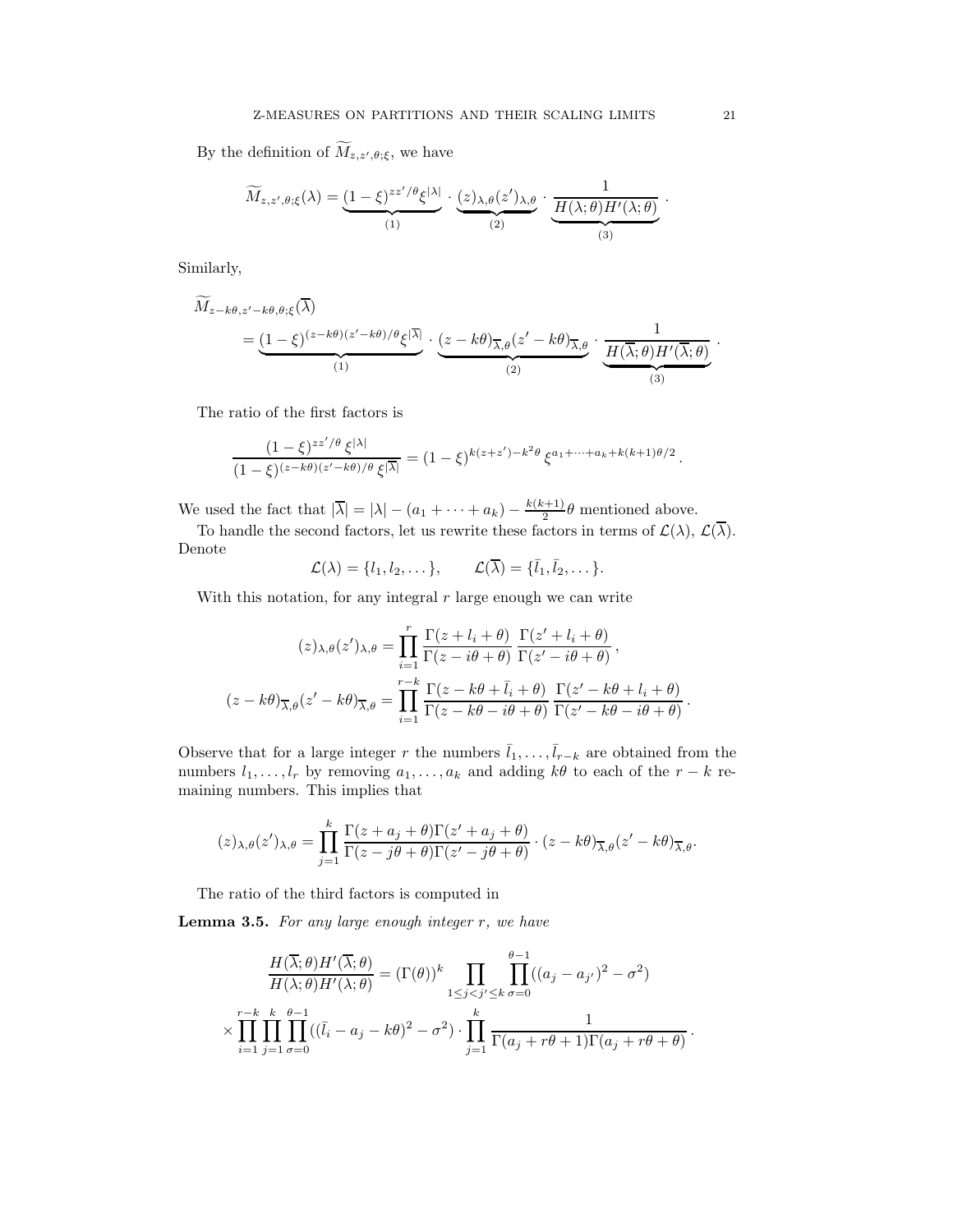Proof.

$$
H(\lambda; \theta) = \prod_{1 \leq i < j \leq r} \frac{\left((j-i)\theta + 1 - \theta\right)\lambda_i - \lambda_j}{\left((j-i)\theta + 1\right)\lambda_{i - \lambda_j}} \cdot \prod_{i=1}^r \left((r-i)\theta + 1\right)\lambda_i
$$
\n
$$
= \prod_{1 \leq i < j \leq r} \frac{\Gamma(l_i - l_j + 1 - \theta)}{\Gamma(l_i - l_j + 1)} \cdot \prod_{1 \leq i < j \leq r} \frac{\Gamma((j-i)\theta + 1)}{\Gamma((j-i)\theta + 1 - \theta)} \cdot \prod_{i=1}^r \frac{\Gamma(l_i + r\theta + 1)}{\Gamma((r-i)\theta + 1)},
$$

The first product is equal to

$$
\prod_{1 \leq i < j \leq r} \prod_{\sigma=0}^{\theta-1} \frac{1}{l_i - l_j - \sigma} \, .
$$

The second product is equal to

$$
\prod_{1 \leq i < j \leq r} \frac{\Gamma((j-i)\theta + 1)}{\Gamma((j-i-1)\theta + 1)} = \prod_{i=1}^r \Gamma((r-i)\theta + 1).
$$

Hence, we obtain

$$
H(\lambda;\theta) = \prod_{1 \leq i < j \leq r} \prod_{\sigma=0}^{\theta-1} \frac{1}{l_i - l_j - \sigma} \cdot \prod_{i=1}^r \Gamma(l_i + r\theta + 1) \, .
$$

Likewise,

$$
H'(\lambda; \theta) = \prod_{1 \leq i < j \leq r} \frac{((j - i)\theta)_{\lambda_i - \lambda_j}}{((j - i)\theta + \theta)_{\lambda_i - \lambda_j}} \cdot \prod_{i = 1}^r ((r - i)\theta + \theta)_{\lambda_i}
$$
\n
$$
= \prod_{1 \leq i < j \leq r} \frac{\Gamma(l_i - l_j)}{\Gamma(l_i - l_j + \theta)} \cdot \prod_{1 \leq i < j \leq r} \frac{\Gamma((j - i)\theta + \theta)}{\Gamma((j - i)\theta)} \cdot \prod_{i = 1}^r \frac{\Gamma(l_i + r\theta + \theta)}{\Gamma((r - i)\theta + \theta)}
$$
\n
$$
= \prod_{1 \leq i < j \leq r} \prod_{\sigma = 0}^{\theta - 1} \frac{1}{l_i - l_j + \sigma} \cdot \prod_{i = 1}^r \frac{\Gamma(l_i + r\theta + \theta)}{\Gamma(\theta)}.
$$

Therefore,

$$
H(\lambda;\theta)H'(\lambda;\theta) = \prod_{1 \leq i < j \leq r} \prod_{\sigma=0}^{\theta-1} \frac{1}{(l_i - l_j)^2 - \sigma^2} \cdot \prod_{i=1}^r \frac{\Gamma(l_i + r\theta + 1)\Gamma(l_i + r\theta + \theta)}{\Gamma(\theta)}.
$$

Similarly, for  $\overline{\lambda}$  we get

$$
H(\overline{\lambda};\theta)H'(\overline{\lambda};\theta)
$$
  
= 
$$
\prod_{1 \leq i < j \leq r-k} \prod_{\sigma=0}^{\theta-1} \frac{1}{(\overline{l}_i - \overline{l}_j)^2 - \sigma^2} \cdot \prod_{i=1}^{r-k} \frac{\Gamma(\overline{l}_i + (r-k)\theta + 1)\Gamma(\overline{l}_i + (r-k)\theta + \theta)}{\Gamma(\theta)}
$$

.

Using the observation made before the statement of Lemma 3.5, we readily obtain the needed result.  $\quad \Box$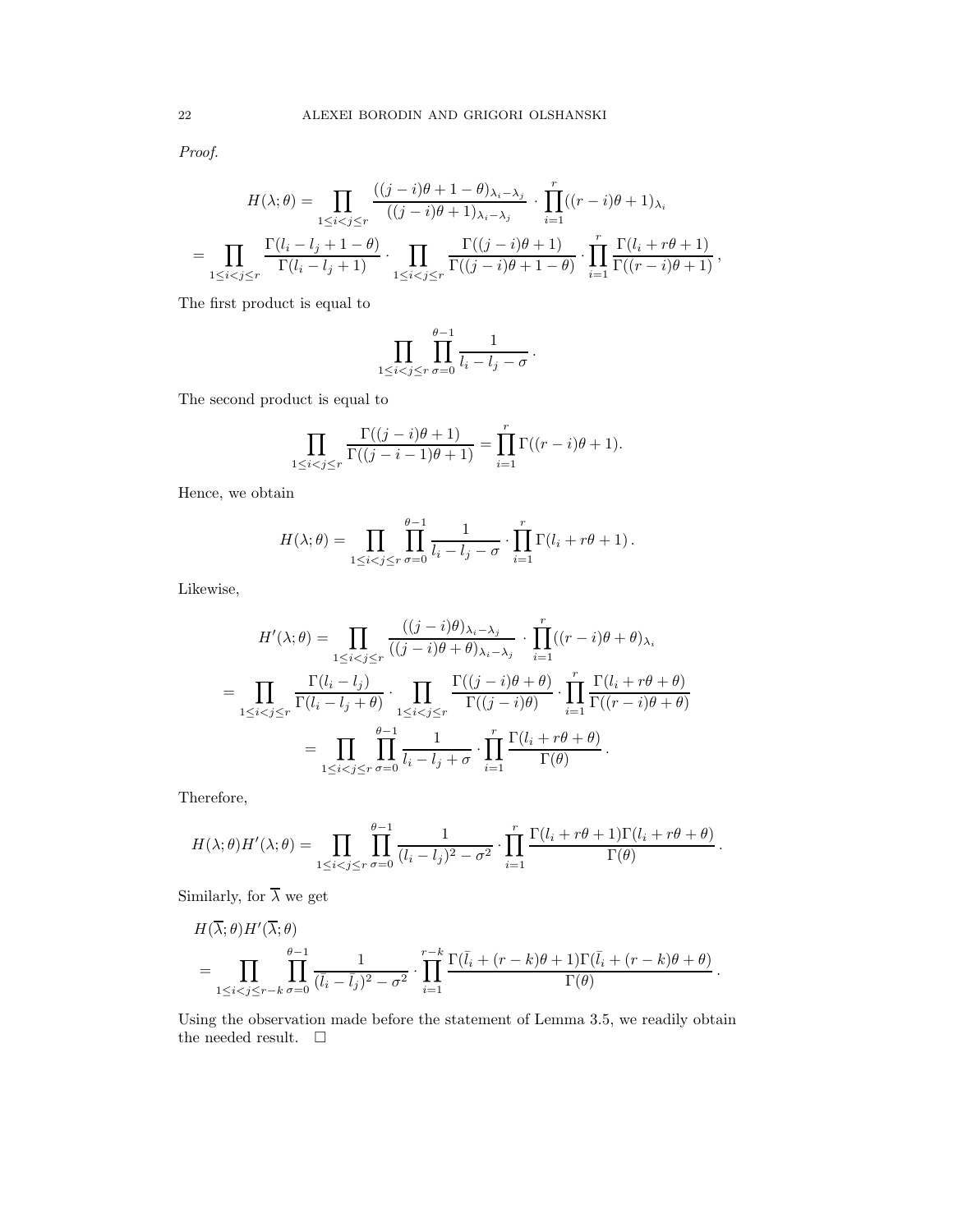**Lemma 3.6.** For any large enough integer  $r$ , we have

$$
\prod_{j=1}^{k} \prod_{\sigma=0}^{\theta-1} E_{\theta}^{\#}(\overline{\lambda}; u_{j,\sigma}^{+}) E_{\theta}^{\#}(\overline{\lambda}; u_{j,\sigma}^{-}) = (2\pi)^{k(1-\theta)} \theta^{2(a_1 + \dots + a_k) + \theta k(2k+1)}
$$
\n
$$
\times \prod_{i=1}^{r-k} \prod_{j=1}^{k} \prod_{\sigma=0}^{\theta-1} ((\overline{l}_i - a_j - k\theta)^2 - \sigma^2) \cdot \prod_{j=1}^{k} \frac{1}{\Gamma(a_j + r\theta + 1)\Gamma(a_j + r\theta + \theta)}
$$

Proof. We have, cf. the proof of Proposition 3.3,

$$
E_{\theta}^{\#}(\overline{\lambda}; u) = \frac{\prod_{i=1}^{r-k} (u + \overline{l}_{i} + \theta)}{(-\theta)^{r-k} \Gamma(-u/\theta + r - k)}
$$

Note that

$$
u_{j,\sigma}^{\pm} + \bar{l}_i + \theta = -a_j + \bar{l}_i - k\theta \pm \sigma, \qquad -\frac{u_{j,\sigma}^{\pm}}{\theta} + r - k = \frac{a_j \mp \sigma}{\theta} + r + 1.
$$

Hence,

$$
\prod_{j=1}^k \prod_{\sigma=0}^{\theta-1} E_\theta^{\#}(\overline{\lambda}; u_{j,\sigma}^+) E_\theta^{\#}(\overline{\lambda}; u_{j,\sigma}^-) = \frac{\theta^{-2\theta k(r-k)} \prod_{i=1}^{r-k} \prod_{j=1}^k \prod_{\sigma=0}^{\theta-1} ((\overline{l}_i - a_j - k\theta)^2 - \sigma^2)}{\prod_{j=1}^k \prod_{\sigma=0}^{\theta-1} \Gamma\left(\frac{a_j - \sigma}{\theta} + r + 1\right) \Gamma\left(\frac{a_j + \sigma}{\theta} + r + 1\right)}.
$$

Applying the multiplication formula for the gamma-function

$$
\prod_{\sigma=0}^{\theta-1} \Gamma\left(x + \frac{\sigma}{\theta}\right) = (2\pi)^{\frac{\theta-1}{2}} \theta^{\frac{1}{2} - \theta x} \Gamma(\theta x)
$$
\n(3.2)

.

in the denominator, we obtain the result.  $\quad \Box$ 

Putting all these computations together, we arrive at the formula of Theorem 3.4.  $\square$ 

To conclude this section, we restate Theorem 3.4 in terms of averages of  $E^*_{\theta}(\cdot; u)$ rather than  $E_{\theta}^{\#}(\cdot; u)$ . Because of that, we have to restrict ourselves to subsets A of  $\mathbb{Z}_{\geq 0}$ , not of  $\mathbb{Z}$ , but the new formulation will be more convenient for the limit transition in §4.

**Corollary 3.7.** Let  $A = \{a_1, \ldots, a_k\}$  be a k-point subset of  $\mathbb{Z}_{\geq 0}$ . We have

$$
\widetilde{M}_{z,z',\theta;\xi}\left(\{\lambda \in \mathbb{Y} \mid \mathcal{L}(\lambda) \supset A\}\right) = C' \left\langle \prod_{j=1}^k \prod_{\sigma=0}^{\theta-1} E^*_{\theta}(\cdot \, ; u^+_{j,\sigma}) E^*_{\theta}(\cdot \, ; u^-_{j,\sigma}) \right\rangle_{z-k\theta,z'-k\theta,\theta;\xi}
$$

where the prefactor  $C'$  is given by

$$
C' = (1 - \xi)^{k(z+z') - k^2 \theta} \xi^{a_1 + \dots + a_k + k(k+1)\theta/2} \prod_{j=1}^k \frac{\Gamma(\theta)}{\Gamma(a_j + k\theta + 1)\Gamma(a_j + k\theta + \theta)}
$$

$$
\times \prod_{j=1}^k \frac{\Gamma(z + a_j + \theta)\Gamma(z' + a_j + \theta)}{\Gamma(z - j\theta + \theta)\Gamma(z' - j\theta + \theta)} \cdot \prod_{1 \le j < j' \le k} \prod_{\sigma=0}^{\theta - 1} ((a_j - a_{j'})^2 - \sigma^2).
$$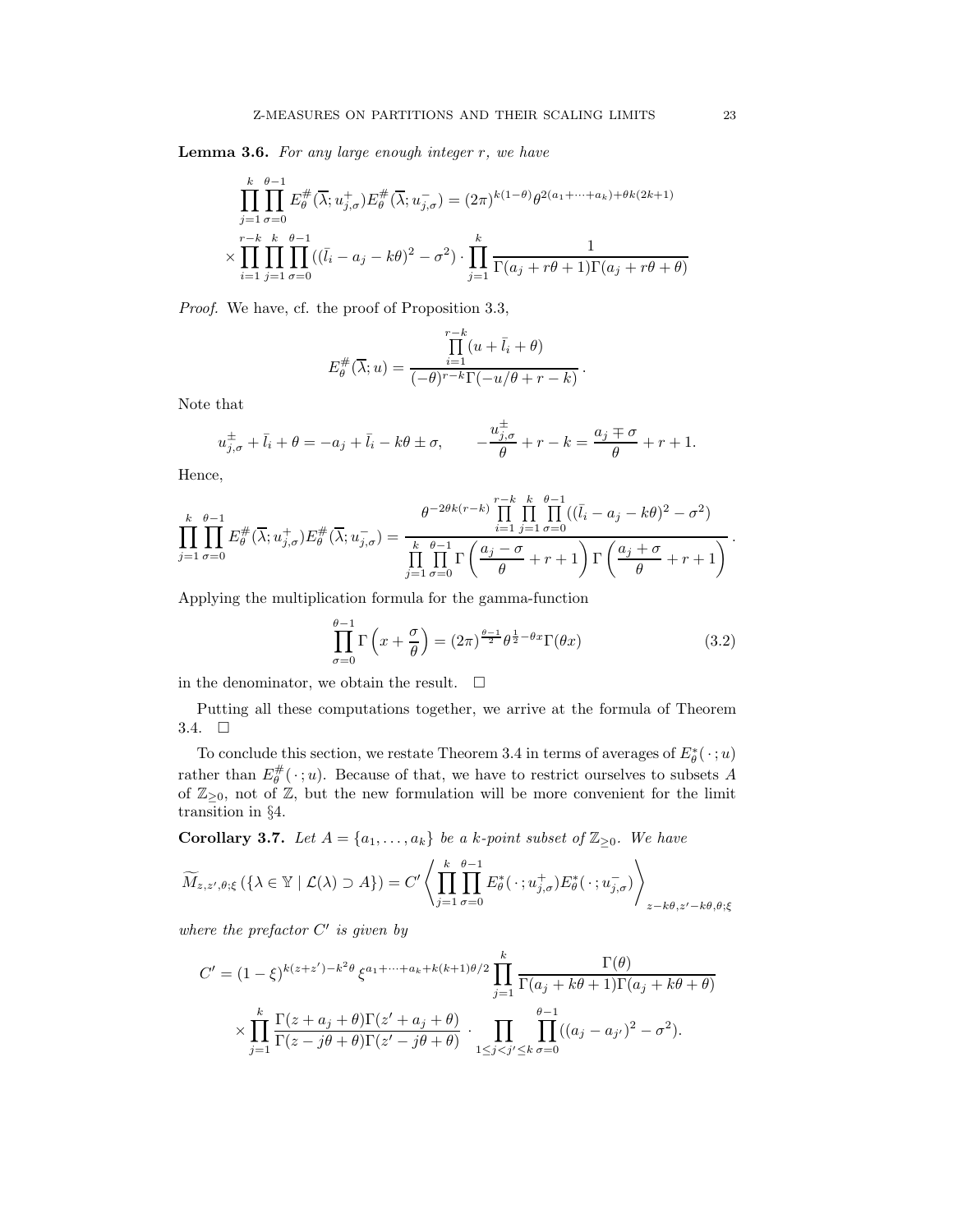and

$$
u_{j,\sigma}^{\pm} = -a_j \pm \sigma - (k+1)\theta, \qquad j = 1,\ldots,k, \quad \sigma = 0,1,\ldots,\theta-1.
$$

*Proof.* First of all, recall that  $E^*_{\theta}(\cdot; u)$  is a meromorphic function in u which has no poles in  $\{u \in \mathbb{C} : \Re u < 0\}$ . Because of that, the product of  $E^*_{\theta}$  above makes sense if all  $a_i$  are nonnegative. Indeed, then  $u_{j,\sigma}^{\pm} < 0$  for all j, s.

By  $(3.1)$ , we have

$$
\prod_{j=1}^k \prod_{\sigma=0}^{\theta-1} E_\theta^{\#}(\cdot; u_{j,\sigma}^+) E_\theta^{\#}(\cdot; u_{j,\sigma}^-) = \frac{\prod_{j=1}^k \prod_{\sigma=0}^{\theta-1} E_\theta^*(\cdot; u_{j,\sigma}^+) E_\theta^*(\cdot; u_{j,\sigma}^-)}{\prod_{j=1}^k \prod_{\sigma=0}^{\theta-1} \Gamma(-u_{j,\sigma}^+\theta) \Gamma(-u_{j,\sigma}^-\theta)}.
$$

Applying the multiplication formula for the gamma-function (3.2), we obtain

$$
\prod_{j=1}^k \prod_{\sigma=0}^{\theta-1} \Gamma(-u_{j,\sigma}^+/\theta) \Gamma(-u_{j,\sigma}^-/\theta)
$$
  
=  $(2\pi)^{k(\theta-1)} \theta^{-2(a_1+\cdots+a_k)-\theta k(2k+1)} \prod_{j=1}^k \Gamma(a_j + k\theta + 1) \Gamma(a_j + k\theta + \theta).$ 

Thus, Theorem 3.4 implies the needed claim with  $C'$  equal to  $C$  divided by the expression above.  $\square$ 

# 4. Convergence of correlation functions

The goal of this section is to prove that the lattice correlation functions

$$
M_{z,z',\theta}^{(n)}\left(\left\{\lambda\in\mathbb{Y}_n\mid\mathcal{L}(\lambda)\supset\{x_1,\ldots,x_k\}\right\}\right),\,\widetilde{M}_{z,z',\theta;\xi}\left(\left\{\lambda\in\mathbb{Y}\mid\mathcal{L}(\lambda)\supset\{x_1,\ldots,x_k\}\right\}\right)
$$

converge, in the corresponding scaling limits as  $n \to \infty$  or  $\xi \nearrow 1$ , to the correlation functions

$$
\rho_k(y_1,\ldots,y_k),\qquad \widetilde{\rho}_k(y_1,\ldots,y_k)
$$

defined in the end of §1.

For the random Young diagram  $\lambda \in \mathbb{Y}_n$  distributed according to  $M_{z,z',\theta}^{(n)}$  introduce the random variables

$$
\alpha_i^{(n)} = \begin{cases} \frac{l_i - i\theta}{n}, & l_i - i\theta > 0, \\ 0, & \text{otherwise,} \end{cases}
$$

where  $\{l_1, l_2, \dots\} = \mathcal{L}(\lambda)$ . These  $\alpha_i^{(n)}$  are different from those introduced in Remark 1.7 by  $O(1/n)$ . Thus, by Remark 1.7, we still have for any positive integer m the convergence

$$
\{\alpha_1^{(n)}, \dots, \alpha_m^{(n)}\} \xrightarrow{d} \{\alpha_1, \dots, \alpha_m\}.
$$
 (4.1)

Let  $r_k^{(n)}$  $\binom{n}{k}$  denote the *k*<sup>th</sup> correlation measure for  $\left\{ \alpha_i^{(n)} \right\}$  $\binom{n}{i}$  $\sum_{i=1}$ . Formally, for any compactly supported continuous function F on  $(\mathbb{R}_{>0})^k$ ,

$$
\langle F, r_k^{(n)} \rangle = \mathbb{E}_n \left( \sum_{\substack{i_1, i_2, \dots, i_k \\ \text{pairwise distinct}}} F(\alpha_{i_1}^{(n)}, \dots, \alpha_{i_k}^{(n)}) \right), \tag{4.2}
$$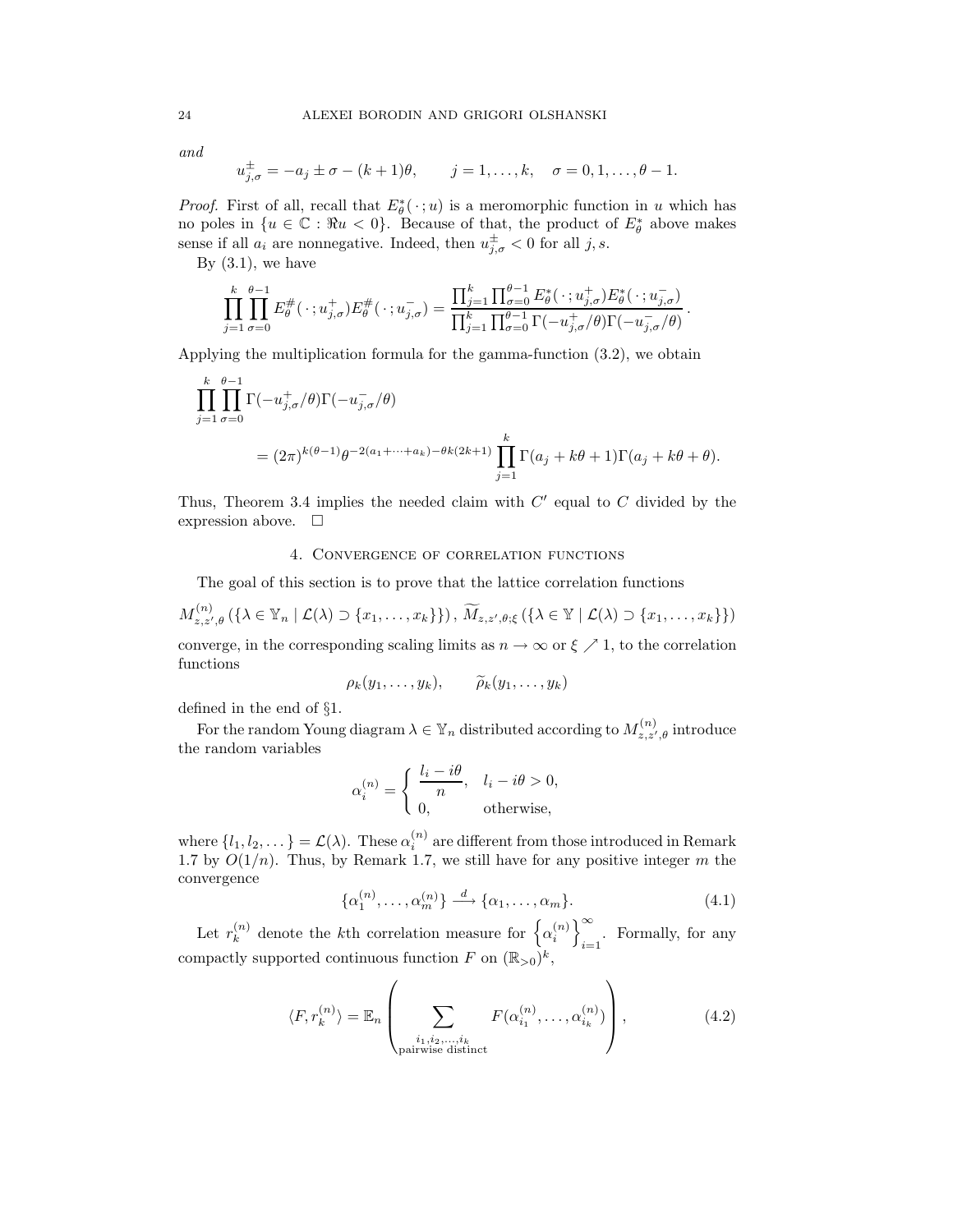where  $\mathbb{E}_n$  denotes the expectation with respect to  $M_{z,z',\theta}^{(n)}$ .

Recall that the kth correlation measure for  $\{\alpha_i\}$  was defined in a similar way in §1:

$$
\langle F, \rho_k \rangle = \mathbb{E} \left( \sum_{\substack{i_1, i_2, \dots, i_k \\ \text{pairwise distinct}}} F(\alpha_{i_1}, \dots, \alpha_{i_k}) \right), \tag{4.3}
$$

where  $\mathbb E$  denotes the expectation with respect to  $\underline{M}_{z,z',\theta}$ .

**Proposition 4.1.** For any  $k = 1, 2, \ldots$ , and any compactly supported continuous function F on  $(\mathbb{R}_{>0})^k$ , we have

$$
\langle F, r_k^{(n)} \rangle \longrightarrow \langle F, \rho_k \rangle, \qquad n \to \infty.
$$

Proof. We rely on the convergence of the finite-dimensional distributions (4.1) and the fact that

$$
\alpha_1^{(n)} \ge \alpha_2^{(n)} \ge \dots \ge 0, \qquad \sum_{i=1}^{\infty} \alpha_i^{(n)} \le 1,
$$
  

$$
\alpha_1 \ge \alpha_2 \ge \dots \ge 0, \qquad \sum_{i=1}^{\infty} \alpha_i \le 1.
$$
 (4.4)

These inequalities imply that

$$
\alpha_{m+1}^{(n)} < 1/m, \quad \alpha_{m+1} < 1/m, \qquad m = 1, 2, \dots \,, \tag{4.5}
$$

cf. (1.2). Fix m so large that supp  $F \subset (\mathbb{R}_{\geq 1/m})^k$ . Then the summands in (4.2) and (4.3) involving indices  $i_l > m$  vanish. Thus, only finitely many summands remain, and the statement follows from  $(4.1)$ .  $\Box$ 

We proceed to the mixed measures  $M_{z,z',\theta,\xi}$ . For the random Young diagram  $\lambda \in \mathbb{Y}$  distributed according to  $M_{z,z',\theta;\xi}$  introduce the random variables

$$
\alpha_{i,\xi} = \begin{cases} (1-\xi)(l_i - i\theta), & l_i - i\theta > 0, \\ 0, & \text{otherwise,} \end{cases}
$$

where  $\{l_1, l_2, \dots\} = \mathcal{L}(\lambda)$  as above. We define the mixed correlation measures  $\tilde{r}_k^{(\xi)}$  $\frac{\langle \varsigma \rangle}{k},$  $k = 1, 2, ...,$  by

$$
\langle F, \widetilde{r}_{k}^{(\xi)} \rangle = \mathbb{E}_{\xi} \left( \sum_{\substack{i_1, i_2, \dots, i_k \\ \text{pairwise distinct}}} F(\alpha_{i_1, \xi}, \dots, \alpha_{i_k, \xi}) \right),
$$

where  $\mathbb{E}_{\xi}$  denotes the expectation with respect to  $M_{z,z',\theta;\xi}$ . These are essentially the same objects as in Theorem 3.4, with the lattice  $\mathbb Z$  being scaled by  $(1 - \xi)$ .

Recall that the lifted correlation functions (measures)  $\tilde{\rho}_k$  were defined in the end of §1.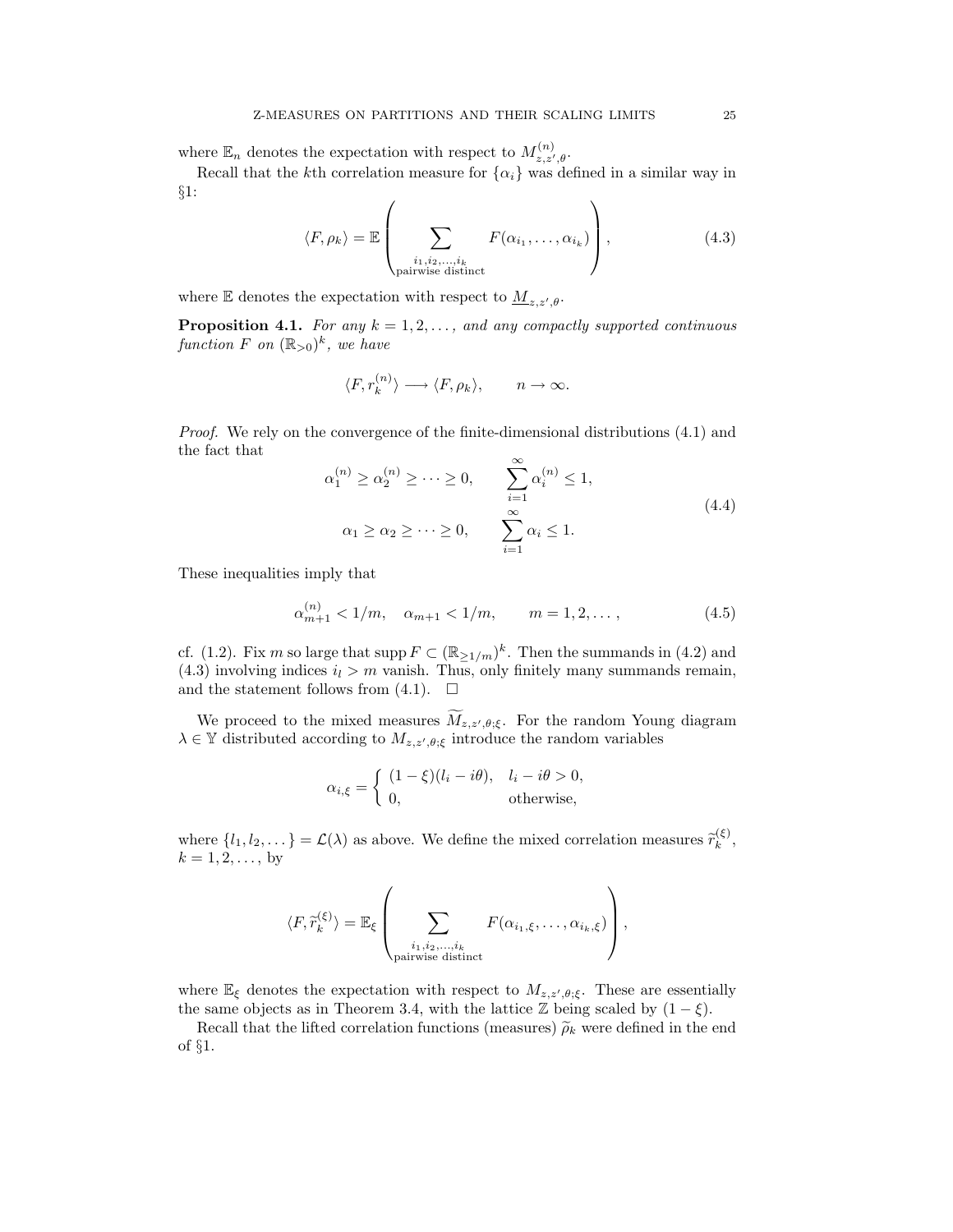**Proposition 4.2.** For any  $k = 1, 2, \ldots$ , and any compactly supported continuous function F on  $(\mathbb{R}_{>0})^k$ , we have

$$
\langle F, \widetilde r_k^{(\xi)} \rangle \longrightarrow \langle F, \widetilde{\rho}_k \rangle, \qquad n \to \infty.
$$

Proof. Let

$$
\gamma_t = \frac{s^{t-1}}{\Gamma(t)} e^{-s} ds
$$

be the gamma-distribution on  $\mathbb{R}_{>0}$  with the parameter  $t = zz'/\theta$ , and let

$$
\gamma_{t,\xi} = (1 - \xi)^t \sum_{n=0}^{\infty} \frac{(t)_n}{n!} \xi^n \delta_{n(1-\xi)}
$$

be a scaled version of the negative binomial distribution. Here  $\delta_x$  stands for the Dirac measure at  $x$ . The similarity of notation is justified by the following statement.

**Lemma 4.3.** (i) The distribution  $\gamma_{t,\xi}$  weakly converges to  $\gamma_t$  as  $\xi \nearrow 1$ .

(ii) All moments of the distribution  $\gamma_{t,\xi}$  converge to the respective moments of  $\gamma_t$  as  $\xi \nearrow 1$ .

*Proof of Lemma 4.3.* (i) For any  $s > 0$  we define  $n(s,\xi) = [s/(1-\xi)]$ . Since both  $\gamma_{t,\xi}$  and  $\gamma_t$  are *probability* measures, it suffices to show that

$$
(1 - \xi)^t \frac{(t)_n}{n!} \xi^n \cdot (1 - \xi)^{-1} \longrightarrow \frac{s^{t-1}}{\Gamma(t)} e^{-s}, \qquad n = n(s, \xi), \quad \xi \nearrow 1,
$$

for any  $s > 0$ . Indeed, we have, with  $n = n(s, \xi)$  and  $\xi \nearrow 1$ ,

$$
(1 - \xi)^{t-1} \frac{(t)_n}{n!} \xi^n = \frac{(1 - \xi)^{t-1}}{\Gamma(t)} \frac{\Gamma(n+t)}{\Gamma(n+1)} (1 - (1 - \xi))^n
$$

$$
\sim \frac{(1 - \xi)^{t-1} n^{t-1} e^{-s}}{\Gamma(t)} \sim \frac{s^{t-1} e^{-s}}{\Gamma(t)}.
$$

(ii) We have to prove that for any  $m = 1, 2, \ldots$ ,

$$
\lim_{\xi \nearrow 1} \left( (1 - \xi)^t \sum_{n=0}^{\infty} \frac{(t)_n}{n!} \xi^n (n(1 - \xi))^m \right) = \int_0^{\infty} \frac{s^{t-1}}{\Gamma(t)} s^m e^{-s} ds = (t)_m.
$$

Note that

$$
(n(1 - \xi))^m = (1 - \xi)^m n(n - 1) \cdots (n - m + 1) \cdot (1 + O(1 - \xi))
$$

uniformly in  $n = 0, 1, \ldots$ . Thus, it suffices to show that

$$
\lim_{\xi \nearrow 1} \left( (1 - \xi)^{t+m} \sum_{n=0}^{\infty} \frac{(t)_n}{n!} \xi^n n(n-1) \cdots (n-m+1) \right) = (t)_m.
$$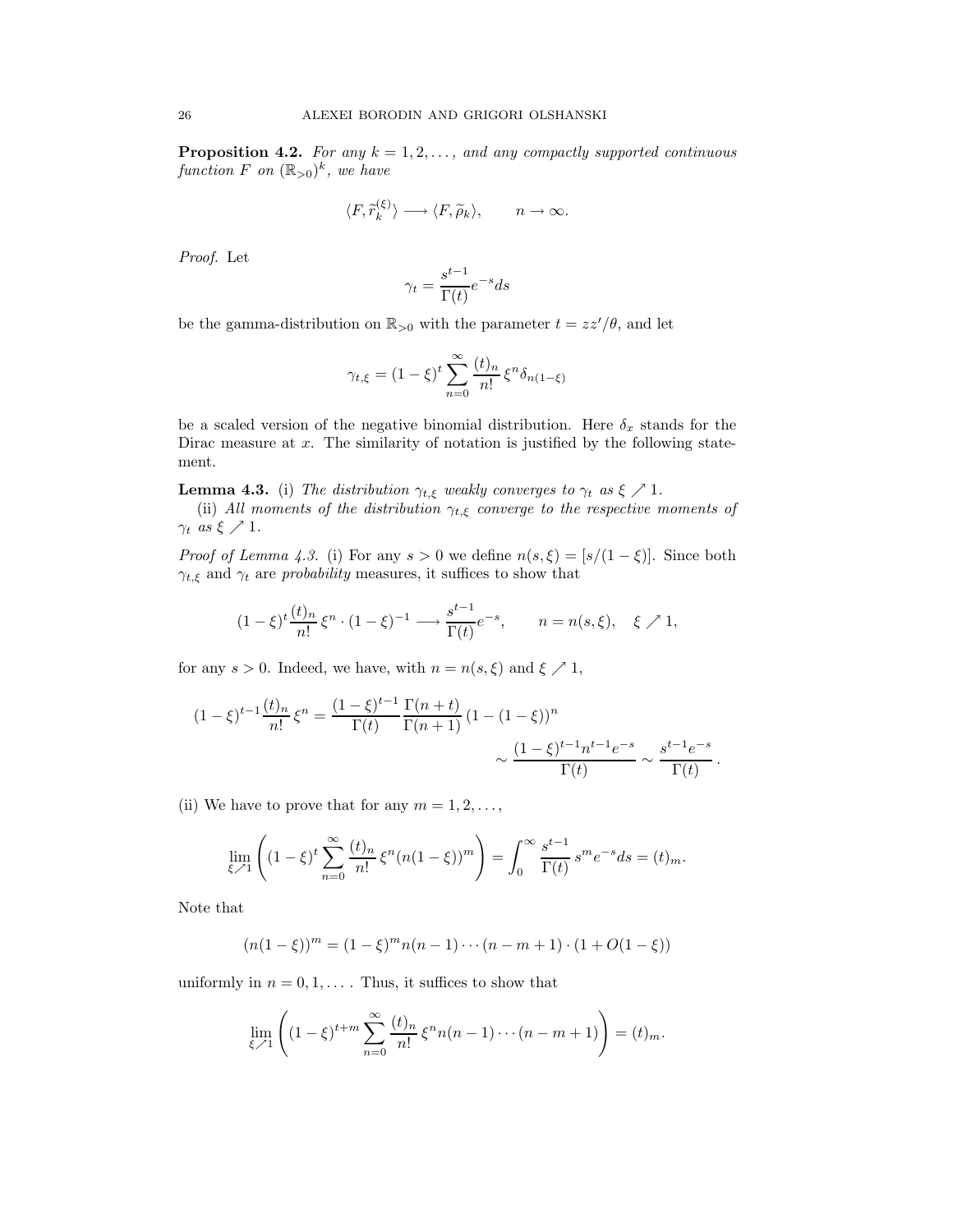But the sum in the left–hand side is easily computed:

$$
\sum_{n=0}^{\infty} \frac{(t)_n}{n!} \xi^n n(n-1)\cdots(n-m+1) = (t)_m \xi^m \sum_{l=0}^{\infty} \frac{(t+m)_l}{l!} \xi^l = (t)_m \xi^m (1-\xi)^{-t-m}.
$$

The needed limit relation immediately follows.  $\Box$ 

Let us return to the proof of Proposition 4.2. We have

$$
\langle F, \widetilde{r}_{k}^{(\xi)} \rangle = \int_{0}^{\infty} \mathbb{E}_{n(s,\xi)} \left( \sum_{\substack{i_1,\ldots,i_k \\ \text{pairwise distinct}}} F\left(s \cdot \alpha_{i_1}^{(n(s,\xi))}, \ldots, s \cdot \alpha_{i_k}^{(n(s,\xi))}\right) \right) \gamma_{t,\xi}(ds).
$$

Note that for  $s \in \text{supp}(\gamma_{t, \xi}),$   $n(s, \xi) = [s/(1-\xi)] = s/(1-\xi).$ Similarly,

$$
\langle F, \widetilde{\rho}_k \rangle = \int_0^\infty \mathbb{E} \left( \sum_{\substack{i_1, \dots, i_k \\ \text{pairwise distinct}}} F(s \cdot \alpha_{i_1}, \dots, s \cdot \alpha_{i_k}) \right) \gamma_t(ds).
$$

Fix  $\epsilon > 0$  so small that supp  $F \subset (\mathbb{R}_{\geq \epsilon})^k$ . Since  $\alpha_i^{(n)} \leq 1$ ,  $\alpha_i \leq 1$ , both integrals remain intact if we replace the lower limit of integration by  $\epsilon$ .

**Lemma 4.4.** For any  $S > \epsilon$ , we have

$$
\lim_{\xi \nearrow 1} \int_{\epsilon}^{S} \mathbb{E}_{n(s,\xi)} \left( \sum_{\substack{i_1,\ldots,i_k \\ \text{pairwise distinct}}} F\left(s \cdot \alpha_{i_1}^{(n(s,\xi))},\ldots,s \cdot \alpha_{i_k}^{(n(s,\xi))}\right) \right) \gamma_{t,\xi}(ds)
$$
\n
$$
= \int_{\epsilon}^{S} \mathbb{E} \left( \sum_{\substack{i_1,\ldots,i_k \\ \text{pairwise distinct}} } F(s \cdot \alpha_{i_1},\ldots,s \cdot \alpha_{i_k}) \right) \gamma_t(ds).
$$

Proof of Lemma 4.4. By the argument in the proof of Proposition 4.1, the sums above are actually finite, and it suffices to prove the limit relation for any fixed indices  $i_1, \ldots, i_k$ , that is, we will show that

$$
\lim_{\xi \nearrow 1} \int_{\epsilon}^{S} \mathbb{E}_{n(s,\xi)} \left( F \left( s \cdot \alpha_{i_1}^{(n(s,\xi))}, \dots, s \cdot \alpha_{i_k}^{(n(s,\xi))} \right) \right) \gamma_{t,\xi}(ds)
$$

$$
= \int_{\epsilon}^{S} \mathbb{E} \left( F \left( s \cdot \alpha_{i_1}, \dots, s \cdot \alpha_{i_k} \right) \right) \gamma_t(ds).
$$

It is convenient to denote  $F_s(x_1, \ldots, x_k) = F(s \cdot x_1, \ldots, s \cdot x_k)$ . Since F is compactly supported, the map  $s \mapsto F_s$  is continuous on  $[\epsilon, S]$  with respect to the sup-norm in the Banach space of continuous functions. Therefore,  $\{F_s, s \in [\epsilon, S]\}$  is a compact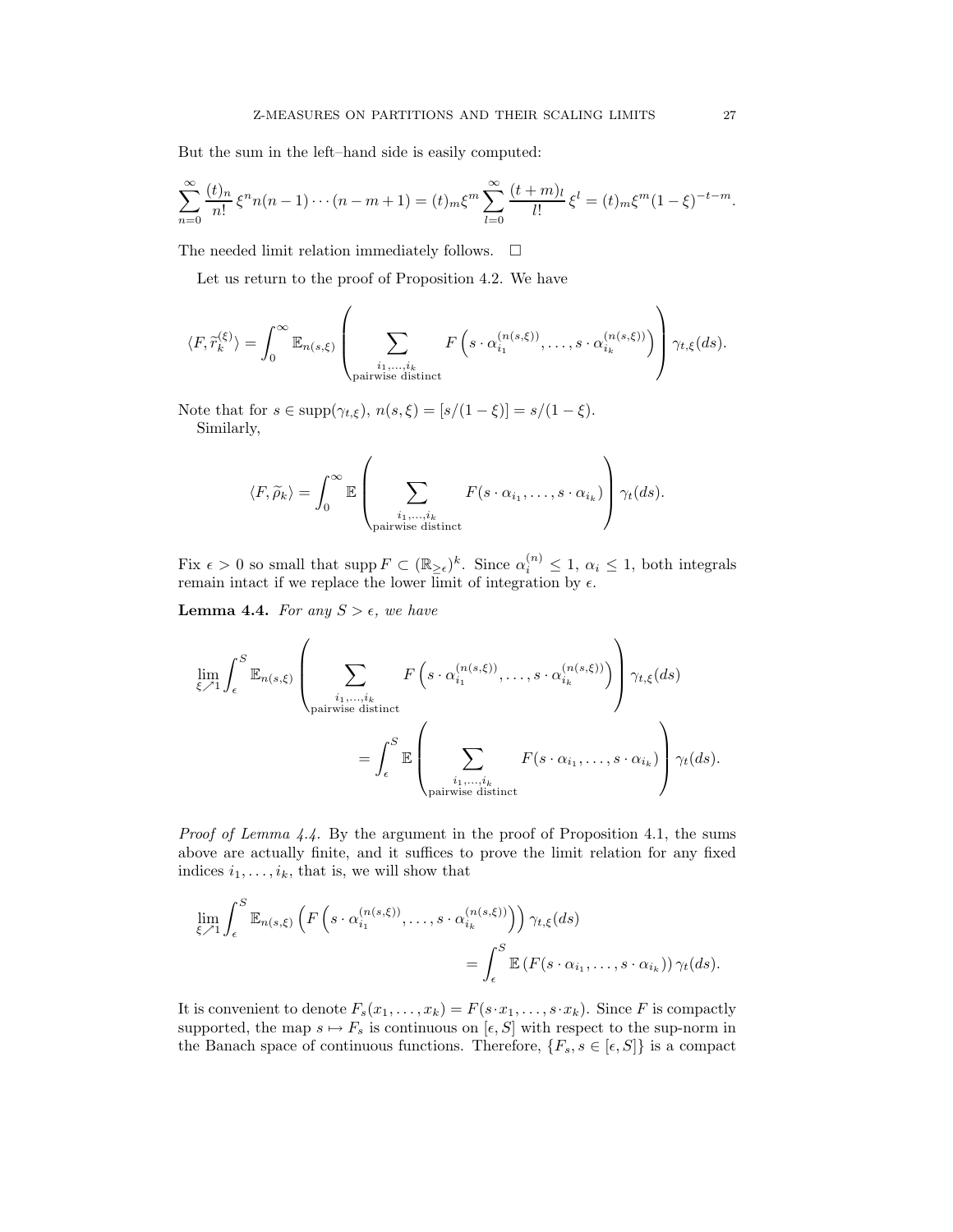set. Hence, by (4.1),  $\mathbb{E}_n(F_s(\alpha_{i_1}^{(n)}))$  $\alpha_{i_1}^{(n)},\ldots,\alpha_{i_k}^{(n)}$  $\binom{n}{i_k}$ ) is close to  $\mathbb{E}(F_s(\alpha_{i_1},\ldots,\alpha_{i_k}))$  for large *n* uniformly in  $s \in [\epsilon, S]$ .

Since the variable of integration s is bounded away from zero,  $n(s, \xi)$  is uniformly large as  $\xi \nearrow 1$ . Thus, it suffices to show that

$$
\lim_{\xi \nearrow 1} \int_{\epsilon}^{S} \mathbb{E} \left( F(s \cdot \alpha_{i_1}, \dots, s \cdot \alpha_{i_k}) \right) \gamma_{t,\xi}(ds) = \int_{\epsilon}^{S} \mathbb{E} \left( F(s \cdot \alpha_{i_1}, \dots, s \cdot \alpha_{i_k}) \right) \gamma_t(ds).
$$

Since the integrand is continuous in s, the convergence follows from Lemma 4.3(i).  $\Box$ 

To complete the proof of the Proposition 4.2, it remains to prove that

$$
\int_{S}^{\infty} \mathbb{E}_{n(s,\xi)} \left( \sum_{\substack{i_1,\ldots,i_k \\ \text{pairwise distinct}}} F\left(s \cdot \alpha_{i_1}^{(n(s,\xi))},\ldots,s \cdot \alpha_{i_k}^{(n(s,\xi))}\right) \right) \gamma_{t,\xi}(ds) \longrightarrow 0
$$

as  $S \to \infty$ , uniformly in  $\xi$ .

Observe that for any fixed s the number of terms in the sum above is  $O(s^k)$ independently of  $\xi$ . Indeed, recall that  $\alpha_{m+1}^{(n)} < 1/m$ , see (4.5). On the other hand, we must have  $s\alpha_{i_l}^{(n)} \geq \epsilon$  in order for the corresponding term not to vanish. Thus, we are only allowed to take  $i_l \leq s/\epsilon$ .

Thus, the absolute value of the integral is bounded by

$$
const \cdot \int_{S}^{\infty} s^{k} \gamma_{t,\xi}(ds),
$$

and the result readily follows from Lemma 4.3(ii). The proof of Proposition 4.2 is complete.  $\square$ 

#### 5. Limit correlation functions

The goal of this section is to derive hypergeometric-type formulas for the limit correlation functions.

Our first step is to define the limit of the right–hand side of the formula in Corollary 3.7.

We will use the notation (the function  $E_{\theta}(\omega; u)$  was introduced in §2)

$$
E^*(\lambda; u) = E^*_{\theta}(\lambda; u)|_{\theta=1} = \prod_{i=1}^{\infty} \frac{u - \lambda_i - i + 1}{u - i + 1},
$$
  

$$
E(\omega; u) = E(\omega; u)|_{\theta=1} = e^{\gamma/u} \frac{\prod_{i=1}^{\infty} (1 + \alpha_i/u)}{\prod_{i=1}^{\infty} (1 - \beta_i/u)},
$$

and

$$
\lambda_{\theta} = (\underbrace{\lambda_1, \dots, \lambda_1}_{\theta}, \underbrace{\lambda_2, \dots, \lambda_2}_{\theta}, \dots), \quad \lambda \in \mathbb{Y},
$$

$$
\alpha_{\theta} = (\underbrace{\alpha_1, \dots, \alpha_1}_{\theta}, \underbrace{\alpha_2, \dots, \alpha_2}_{\theta}, \dots), \quad \theta\beta = (\theta\beta_1, \theta\beta_2, \dots), \quad \omega_{\theta} = (\alpha_{\theta}, \theta\beta, \theta\delta).
$$

Recall that in §1 we defined the modified Frobenius coordinates  $\{a_i(\lambda); b_i(\lambda)\}\$  of a Young diagram  $\lambda$ . Set

$$
\iota(\lambda)=(a_1(\lambda),a_2(\lambda),\ldots;b_1(\lambda),b_2(\lambda),\ldots;|\lambda|)\in\Omega.
$$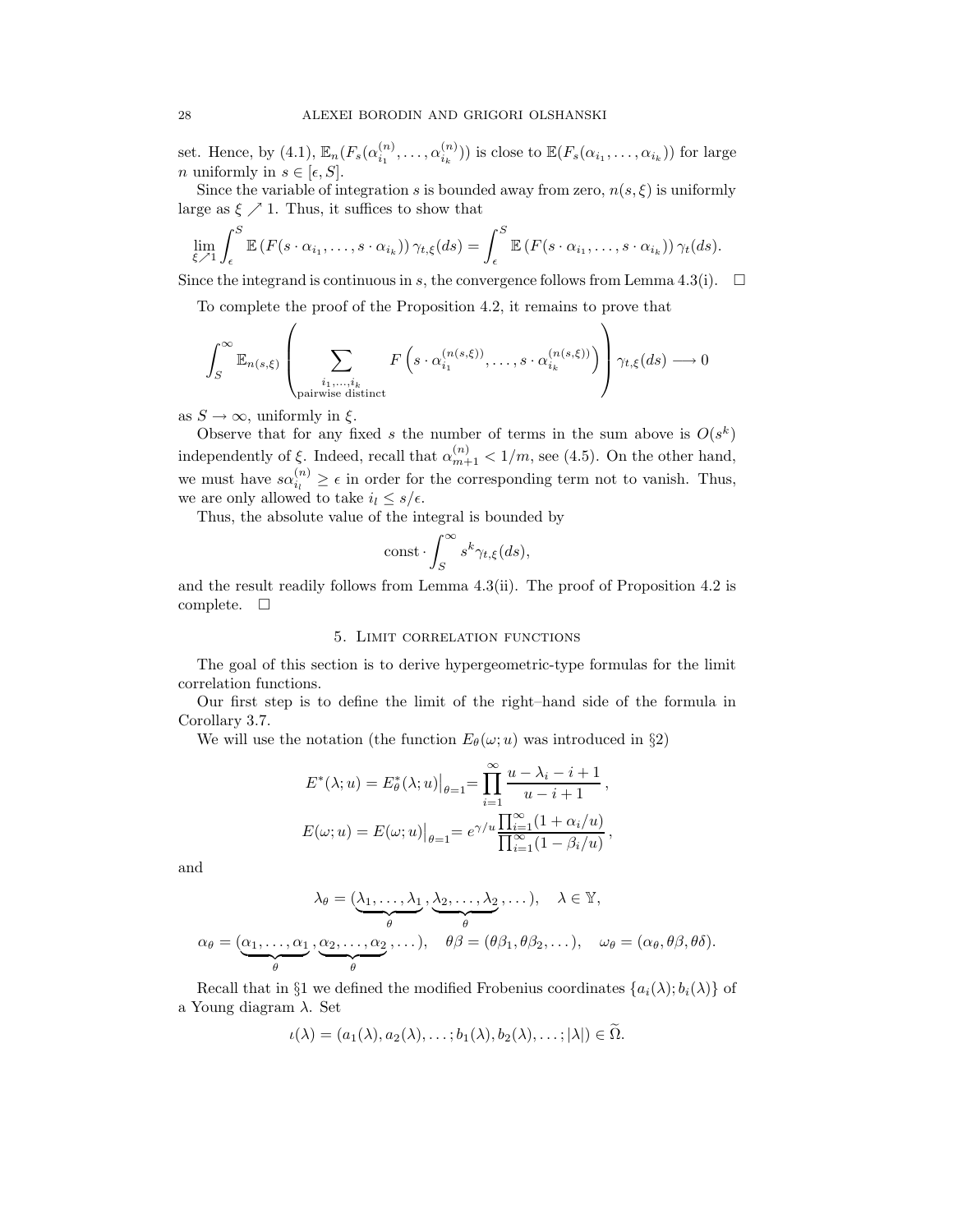Proposition 5.1.

$$
E_{\theta}^{*}(\lambda; u) E_{\theta}^{*}(\lambda; u - 1) \cdots E_{\theta}^{*}(\lambda; u - \theta + 1) = E^{*}(\lambda_{\theta}; u), \qquad \lambda \in \mathbb{Y},
$$

$$
(E_{\theta}(\omega; u))^{\theta} = E(\omega_{\theta}; u), \qquad \omega \in \widetilde{\Omega},
$$

$$
E^{*}(\lambda; u) = E(\iota(\lambda); u + \frac{1}{2}), \qquad \lambda \in \mathbb{Y}.
$$

*Proof.* The first relation readily follows from the definition of  $\lambda_{\theta}$ . The second relation is evident. The third relation is also not hard to prove, see, e.g., [ORV].  $\Box$ 

The third relation shows that  $E^*$  and E are essentially the same, if the Young diagrams are viewed as points of  $\tilde{\Omega}$  via the embedding  $\iota$ .

The next statement computes the limit of the expectation in right–hand side of Corollary 3.7. (To simplify the notation, we temporarily ignore the shift of the parameters  $z, z'$  in Corollary 3.7.)

**Proposition 5.2.** For any  $k = 1, 2, \ldots$ , and sufficiently large  $x_1, \ldots, x_k > 0$ , if  $a_i = a_i(\xi), i = 1, \ldots, k$ , are such that  $a_i(1 - \xi) \rightarrow x_i$  as  $\xi \nearrow 1$ , then

$$
\lim_{\xi \nearrow 1} \left\langle \prod_{j=1}^k \prod_{\sigma=0}^{\theta-1} E^*_{\theta}(\cdot; u^+_{j,\sigma}) E^*_{\theta}(\cdot; u^-_{j,\sigma}) \right\rangle_{z, z', \theta; \xi} = \int_{\omega \in \tilde{\Omega}} \prod_{j=1}^k (E_{\theta}(\omega; -x_j))^{2\theta} \underbrace{\widetilde{M}}_{z, z', \theta} (d\omega),
$$
\n(5.1)

where

$$
u_{j,\sigma}^{\pm} = -a_j \pm \sigma - (k+1)\theta
$$
,  $j = 1,...,k$ ,  $\sigma = 0, 1,..., \theta - 1$ .

We will need the following simple lemma. Recall that in §1 we introduced a metric on  $\Omega$  denoted by dist( $\cdot$ ,  $\cdot$ ).

**Lemma 5.3.** (i) For any  $\omega \in \tilde{\Omega}$  and  $u < 0$ , we have

 $|E(\omega; u)| \leq e^{\delta(\omega)/|u|}$ 

where, as above,  $\delta(\omega)$  denotes the  $\delta$ -coordinate of  $\omega$ .

(ii) Assume that  $dist(\omega', \omega'') \to 0$  and  $u' - u'' \to 0$ . Then

$$
E(\omega'; u') - E(\omega''; u'') \to 0
$$

uniformly on any set of the form  $\{\omega \in \tilde{\Omega} : \delta(\omega) \leq \text{const}_1\} \times \{u \leq \text{const}_2 < 0\}.$ 

*Proof.* (i) Without loss of generality we may assume that  $\gamma(\omega) = 0$ , because this condition defines a dense subset of  $\tilde{\Omega}$ . By the 0-homogeneity of  $E(\omega; u)$ , we may also assume that  $u = -1$ . Let  $m = m(\omega)$  be the number of  $\alpha_i = \alpha_i(\omega)$  which are greater than 1. Then

$$
|E(\omega; -1)| = \left| \frac{\prod_{i=1}^{\infty} (1 - \alpha_i)}{\prod_{i=1}^{\infty} (1 + \beta_i)} \right| \le \prod_{i=1}^{m} \alpha_i \le \left( \frac{\sum_{i=1}^{m} \alpha_i}{m} \right)^m \le \frac{\delta^m}{m!} \le e^{\delta}. \quad \Box
$$

(ii) By homogeneity, we have

$$
E(\omega'; u') = E(\omega'/|u'|; -1),
$$
  $E(\omega''; u'') = E(\omega''/|u''|; -1).$ 

The statement now follows from the uniform continuity of the function  $E(\omega; -1)$ on the compact set  $\{\omega \in \Omega : \delta(\omega) \leq \text{const}\}.$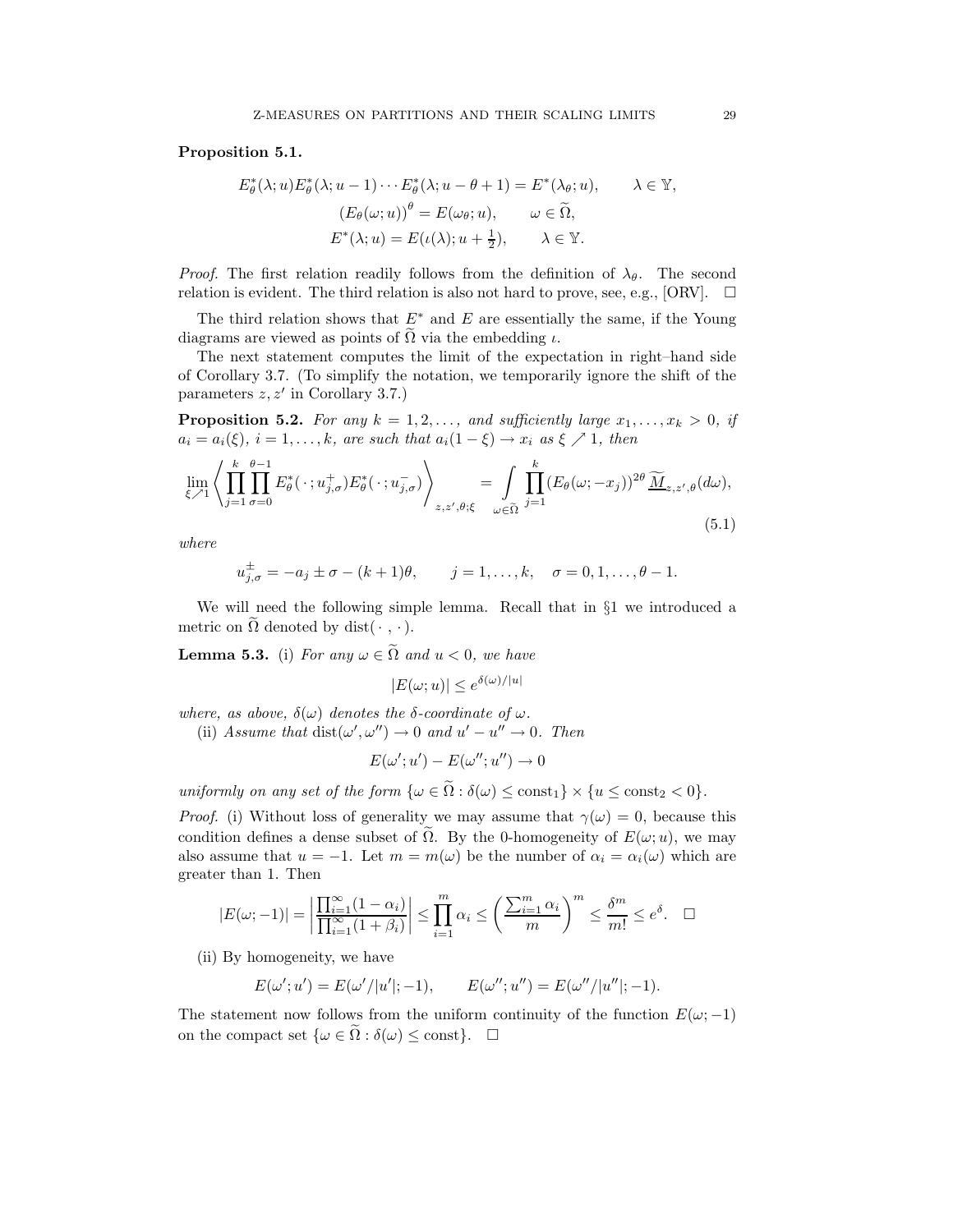Remark 5.4. Even though the estimate of (i) above seems rather coarse, it cannot be substantially improved: one can show that  $\sup\{E(\omega; -1) | \delta(\omega) = \Delta\}$  grows at least as  $e^{\text{const}\cdot\Delta}$  as  $\Delta \to \infty$ . As we will see below, this is the reason why we have to assume that  $x_i$ 's are large in the proof of Proposition 5.2.

Proof of Proposition 5.2. Denote

$$
F(\lambda) = \prod_{j=1}^k \prod_{\sigma=0}^{\theta-1} E^*_{\theta}(\lambda; u^+_{j,\sigma}) E^*_{\theta}(\lambda; u^-_{j,\sigma}).
$$

By Proposition 5.1, for any  $\lambda \in \mathbb{Y}$  we obtain

$$
F(\lambda) = \prod_{j=1}^{k} E^*(\lambda_{\theta}; -a_j - k\theta - 1) E^*(\lambda_{\theta}; -a_j - k\theta - \theta)
$$
  
= 
$$
\prod_{j=1}^{k} E(\iota(\lambda_{\theta}); -a_j - k\theta - \frac{1}{2}) E(\iota(\lambda_{\theta}); -a_j - k\theta - \theta + \frac{1}{2})
$$
  
= 
$$
\prod_{j=1}^{k} E((1-\xi)\iota(\lambda_{\theta}); -x_j + O(1-\xi)) E((1-\xi)\iota(\lambda_{\theta}); -x_j + O(1-\xi)),
$$

where in the last equality we used the 0-homogeneity of  $E(\omega; u)$ .

We now split the average of  $F(\lambda)$  with respect to  $M_{z,z',\theta,\xi}$  into two parts: over the Young diagrams  $\lambda$  with  $(1 - \xi) \cdot |\lambda| > C$  and  $(1 - \xi) \cdot |\lambda| \leq C$  for some constant C. The first one tends to zero as  $C \to \infty$  uniformly in  $\xi$  close to 1. Indeed, by Lemma  $5.3(i)$ ,

$$
|F(\lambda)| \le e^{2\theta k(1-\xi)|\lambda|/K}
$$

where we assume that  $\min\{x_1, \ldots, x_k\} > K$ . By the hypothesis of the proposition, we may choose  $K$  as large as we need. Thus,

$$
\left| \sum_{n:(1-\xi)n>C} \sum_{|\lambda|=n} F(\lambda) \cdot \widetilde{M}_{z,z',\theta;\xi}(\lambda) \right| \leq \sum_{n:(1-\xi)n>C} \sup_{|\lambda|=n} |F(\lambda)| \cdot \widetilde{M}_{z,z',\theta;\xi}(\mathbb{Y}_n)
$$

$$
\leq (1-\xi)^t \sum_{n:(1-\xi)n>C} e^{2\theta k(1-\xi)n/K} \frac{(t)_n}{n!} \xi^n.
$$

For  $\xi$  close to  $1, \xi^n = (1 - (1 - \xi))^n \leq e^{-\text{const}_1 \cdot n(1 - \xi)}$ . Further,

$$
(1 - \xi)^t \frac{(t)_n}{n!} = (1 - \xi)^t \frac{\Gamma(t + n)}{\Gamma(t)\Gamma(n + 1)} = \frac{(1 - \xi)^t n^{t-1}}{\Gamma(t)} (1 + O(n^{-1})).
$$

Hence, the first part of the average is bounded by

$$
\operatorname{const}_2 \cdot (1 - \xi) \sum_{n: (1 - \xi)n > C} e^{\operatorname{const}_3 \cdot n(1 - \xi)}
$$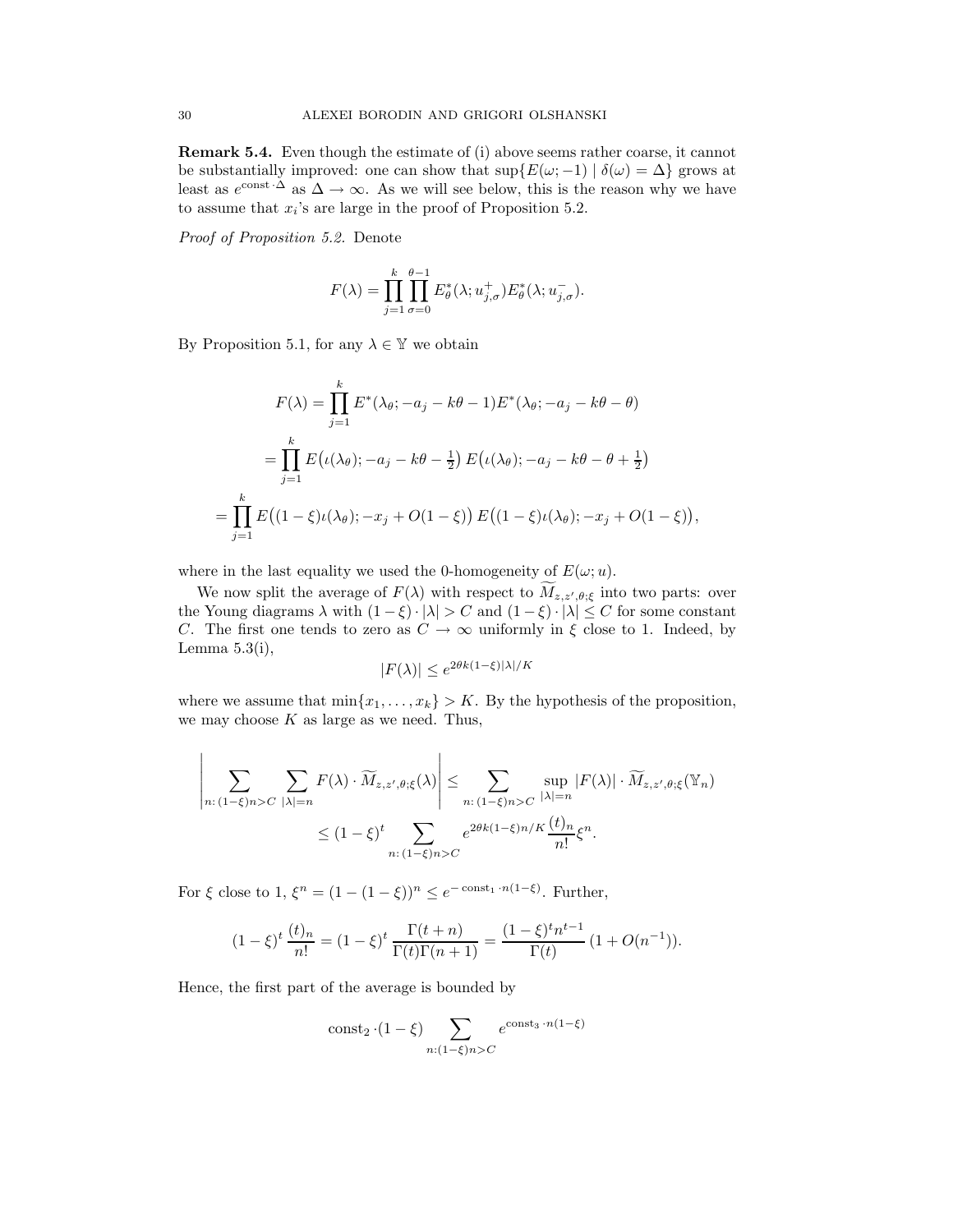where  $const_3 = 2\theta k/K - const_1$ . Choosing K large enough, we make const<sub>3</sub> negative, and then the expression in question is bounded by

$$
const_5 \cdot \int_C^{\infty} e^{-\cosh_4 \cdot s} ds, \quad \text{const}_4 > 0,
$$

which goes to 0 as  $C \rightarrow \infty$ .

The second part of the average has a limit as  $\xi \nearrow 1$ :

$$
\sum_{\lambda:\ (1-\xi)|\lambda|
$$

Indeed,

$$
F(\lambda) = \prod_{j=1}^{k} E((1 - \xi)\iota(\lambda_{\theta}); -x_j + O(1 - \xi)) E((1 - \xi)\iota(\lambda_{\theta}); -x_j + O(1 - \xi))
$$

is uniformly close to

$$
\prod_{j=1}^k (E(\omega_\theta; -x_j))^2, \qquad \omega = (1 - \xi)\iota(\lambda).
$$

by Lemma 5.3(ii). On the other hand, by Theorem 1.6 and Lemma 4.3, the image of the measure  $M_{z,z',\theta;\xi}$  under the map  $\lambda \mapsto \omega = (1-\xi)\iota(\lambda)$ , viewed as a measure on  $\Omega$ , weakly converges to  $\underline{M}_{z,z',\theta}$ , as  $\xi \nearrow 1$ .

Since

$$
\prod_{j=1}^k (E(\omega_\theta; -x_j))^2 = \prod_{j=1}^k (E_\theta(\omega; -x_j))^{2\theta},
$$

by Proposition 5.1, in order to conclude the proof of Proposition 5.2 it remains to show that

$$
\int_{\omega:\,\delta(\omega)>C} \prod_{j=1}^k (E(\omega_\theta;-x_j))^2 \, \widetilde{\underline{M}}_{z,z',\theta}(d\omega)
$$

converges to 0 as  $C \to \infty$  uniformly in  $\xi$  close to 1. This fact follows from Lemma 5.3(i) similarly to the argument in the beginning of the proof. Note that this estimate also justifies the convergence of the integral in the right–hand side of (5.1). Another way to estimate the integral over  $\{\omega : \delta(\omega) > C\}$  is to directly use the integrability proved in Theorem 2.5.  $\Box$ 

Recall that the lifted correlation functions  $\tilde{\rho}_k(x_1, \ldots, x_k)$  (densities of the correlation measures  $\tilde{\rho}_k(dx)$  with positive arguments  $x_1, \ldots, x_k$  were defined in §1.

**Theorem 5.5.** For any  $k = 1, 2, ...,$  and  $x_1, ..., x_k > 0$ ,

$$
\widetilde{\rho}_k(x_1,\ldots,x_k) = \prod_{j=1}^k \frac{\Gamma(\theta)}{\Gamma(z-(j-1)\theta)\Gamma(z'-(j-1)\theta)}
$$
\n
$$
\times (x_1\cdots x_k)^{z+z'+\theta-1-2k\theta} e^{-(x_1+\cdots+x_k)} \prod_{1\leq i < j \leq k} (x_i - x_j)^{2\theta}
$$
\n
$$
\times {}_2F_0^{(1/\theta)}\left(\frac{-z+k\theta}{\theta}, \frac{-z'+k\theta}{\theta}; \underbrace{-\frac{\theta}{x_1},\ldots,-\frac{\theta}{x_1}}_{2\theta \text{ times}}, \ldots, -\frac{\theta}{x_k},\ldots, -\frac{\theta}{x_k}\right).
$$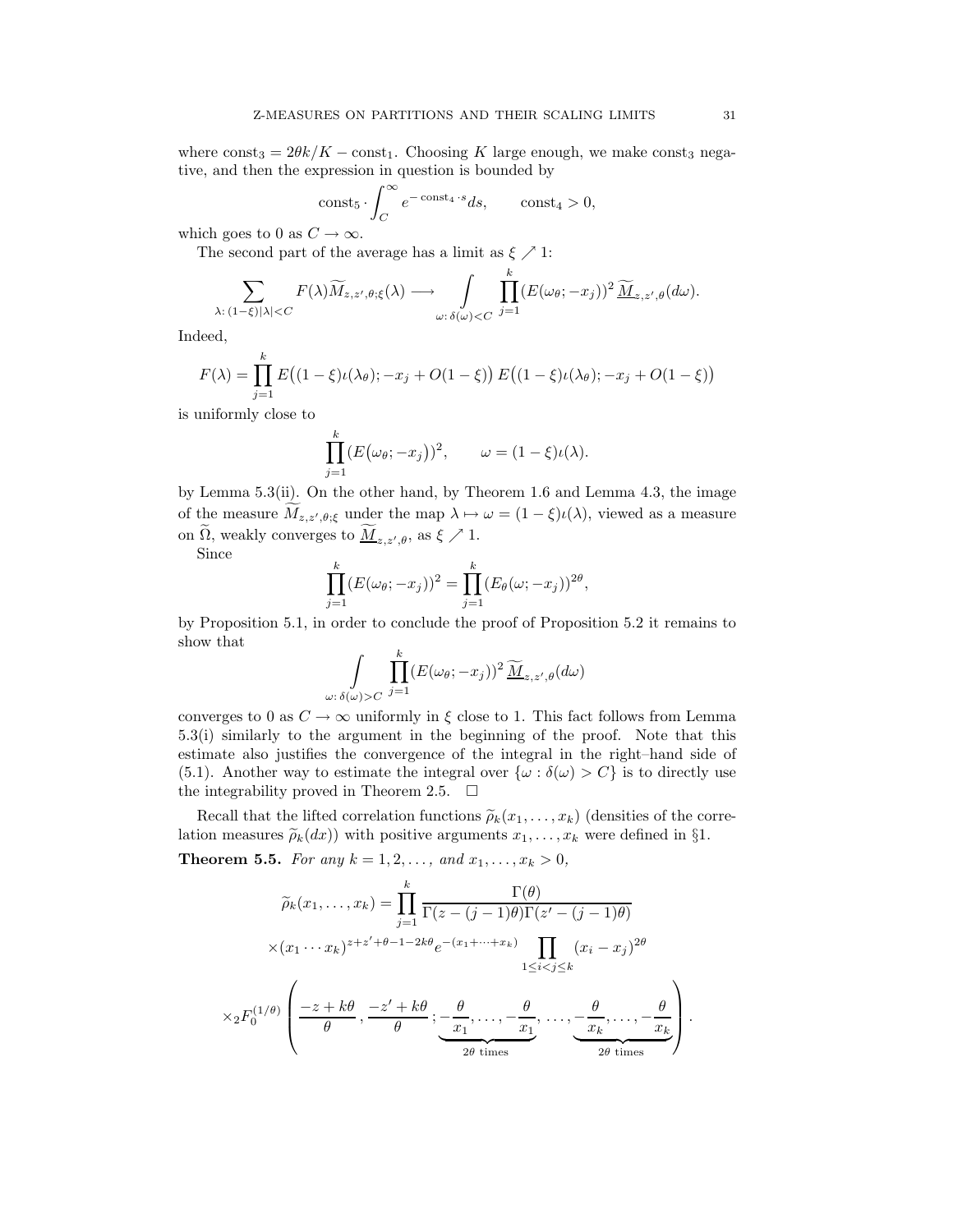*Proof.* The right–hand side is a real-analytic function in  $x_1, \ldots, x_n > 0$ . Hence, by virtue of Proposition 1.9, it suffices to prove the claim for  $x_1, \ldots, x_k \gg 0$ .

On the other hand, for large  $x_1, \ldots, x_k$ , the equality directly follows from Proposition 4.2, Corollary 3.7, Proposition 5.2, and Theorem 2.5. Indeed, Proposition 4.2 shows that the correlation measures  $\tilde{\rho}_k(dx)$  of  $\underline{M}_{z,z',\theta}$  are weakly approximated by their discrete counterparts — the correlation measures  $\tilde{r}_{k}^{(\xi)}$ <sup>(5)</sup> of  $M_{z,z',\theta;\xi}$ . Further, Corollary 3.7 expresses the values of the discrete correlation measures through averages of products of  $E^*(\lambda; u)$ . Proposition 5.2 then shows that the weak limit of  $\widetilde{r}_{k}^{(\xi)}$  $\binom{15}{k}$ , if it exists, must have the density equal to the integral

$$
\int_{\omega \in \tilde{\Omega}} \prod_{j=1}^{k} (E_{\theta}(\omega; -x_j))^{2\theta} \widetilde{\underline{M}}_{z-k\theta, z'-k\theta, \theta}(d\omega)
$$

(note the shift of z, z' due to Corollary 3.7) times the limit of  $(1 - \xi)^{-k}C'$  with  $C'$ from Corollary 3.7 (the factor  $(1 - \xi)^{-k}$  comes from the rescaling  $\mathbb{Z} \to (1 - \xi)\mathbb{Z}$ ). This limit is readily computed: for  $a_i \sim x_i/(1-\xi)$  as  $\xi \nearrow 1$  we have

$$
\xi^{a_1 + \dots + a_k + k(k+1)\theta/2} \sim e^{-x_1 - \dots - x_k},
$$
  

$$
\prod_{j=1}^k \frac{\Gamma(z + a_j + \theta)\Gamma(z' + a_j + \theta)}{\Gamma(a_j + k\theta + 1)\Gamma(a_j + k\theta + \theta)}
$$
  

$$
\sim (1 - \xi)^{-k(z + z' + \theta - 1) + 2k^2\theta} (x_1 \cdots x_k)^{z + z' - 2k\theta + \theta - 1},
$$
  

$$
\prod_{1 \le j < j' \le k} \prod_{\sigma=0}^{\theta - 1} ((a_j - a_{j'})^2 - \sigma^2) \sim (1 - \xi)^{k(k-1)\theta} \prod_{1 \le j < j' \le k} (x_j - x_{j'})^{2\theta}.
$$

Gathering these pieces together and using Theorem 2.5 we obtain the result.  $\Box$ 

We can now invert the integral transform that relates the correlation functions  $\tilde{\rho}_k$ of the lifted measure  $\underline{M}_{z,z',\theta}$  and the correlation functions  $\rho_k$  of the initial measure  $\underline{M}_{z,z',\theta}$ , see §1.

It is convenient to introduce the notation, see [GS]

$$
\frac{y_+^{c-1}}{\Gamma(c)} = \begin{cases} \frac{y^{c-1}}{\Gamma(c)}, & y > 0, \\ 0, & y \le 0. \end{cases}
$$

For  $\Re c > 0$  this is a locally integrable function. As a distribution, it admits an analytic continuation in c to the whole complex plane. In particular, for  $c = 0$ ,  $y_{\perp}^{e^{-1}}$  is the delta-function at the origin.

 $1$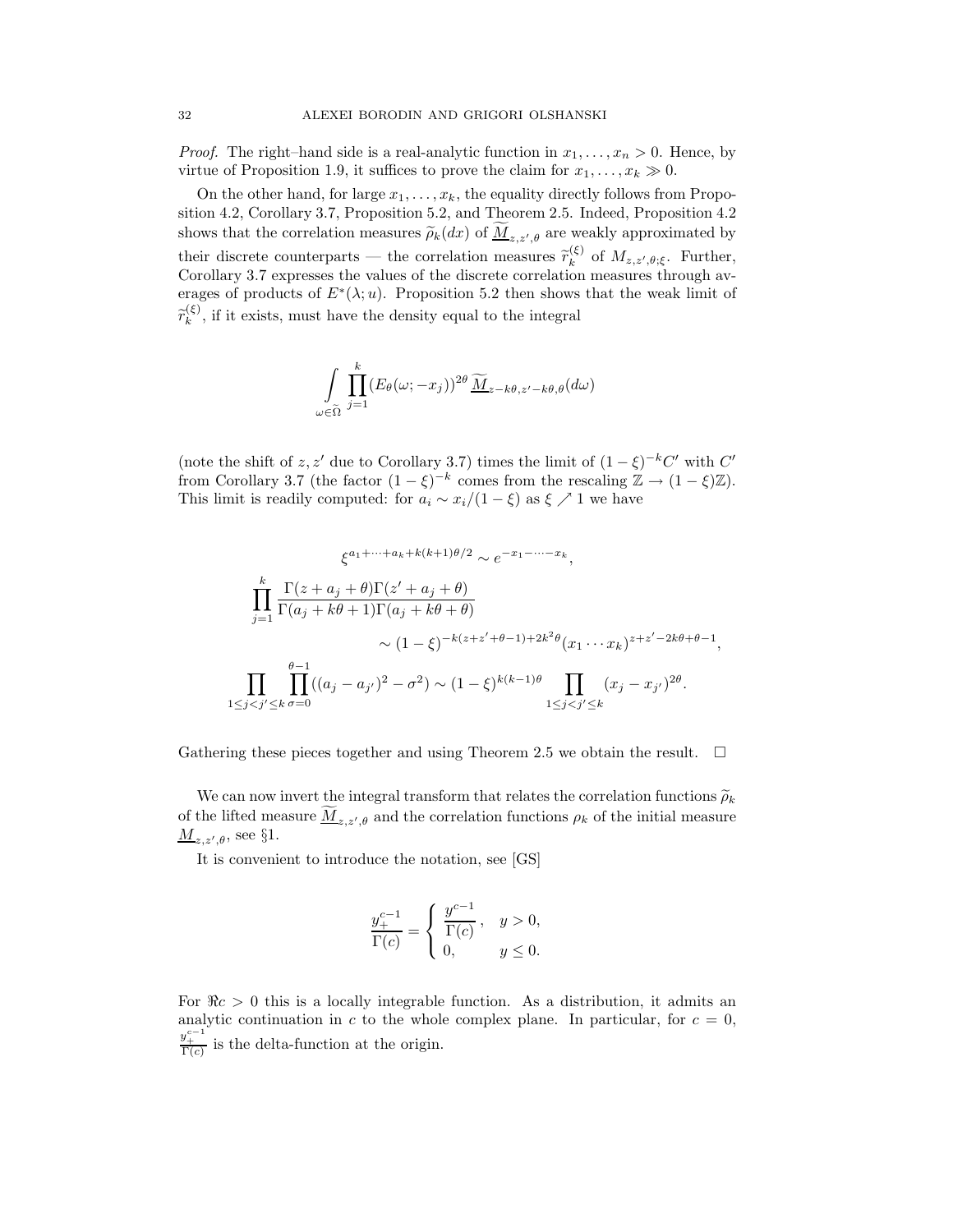**Theorem 5.6.** For any  $k = 1, 2, ...,$  and  $x_1, ..., x_k > 0$ 

$$
\rho_k(x_1, \dots, x_k) = \Gamma\left(\frac{zz'}{\theta}\right) \cdot \prod_{j=1}^k \frac{\Gamma(\theta)}{\Gamma(z - (j-1)\theta)\Gamma(z' - (j-1)\theta)}
$$

$$
\times (x_1 \cdots x_k)^{z+z'+\theta-1-2k\theta} \frac{(1-|x|)^{c-1}}{\Gamma(c)} \prod_{1 \le i < j \le k} (x_i - x_j)^{2\theta}
$$

$$
\times {}_2\widehat{F}_1^{(1/\theta)}\left(a, b; c; \underbrace{-\frac{\theta(1-|x|)}{x_1}, \dots, -\frac{\theta(1-|x|)}{x_1}, \dots, -\frac{\theta(1-|x|)}{x_k}, \dots, -\frac{\theta(1-|x|)}{x_k}}_{2\theta \text{ times}}\right)
$$

where  $|x| = x_1 + \cdots + x_k$ ,

$$
a = \frac{-z + k\theta}{\theta}
$$
,  $b = \frac{-z' + k\theta}{\theta}$ ,  $c = ab\theta$ .

Note that the expression above vanishes unless  $|x| \leq 1$ . This agrees with the fact that the correlation measure  $\rho_k$  is supported by the set where  $|x| \leq 1$  as was mentioned in §1.

*Proof of Theorem 5.6.* As was pointed out in  $\S1$ , the lifting (1.4) is invertible. Therefore, it suffices to check that (1.4) holds with  $\rho_k$  given by the formula above and  $\tilde{\rho}_k$  given by Theorem 5.5. We have (recall that  $t = zz'/\theta$ )

$$
\int_0^\infty \frac{s^{t-1}e^{-s}}{\Gamma(t)} \rho_k\left(\frac{x_1}{s},\ldots,\frac{x_k}{s}\right) \frac{ds}{s^k} = \prod_{j=1}^k \frac{\Gamma(\theta)}{\Gamma(z-(j-1)\theta)\Gamma(z'-(j-1)\theta)}
$$

$$
\times \int_0^\infty \left(\frac{x_1\cdots x_k}{s^k}\right)^{z+z'+\theta-1-2k\theta} \cdot \frac{(s-|x|)^{c-1}}{s^{c-1}\Gamma(c)} \cdot \frac{\prod_{1\leq i < j \leq k} (x_i - x_j)^{2\theta}}{s^{k(k-1)\theta}}
$$

$$
\times {}_2\widehat{F}_1^{(1/\theta)}\left(a,b;c; -\frac{\theta(s-|x|)}{x_1},\ldots, -\frac{\theta(s-|x|)}{x_1},\ldots, -\frac{\theta(s-|x|)}{x_k},\ldots, -\frac{\theta(s-|x|)}{x_k}\right)
$$

$$
\times {}_2\theta \text{ times}
$$

$$
\times {}_3t^{-1-k}e^{-s}ds.
$$

Making the change of variable  $s-|x| \to s$  and using (2.5), we obtain the result.  $\square$ 

**Remark 5.7.** Assume, as in Remarks 1.10 and 2.6, that  $z = m\theta$ ,  $m = 1, 2, \ldots$ , and  $z' > (m-1)\theta$ . Then Theorems 5.5 and 5.6 show that  $\rho_k$  and  $\tilde{\rho}_k$  vanish identically for  $k \geq m+1$ , which agrees with the fact that the measures  $\underline{M}_{z,z',\theta}$  and  $\underline{M}_{z,z',\theta}$ live on the subsets of  $\Omega$  and  $\tilde{\Omega}$  with no more than m nonzero alpha-coordinates. (The vanishing is caused by the gamma–prefactors.)

The mth correlation function gives the distribution function for  $\alpha_1, \ldots, \alpha_m$  given by  $(1.5)$  and  $(1.6)$ . Further, the formulas of Theorems 5.6 and 5.5 with  $k < m$ provide the correlation functions for the  $m$ -particle Laguerre ensemble  $(1.6)$  and its simplex analog (1.5).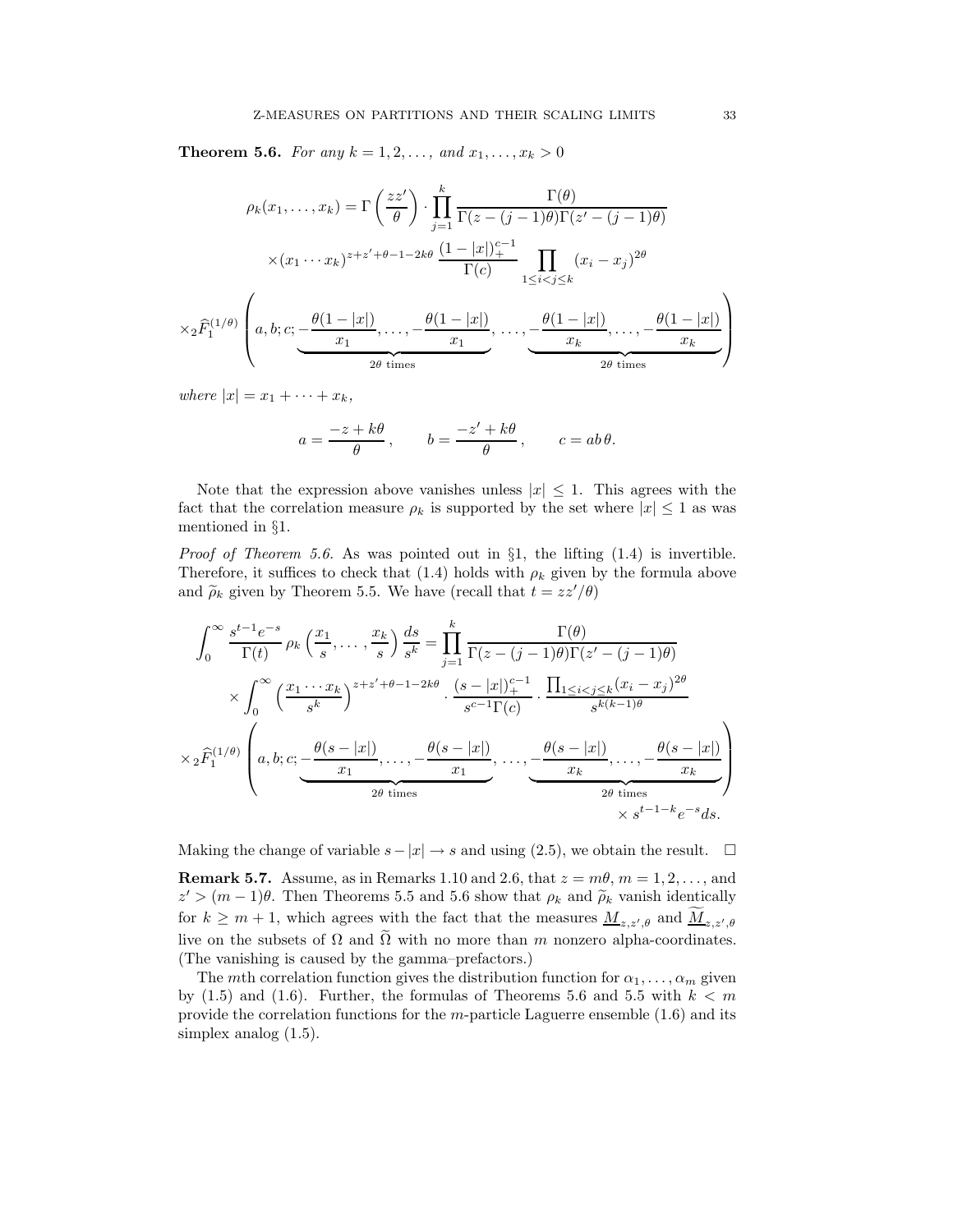Remark 5.8. Theorems 5.5, 5.6, and Remark 2.7 provide integral representations for the density functions  $\tilde{\rho}_1$  and  $\rho_1$  which involve only elementary functions. A similar integral representations has been used in [BF, §5.3] for (saddle point) asymptotic analysis of the density function in the Hermite ensemble when the number of particles goes to infinity.

#### 6. Asymptotics of the correlation functions at the origin

In this section we compute the asymptotics of the correlation functions  $\rho_k(x)$  and  $\widetilde{\rho}_k(x)$  when  $x_1, \ldots, x_k \to +0$ . In the variables  $y_i = -\ln x_i$  the answer is translation invariant and is the same for both lifted and non-lifted correlation functions. This limit transition is similar to the bulk scaling limit in random matrix models.

We will need certain multivariate special functions  $\varphi_s^{(\nu)}(x_1,\ldots,x_l), s \in \mathbb{C}^l, x \in$  $(\mathbb{R}_{>0})^l$ . These functions are symmetric with respect to permutations of  $\{x_i\}$  and generalize the normalized Jack polynomials  $P_{\lambda}^{(\nu)}$  $\lambda^{(\nu)}(x_1,\ldots,x_l)/P_{\lambda}^{(\nu)}(1,\ldots,1)$ : if  $s=$  $\lambda + \rho$ , where

$$
\rho = \nu \left( \frac{l-1}{2}, \frac{l-3}{2}, \dots, -\frac{l-3}{2}, -\frac{l-1}{2} \right),
$$

then these two functions coincide.

The functions  $\varphi_s^{(\nu)}$  can be defined as symmetric, normalized at  $(1,\ldots,1)$  eigenfunctions of the Sekiguchi system of differential operators with appropriate eigenvalues depending on s, see [Sek] and also [Ma2]. The functions  $\varphi_s^{(\nu)}$  are symmetric with respect to the permutations of  $\{s_i\}$ .

When  $\nu = 1/2, 1, 2$ , the functions  $\varphi_s^{(\nu)}$  are spherical functions for the symmetric space  $GL(l, \mathbb{F})/U(l, \mathbb{F})$ , where  $\mathbb{F} = \mathbb{R}, \mathbb{C}, \mathbb{H}$ , respectively, and they admit a matrix integral representation, see [FK, chapter XIV, §3].

In the case  $\theta = 1$  the spherical function is given by the explicit formula

$$
\varphi_{s_1,\ldots,s_l}^{(1)}(x_1,\ldots,x_l)=0!1!\cdots(l-1)!\cdot\frac{(x_1\ldots x_l)^{\frac{l-1}{2}}\det[x_i^{s_j}]}{\prod_{i
$$

**Theorem 6.1.** For any  $k = 1, 2, \ldots$ , the image of the correlation measure  $\rho_k(dx)$ or  $\widetilde{\rho}_k(dx)$  under the change of variables

$$
x_i = e^{-y_i - T}, \qquad i = 1, \dots, k,
$$

converges, as  $T \rightarrow +\infty$ , to

$$
C \cdot \prod_{1 \leq i < j \leq k} (e^{-y_i} - e^{-y_j})^{2\theta} \cdot \varphi_s^{(1/\theta)}\left(\underbrace{e^{-y_1}, \dots, e^{-y_1}}_{2\theta \text{ times}}, \dots, \underbrace{e^{-y_k}, \dots, e^{-y_k}}_{2\theta \text{ times}}\right) dy, \quad (6.1)
$$

where

$$
C = \prod_{j=0}^{k-1} \frac{\Gamma(j\theta+1)\Gamma(\theta)\Gamma(j\theta+z-z'+1)\Gamma(j\theta+z'-z+1)}{\Gamma(j\theta+k+1)\Gamma(j\theta-z+1)\Gamma(j\theta-z'+1)\Gamma(z-j\theta)\Gamma(z'-j\theta)},
$$
  
\n
$$
s = (s'_1, \ldots, s'_{k\theta}, s''_1, \ldots, s''_{k\theta}),
$$
  
\n
$$
s'_j = \frac{z'-z-2j+\theta+1}{2\theta}, \quad s''_j = \frac{z-z'-2j+\theta+1}{2\theta}, \quad j = 1, \ldots, k\theta.
$$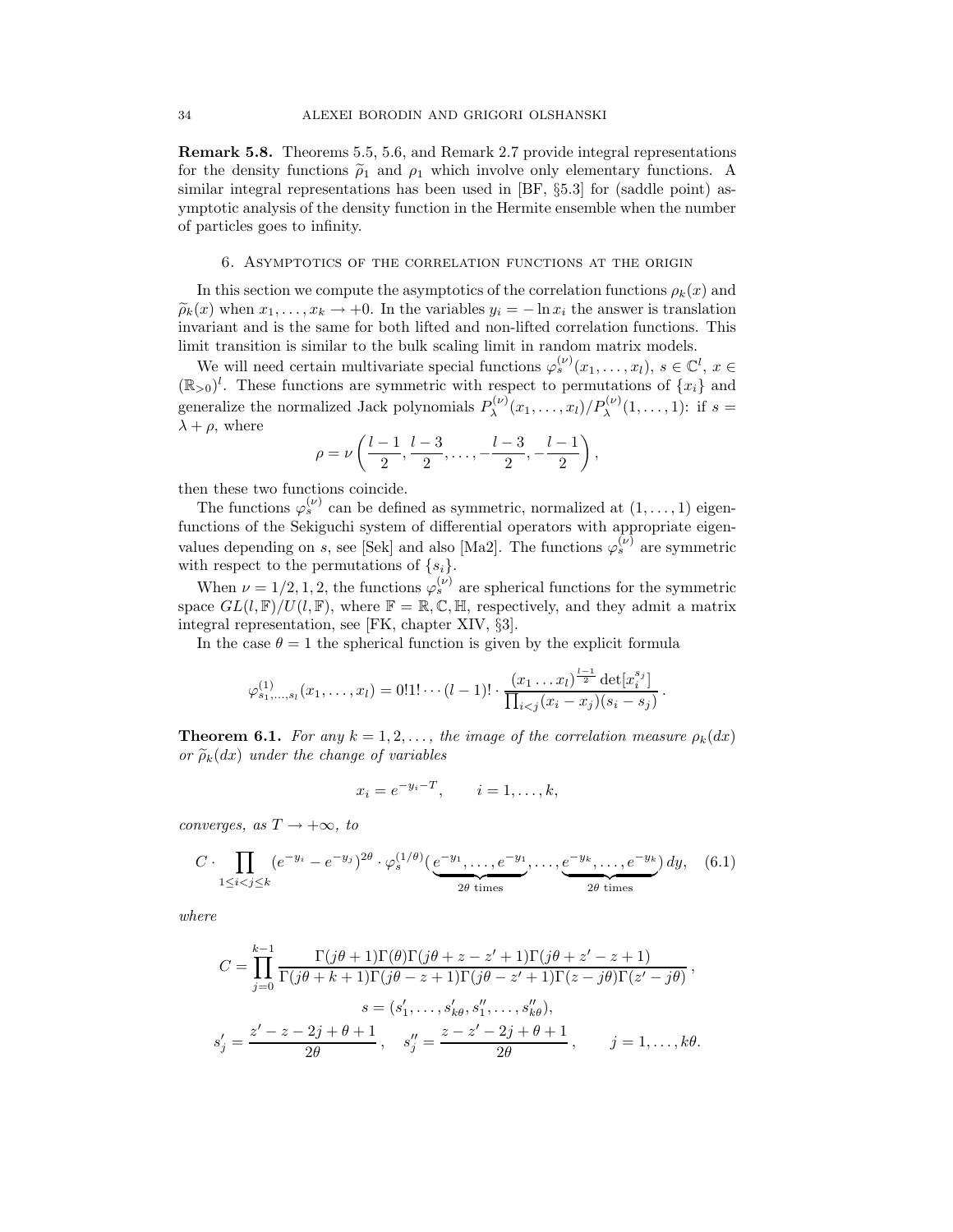Note that the measure (6.1) is translation invariant. Indeed, this follows from the fact that

$$
\varphi_s^{(\nu)}(a \cdot x_1, \dots, a \cdot x_l) = a^{|s|} \varphi_s^{(\nu)}(x_1, \dots, x_l), \qquad |s| = s_1 + \dots + s_l,
$$

for any  $a > 0$  and  $l = 1, 2, \ldots$ .

The result for  $\theta = 1$  was proved in [P.III]. A stronger result involving joint correlation functions of  $\{\alpha_i\}$  and  $\{\beta_i\}$  (also for  $\theta = 1$ ) was proved in [P.V].

The proof of Theorem 6.1 is based on multivariate Mellin-Barnes integral representations of  ${}_2F_0^{(\nu)}$  and  ${}_2\widehat{F}_1^{(\nu)}$ . The details will appear elsewhere.

#### **REFERENCES**

- [AvM] M. Adler, P. van Moerbeke, Integrals over Grassmannians and random permutations, Preprint, 2001, [math/0110281](http://arXiv.org/abs/math/0110281).
- [Aom] K. Aomoto, Correlation functions of the Selberg integral, In: Ramanujan revisited (Urbana-Champaign, Ill., 1987), Academic Press, Boston, MA, 1988, 591–605.
- [BDJ1] J. Baik, P. Deift, K. Johansson, On the distribution of the length of the longest increasing subsequence of random permutations, J. Amer. Math. Soc. 12 (1999), no. 4, 1119–1178, [math/9810105](http://arXiv.org/abs/math/9810105).
- [BDJ2]  $\ldots$ , On the distribution of the length of the second row of a Young diagram under Plancherel measure, Geom. Funct. Anal. 10 (2000), no. 4, 702–731, [math/9901118](http://arXiv.org/abs/math/9901118).
- [BDR] J. Baik, P. Deift, E. M. Rains, A Fredholm determinant identity and the convergence of moments for random Young tableaux., Comm. Math. Phys. 223 (2001), no. 3, 627–672, [math/0012117](http://arXiv.org/abs/math/0012117).
- [BR1] J. Baik, E. M. Rains, Algebraic aspects of increasing subsequences, Duke Math. J. 109 (2001), no. 1, 1–65, [math/9905083](http://arXiv.org/abs/math/9905083).
- [BR2] , The asymptotics of monotone subsequences of involutions, Duke Math. J. 109 (2001), no. 2, 205–281, [math/9905084](http://arXiv.org/abs/math/9905084).
- [BF] T. H. Baker and P. J. Forrester, The Calogero–Sutherland model and generalized classical polynomials, Comm. Math. Phys. 188 (1997), no. 1, 175–216, [solv-int/9608004](http://arXiv.org/abs/solv-int/9608004).
- [Bor] A. Borodin, Harmonic analysis on the infinite symmetric group and the Whittaker kernel, St. Petersburg Math. J. 12 (2001), no. 5, 733–759.
- [BOO] A. Borodin, A. Okounkov and G. Olshanski, Asymptotics of Plancherel measures for symmetric groups, J. Amer. Math. Soc. 13 (2000), 491-515; [math/9905032](http://arXiv.org/abs/math/9905032).
- [BO1] A. Borodin and G. Olshanski, *Point processes and the infinite symmetric group*, Math. Research Lett. 5 (1998), 799–816; [math/9810015](http://arXiv.org/abs/math/9810015).
- [BO2] , Distributions on partitions, point processes and the hypergeometric kernel, Comm. Math. Phys. 211 (2000), no. 2, 335–358; [math/9904010](http://arXiv.org/abs/math/9904010).
- [BO3]  $\_\_\_\_\$  Z–Measures on partitions, Robinson–Schensted–Knuth correspondence, and  $\beta =$ 2 random matrix ensembles, In: Random matrix models and their applications (P. M. Bleher and A. R. Its, eds). MSRI Publications, vol. 40, Cambridge Univ. Press, 2001, pp. 71– 94; [math/9905189](http://arXiv.org/abs/math/9905189).
- [BO4] , Harmonic functions on multiplicative graphs and interpolation polynomials, Electr. J. Comb. 7 (2000), [math/9912124](http://arXiv.org/abs/math/9912124).
- [DVJ] D. J. Daley, D. Vere–Jones, An introduction to the theory of point processes, Springer series in statistics, Springer, 1988.
- [Er] A. Erdelyi (ed.), *Higher transcendental functions*, Vol. 1, Mc Graw–Hill, 1953.
- [FK] J. Faraut and A. Korányi, Analysis on symmetric cones, Oxford Mathematical Monographs. Oxford Science Publications, Oxford University Press, 1994.
- [F1] P. J. Forrester, Random matrices, log–gases and the Calogero–Sutherland models, Mem. Math. Soc. Japan 1 (???), ???.
- [F2] , Log–gases and random matrices, Book in progress, available via <http://www.ms.unimelb.edu.au/~matpjf/matpjf.html>.
- [GS] I. M. Gelfand and G. E. Shilov, Generalized functions: properties and operations, Academic Press, New York, 1964.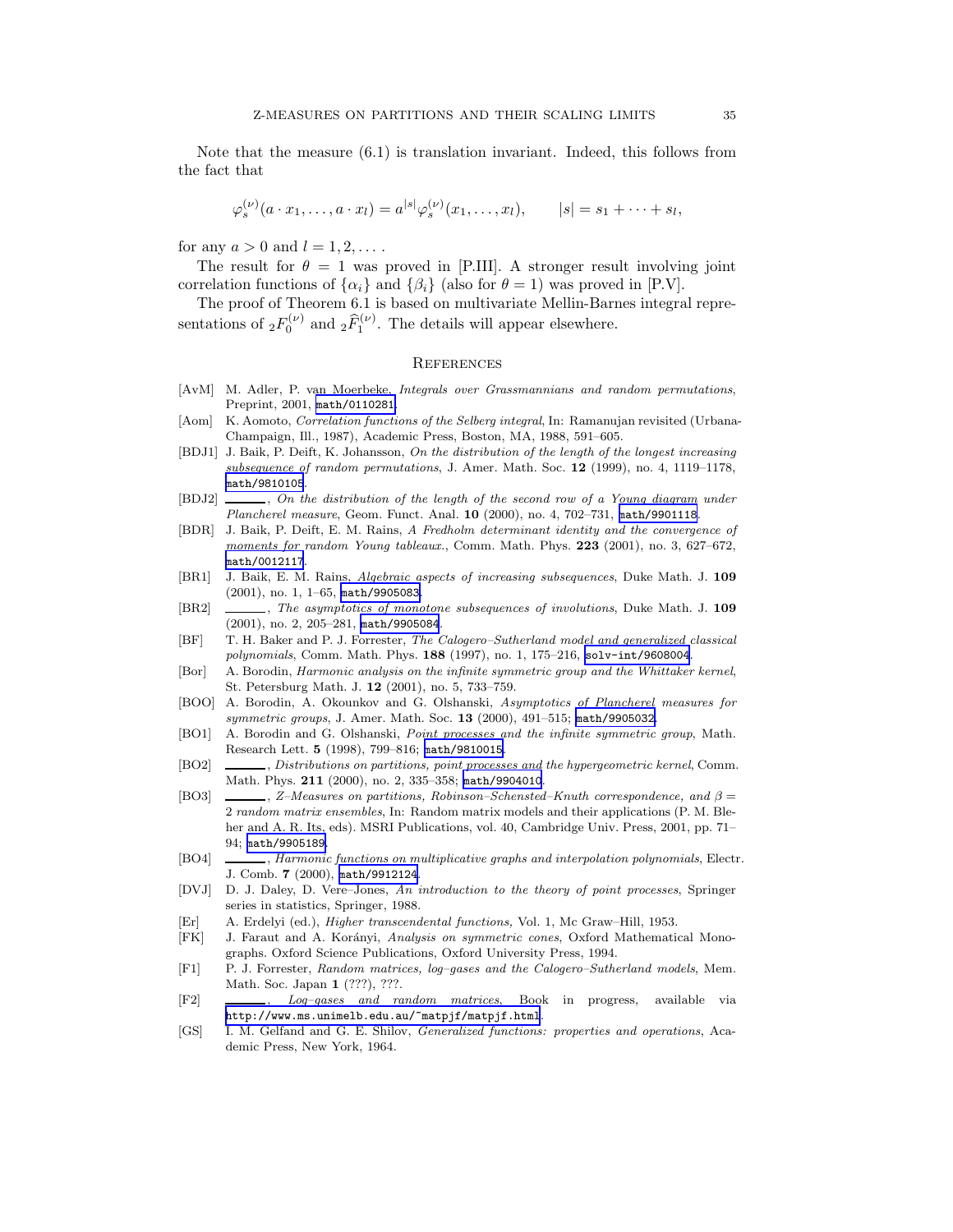- [GTW] J. Gravner, C. A. Tracy, and H. Widom, Limit theorems for height fluctuations in a class of discrete space and time growth models, J. Statist. Phys. 102 (2001), no. 5-6, 1085–1132, [math/0005133](http://arXiv.org/abs/math/0005133).
- $[H]$  L. Hörmander, An introduction to complex analysis in several variables, D. van Nostrand, Princeton, NJ, 1966.
- [J1] K. Johansson, Shape fluctuations and random matrices, Commun. Math. Phys. 209 (2000), 437–476, [math/9903134](http://arXiv.org/abs/math/9903134).
- [J2] K. Johansson, *Discrete orthogonal polynomial ensembles and the Plancherel measure*, Ann. Math. (2) 153 (2001), no. 1, 259–296, [math/9906120](http://arXiv.org/abs/math/9906120).
- [Ka] J. Kaneko, Selberg integrals and hypergeometric functions associated with Jack polynomials, SIAM J. Math. Anal. 24 (1993), no. 4, 1086–1110.
- [Ke1] S. Kerov, The boundary of Young lattice and random Young tableaux, Formal power series and algebraic combinatorics (New Brunswick, NJ, 1994), DIMACS Ser. Discrete Math. Theoret. Comput. Sci., vol. 24, Amer. Math. Soc., Providence, RI, 1996, pp. 133–158.
- [Ke2] , Anisotropic Young diagrams and Jack symmetric functions, Funktsion. Anal. i Prilozhen. 34 (2000), no. 1, 51–64 (Russian); English translation in Funct. Anal. Appl. 34 (2000), no. 1, [math/9712267](http://arXiv.org/abs/math/9712267).
- [KOO] S. Kerov, A. Okounkov, G. Olshanski, The boundary of Young graph with Jack edge multiplicities, Intern. Math. Res. Notices (1998), no. 4, 173–199.
- [KOV] S. Kerov, G. Olshanski, A. Vershik, Harmonic analysis on the infinite symmetric group. A deformation of the regular representation, Comptes Rend. Acad. Sci. Paris, Sér. I 316 (1993), 773–778; detailed version in preparation.
- [Ko] A. Korányi, Hua-type integrals, hypergeometric functions and symmetric polynomials, International Symposium in Memory of Hua Loo Keng, Vol. II (Beijing, 1988), Springer, Berlin, 1991, pp. 169–180.
- [Len] A. Lenard, Correlation functions and the uniqueness of the state in classical statistical mechanics, Comm. Math. Phys 30 (1973), 35–44.
- [LS] B. F. Logan and L. A. Shepp, A variational problem for random Young tableaux, Advances in Math. 26 (1977), 206–222.
- [Ma1] I. G. Macdonald, Hypergeometric functions, Unpublished manuscript, about 1987.
- [Ma2] , Symmetric functions and Hall polynomials, 2nd edition, Oxford University Press, 1995.
- [MP1] A. M. Mathai and G. Pederzoli, Some properties of matrix–variate Laplace transforms and matrix-variate Whittaker functions, Linear Algebra Appl. 253 (1997), 209–226.
- [MP2]  $\_\_\_\_\$ , A Whittaker function of matrix argument, Linear Algebra Appl. 269 (1998), 91–103.
- [Mu] R. J. Muirhead, Aspects of multivariate statistical theory, Wiley Series in Probability and Mathematical Statistics, John Wiley & Sons, Inc., New York, 1982.
- [Ok1] A. Okounkov, On n–point correlations in the log–gas at rational temperature, Preprint, 1997, [hep-th/9702001](http://arXiv.org/abs/hep-th/9702001).
- $[Ok2]$  ,  $SL(2)$  and z–measures, In: Random matrix models and their applications (P. M. Bleher and A. R. Its, eds). MSRI Publications, vol. 40, Cambridge Univ. Press, 2001, pp. 71– 94; [math/0002135](http://arXiv.org/abs/math/0002135).
- [Ok3] , Random matrices and random permutations, Internat. Math. Research Lett. (2000), no. 20, 1043–1095.
- [Ok4] , Infinite wedge and measures on partitions, Selecta Math. (New Series) 7 (2001), 1–25; [math/9907127](http://arXiv.org/abs/math/9907127).
- [OO] A. Okounkov and G. Olshanski, Shifted Jack polynomials, binomial formula, and applications, Math. Res. Lett. 4 (1997), 69–78; [q-alg/9608020](http://arXiv.org/abs/q-alg/9608020).
- [ORV] G. Olshanski, A. Regev and A. Vershik, Frobenius–Schur functions, In: Studies in Memory of Issai Schur (A. Joseph, A. Melnikov, R. Rentschler, eds), Birkh¨auser, to appear, [math/0110077](http://arXiv.org/abs/math/0110077).
- [P.I] G. Olshanski, Point processes and the infinite symmetric group. Part I: The general formalism and the density function, Preprint, 1998, [math/9804086](http://arXiv.org/abs/math/9804086).
- [P.II] A. Borodin, Point processes and the infinite symmetric group. Part II: Higher correlation functions, Preprint, 1998, [math/9804087](http://arXiv.org/abs/math/9804087).
- [P.III] A. Borodin and G. Olshanski, Point processes and the infinite symmetric group. Part III: Fermion point processes, Preprint, 1998, [math/9804088](http://arXiv.org/abs/math/9804088).